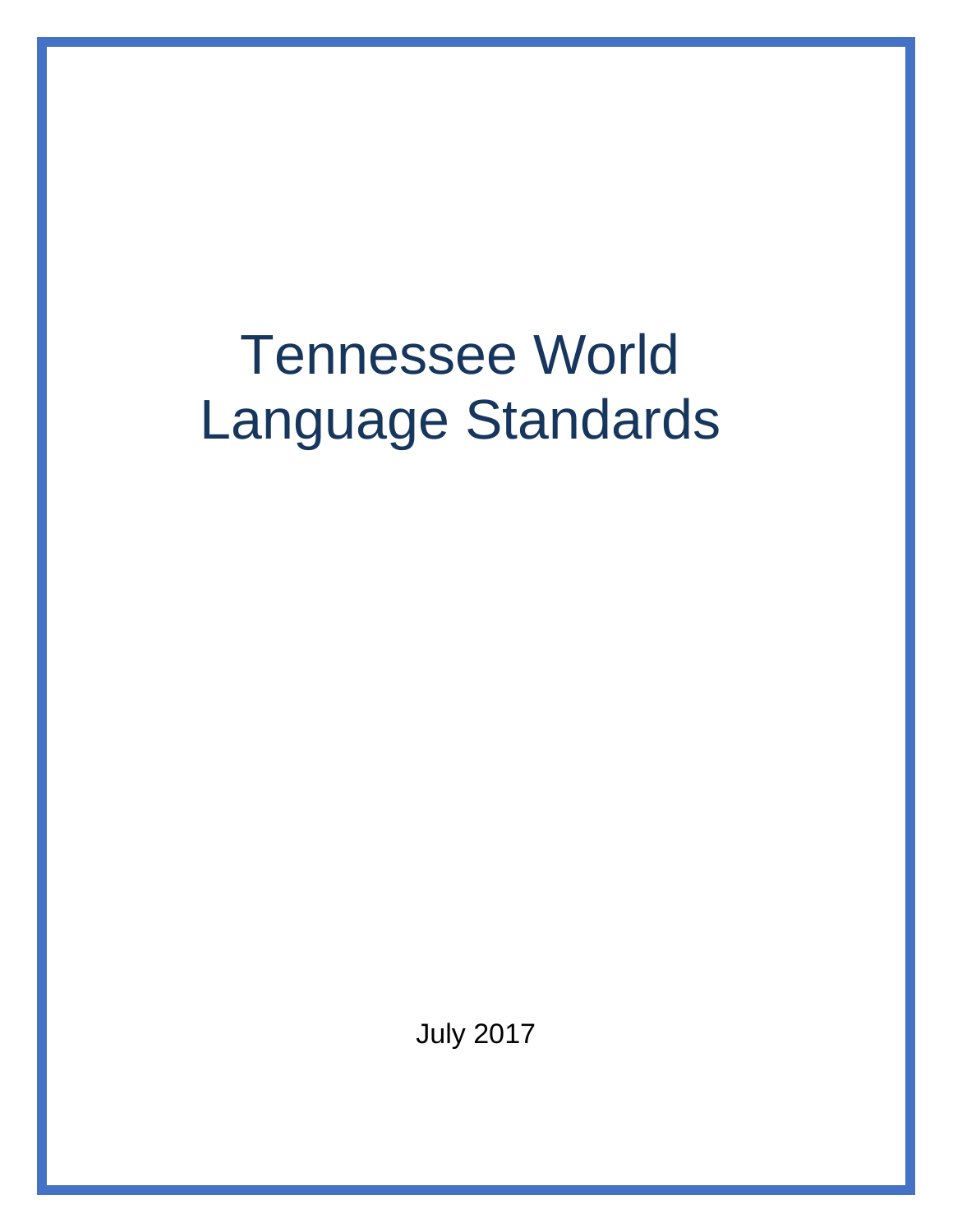# Tennessee World Language Standards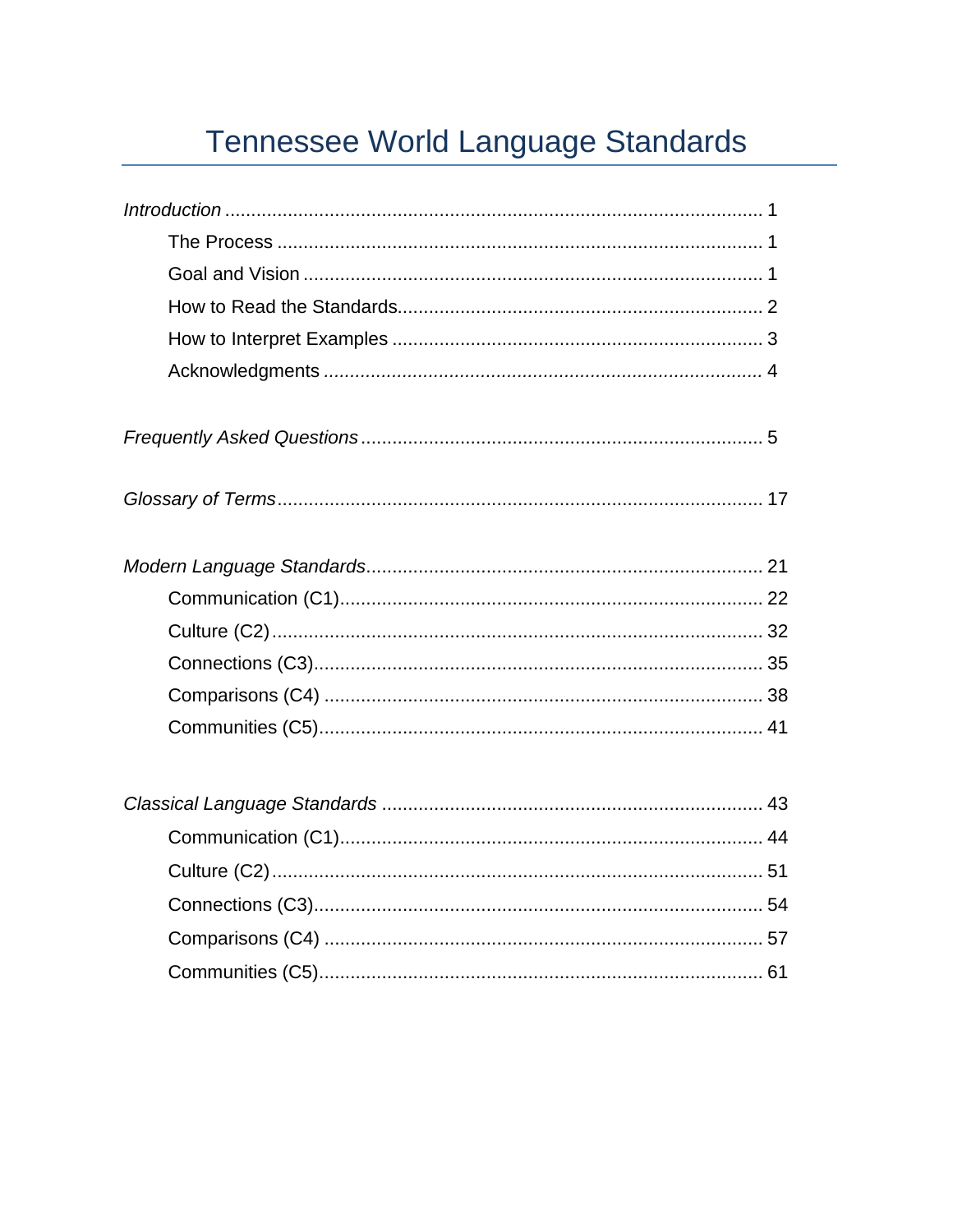## Tennessee World Language Standards

#### **Introduction**

#### **The Process**

In 2017, the Tennessee World Language Standards were reviewed and developed by Tennessee teachers for Tennessee students. The rigorous process to create the standards in this document began with a survey for teachers and collecting feedback on the then-current standards. After receiving approximately 280 responses from world language teachers across the state, a committee comprised of Tennessee world language educators spanning elementary grades through higher education and representing classical and modern (alphabetic and logographic) languages reviewed each standard. The committee utilized the survey responses as well as the collective expertise of the group to rewrite the standards for all world languages.

The standards will go before the Tennessee Board of Education for first reading in July 2017 and for final adoption in October 2017. Once approved, the new World Language Standards will be implemented in the 2019-20 school year.

#### **Goal and Vision**

The educator committee aimed to create user-friendly, measurable standards that describe the skills students should acquire as they move along the path to proficiency. Further, the educator committee's vision is for students to show what they can do with language, rather than just what they know about language.

The Tennessee World Language Standards lay out a vision based on performance level and describe what all students should know and be able to do at the end of each level. The diverse committee of educators involved in the review and development of the standards came together from across the state of Tennessee and focused on ensuring that the standards:

- are clear and appropriate with user-friendly examples.
- keep both teachers and students in mind.
- are outcome-based.
- set performance targets by level.
- are sequenced according to the *ACTFL Proficiency Guidelines*.
- allow for multiple entry points.
- include clear coding.
- are designed to meet the unique needs of Tennessee's students.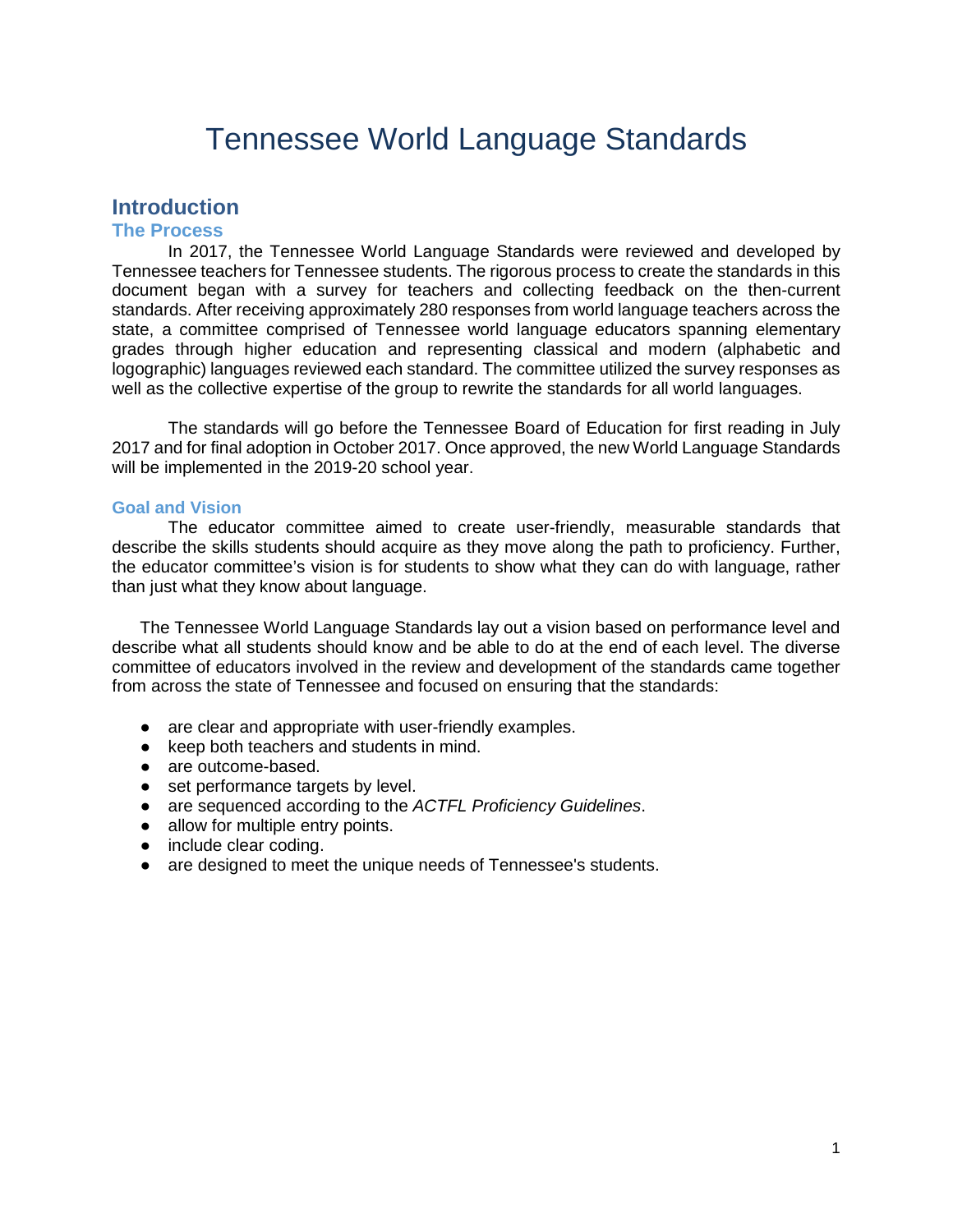#### **How to Read the Standards**

The Tennessee World Language Standards are broken into two main groupings, Modern (ML) and Classical (CL). Each set of standards are composed of five cornerstones (Communication, Culture, Connections, Comparisons, and Communities), which comprise the aspects and focus of language learning that are further clarified within the content standards. The standards can be read using the following graphic (Figure 1):



The revised World Language Standards are organized with the following traits:

**Cornerstone:** Also known as the "5 Cs," these are the five goal areas of the standards that establish a link between communication and culture, which is applied in making connections and comparisons and in using this competence to be part of local and global communities.

- o *Communication*: effectively communicate in more than one language in order to function in a variety of situations and for multiple purposes. This is done through 3 modes of communication: interpersonal, interpretive, and presentational.
- o *Culture*: interact with cultural competence and understanding through relating cultural products and practices to perspectives.
- o *Connections*: using other disciplines to acquire information and diverse perspectives in order to use the language to function in academic and career-related situations.
- o *Comparisons*: develop insight into the nature of language and culture in order to interact with cultural competence.
- o *Communities*: communicate and interact with cultural competence in order to participate in multilingual communities at home and around the world to promote lifelong learning.

**Performance Level:** The level at which students are able to use language that has been learned and practiced in an instructional setting.

**Content Standard:** The over-arching standard of what a student should know about each cornerstone.

**Components of the Standard:** Sub-sections of the overarching standard that show the depths to which the student should meet the standard.

**Standard Number**: ML.C1.1.NL.a

|        | ML.C1.1.ML.a                      |
|--------|-----------------------------------|
| $ML =$ | Modern Language                   |
| $C1 =$ | Cornerstone 1 (Communication)     |
| $1 =$  | <b>Content Standard</b>           |
| $N =$  | Performance Level                 |
|        | <b>Components of the Standard</b> |

Figure 2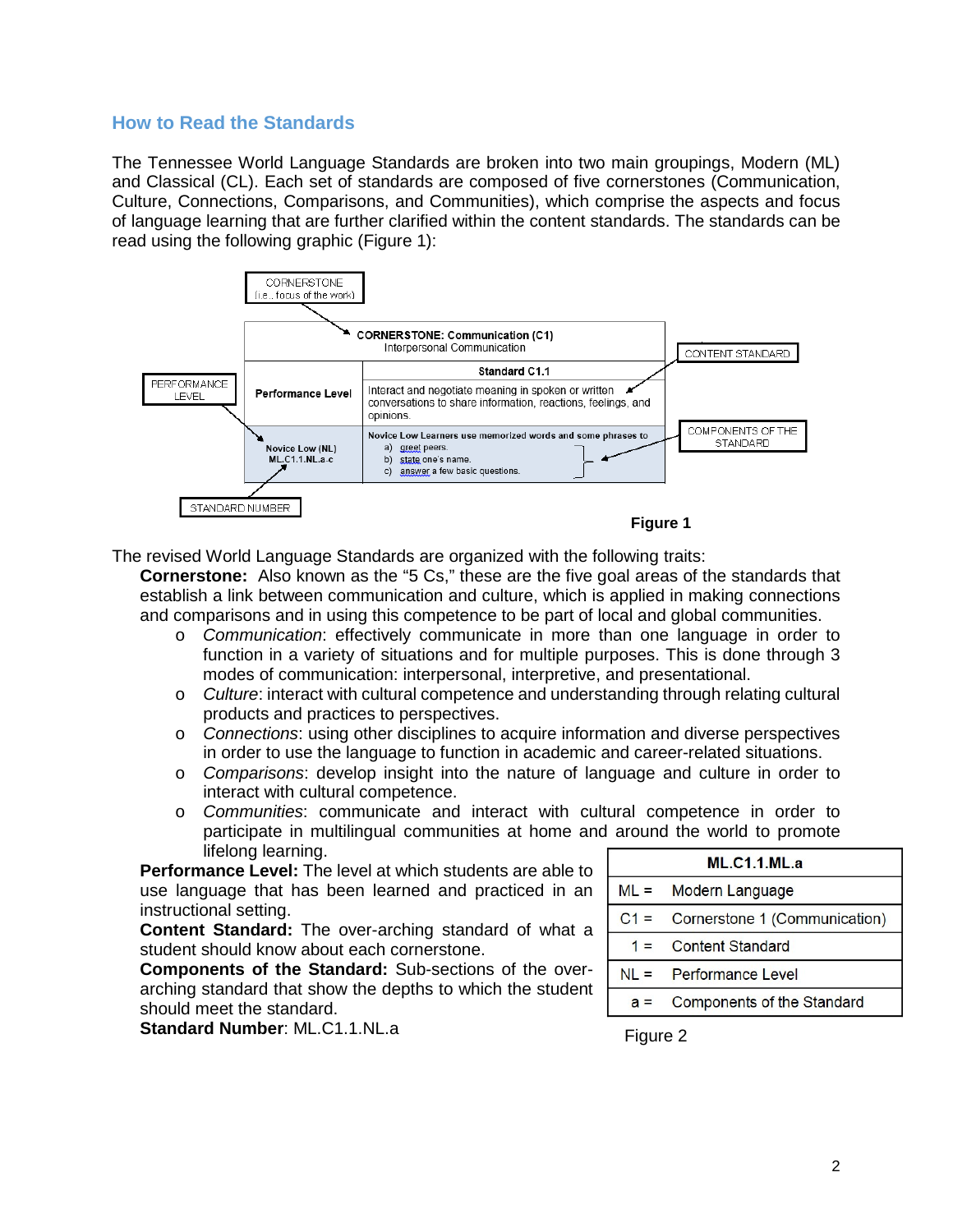#### **How to Interpret Examples**

Within the standards, there are examples to aid in implementation. These examples include terms that are written in a variety of ways and should be interpreted based on the following explanations in Table 1 (below):

| <b>Term</b> | <b>Definition</b>                                                                                                                             | <b>Example</b>                                                                                                                                                                                                                                                                   |
|-------------|-----------------------------------------------------------------------------------------------------------------------------------------------|----------------------------------------------------------------------------------------------------------------------------------------------------------------------------------------------------------------------------------------------------------------------------------|
| i.e.        | "that is" or "in other words";<br>specific examples that<br>should be used                                                                    | ML.C4.1.AR.a<br>Compare linguistic elements that allow<br>expression of time frames (i.e., past, present,<br>and future).                                                                                                                                                        |
| e.g.        | "for example"; examples that<br>could be used, but teachers<br>are not limited to                                                             | CL.C1.2.IM.a<br>Demonstrate understanding of grammatical<br>relationships (e.g., verbals, subjunctives, indirect<br>statements) in sentences with straightforward<br>syntax or occasionally in sentences with complex<br>syntax.                                                 |
| "such as"   | Introduces an example or<br>examples of something<br>mentioned                                                                                | ML.C3.1.NR.a<br>Identify items on charts or visuals used as<br>instructional materials in other content areas,<br>such as math (e.g., measurements), science<br>(e.g., animals), the arts (e.g., musical<br>instruments), and social studies (e.g.,<br>geographical formations). |
| "including" | Used to say that a listed item<br>is part of a particular group                                                                               | <b>CL.C1.2.AR.f</b><br>Identify metrical components and accurately scan<br>some metrical patterns, including lines where<br>there is consonantal $i$ or elision with $m$ or $h$ .                                                                                                |
| "examples"  | Context may be to "provide,"<br>"describe," etc.; allows<br>teachers and students to<br>select their own examples to<br>apply to the standard | ML.C3.1.IR.e<br>Contrast examples of contemporary culture (e.g.,<br>sports, music, art, architecture) from the target<br>countries to one's own.                                                                                                                                 |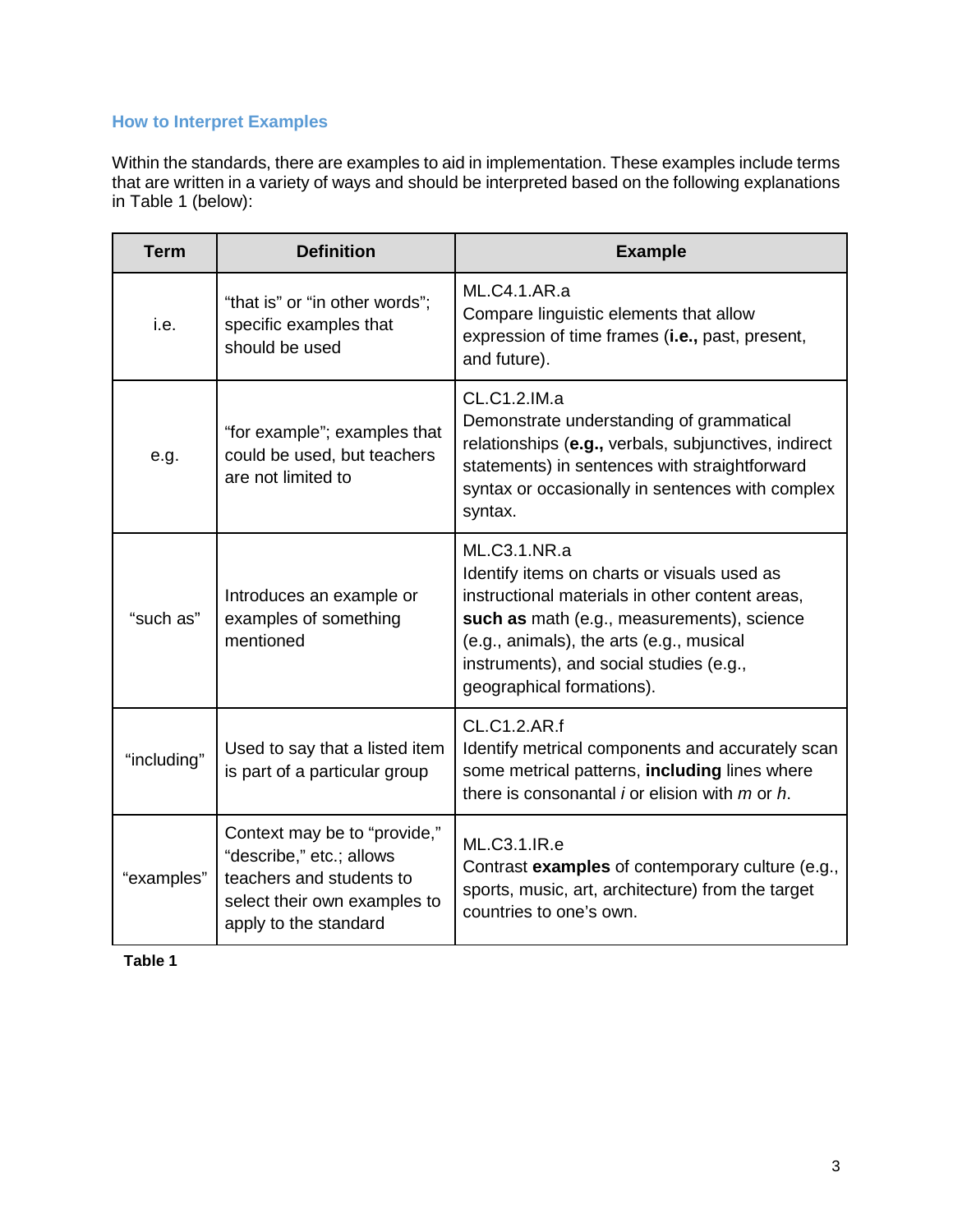#### **A special thanks to the members of the educator committee who devoted their time and expertise to revising these standards:**

Chair: Christi Gilliland, Williamson County Schools Daniel Bateman, Metro Nashville Public Schools Scott Cochran, Rutherford County Schools Jana Engle, Kingsport City Schools Sharon Grele, Collierville Schools Jessica Pryor, Henry County Schools Jennifer Raulston, Hamilton County Schools Jessica Sexton, Metro Nashville Public Schools Abigail Simone, Germantown Municipal School District

**The educator committee would like to recognize the following for their guidance, resources, and/or inspiration:**

American Classical League (ACL) The College Board American Council on the Teaching of Foreign Languages (ACTFL) American Sign Language Teachers Association (ASLTA) Delaware World Language Standards Kentucky World Language Standards Louisiana World Language Standards New Jersey World Language Standards North Carolina World Language Standards South Carolina World Language Standards Dr. Craig Christopher, University of Tennessee at Knoxville Dr. Becky Peterson, Vanderbilt University Alyssa Villarreal, Shelby County Schools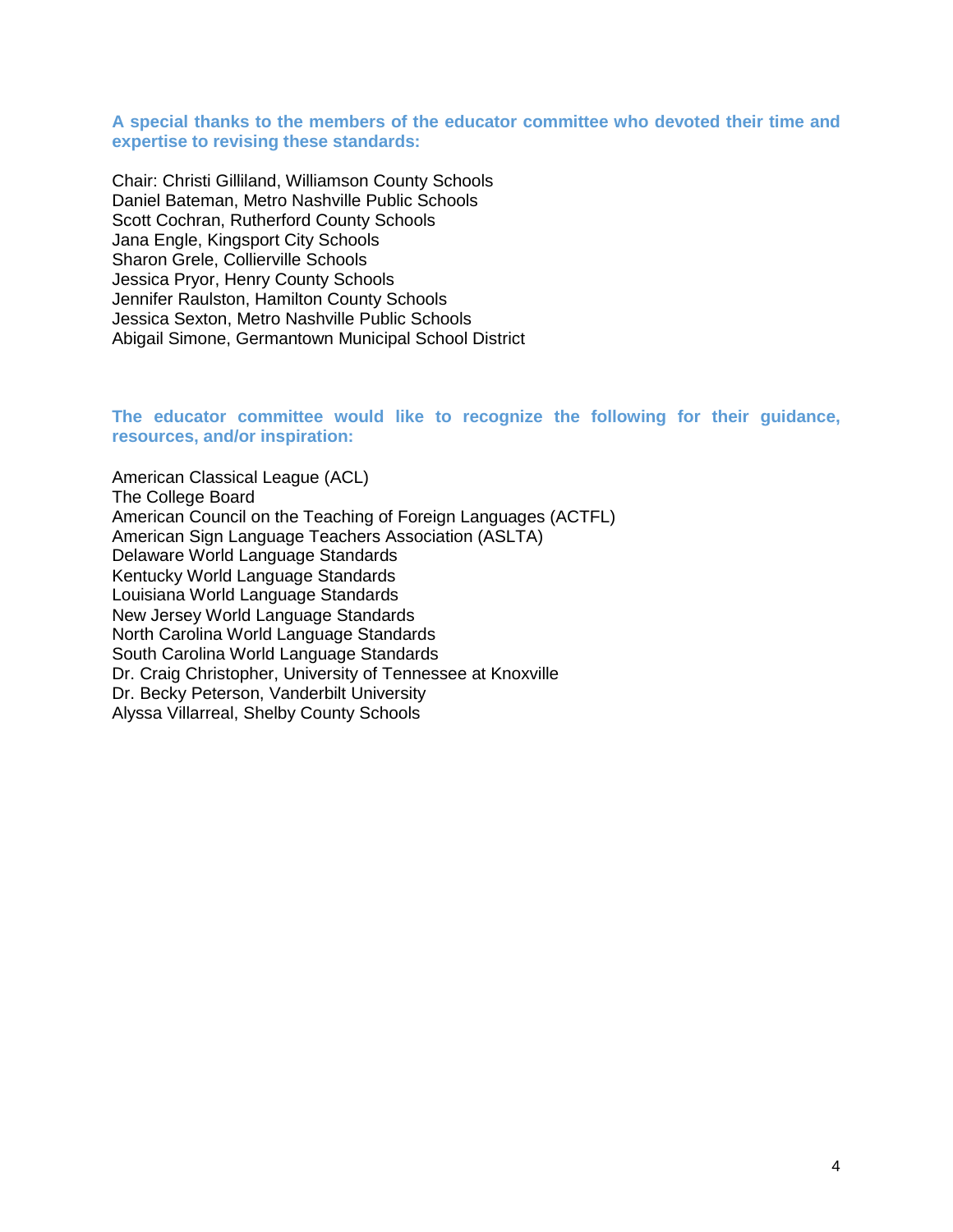### **World Language Standards FAQ**

#### • **What is the purpose of the Tennessee World Language Standards?**

Standards are "what" students learn—they address the skills and content students should know, understand, and be able to do by the end of a level or course. The standards do not dictate how the content is taught. Rather, how a teacher chooses to instruct their students is the curriculum, and the curriculum is determined on a local level.

The purpose of this document is to clarify the process of language learning. This standards document helps facilitate learning by equipping students to be able to set achievable goals, selfassess, and chart their progress. Learners thus take ownership of their individual language development. This standards document guides the facilitation of language learning toward more functional, communicative, and intercultural goals, rather than those of language structure and cultural fact. This document provides a clearer understanding of what learners need to know and be able to do to move from one level to the next.

The Tennessee World Language Standards provide **learners** with:

- 1. The opportunity to clarify language learning by simplifying the process.
- 2. Clear descriptions of what can be done with language at various levels, while making expectations more realistic.
- 3. Clear examples of small, achievable goals that they can use to become proficient in a language while monitoring their own progress.

The Tennessee World Language Standards provide **teachers** with:

- 1. The ability to guide the facilitation of language learning towards the application of the language instead of grammar, translation, and cultural fact.
- 2. Standards that can be used across ages, levels, or content studied.
- 3. A cross-check for ensuring that each mode of communication and skill is addressed at each learning level.
- 4. Clarity on what learners need to be able to do in order to move from one level to the next.

The Tennessee World Language Standards provide **parents, administrators, and other stakeholders** with:

- 1. Improved world language learning that has moved from a focus on grammar and translation toward effective communication, literacy, and cultural interaction.
- 2. Explanations on the shift in classical languages from decoding and translation to interpretive reading proficiency.
- 3. Expectations of a learner's performance at different levels.
- 4. Examples of real-world application of language use.

The Tennessee World Language Standards provide **districts, schools, programs, and independent learners** with:

- 1. Long-range program performance goals that reflect a shared vision.
- 2. Performance benchmarks for assessment at designated intervals.
- 3. A backwards-design plan to support learners in meeting identified performance benchmarks.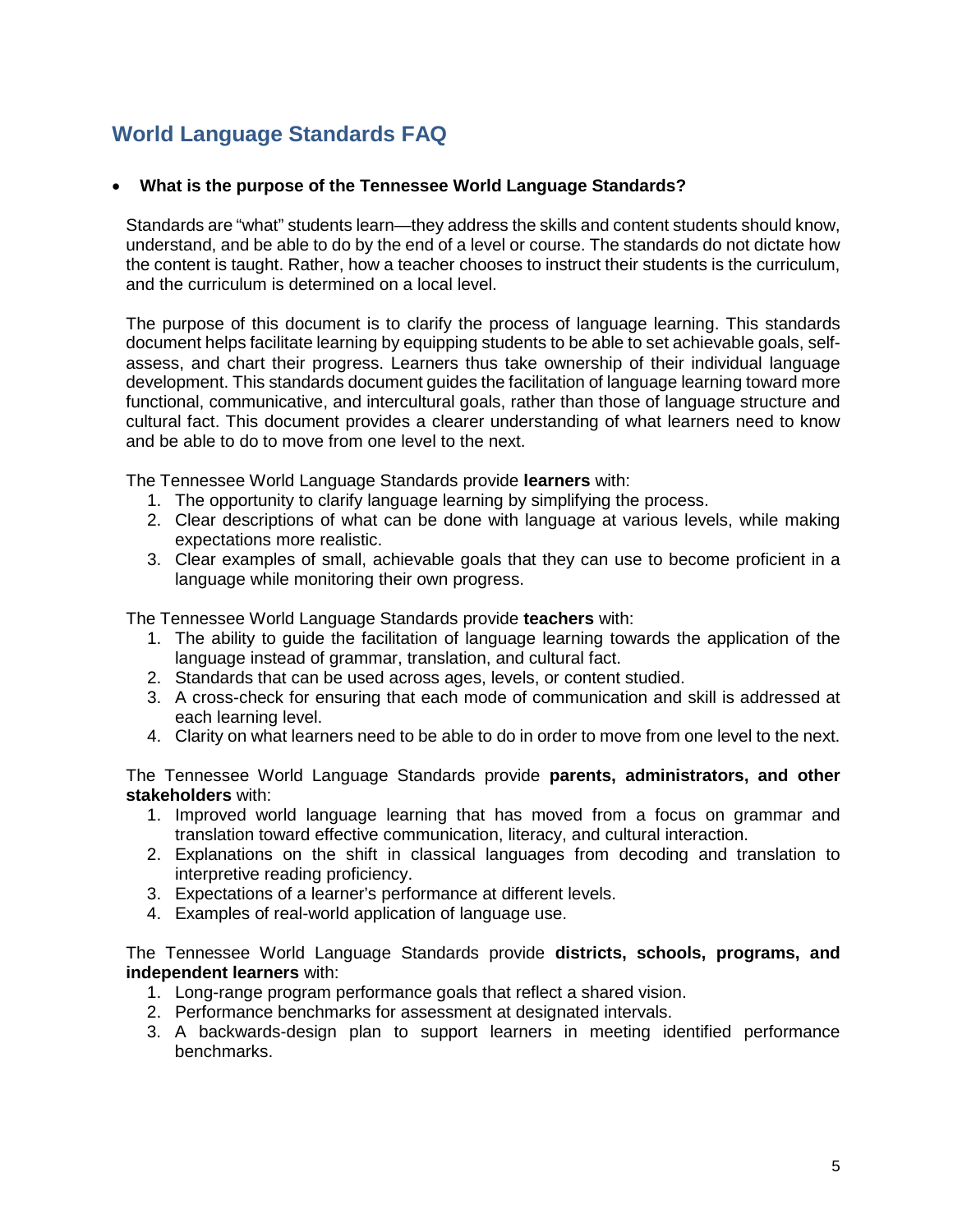#### • **Why were Tennessee's World Language standards changed, and how are these standards different?**

Our understanding of how students learn world languages has evolved over time. In recent years, the focus has shifted to place an emphasis on communicating in the target language instead of grammar and facts. The Tennessee World Language Standards have embraced this change and have been updated in order to reflect this new focus, with the aim of equipping students with the skills needed for real-world language acquisition. The focus is no longer on *what* students know, but *what they can do* with what they know.

In particular, the committee sought to improve certain aspects of the standards document. In the previous standards, the document's formatting was less organized and based on performance indicators. The new standards are arranged in charts based on cornerstones and color coded for readability. Additionally, the new standards allow for a more rigorous explanation of the five cornerstones. The new standards are not intended to be taught individually, but rather combined from across the cornerstones to create rich language learning experiences.

#### • **What are performance targets, and how do they vary based on language?**

The Tennessee World Language Standards are a description of the competencies a Tennessee language learner should demonstrate at three performance levels (novice, intermediate, and advanced), as defined by the 2012 American Council for the Teaching of Foreign Languages (ACTFL) Proficiency Guidelines and the ACTFL Performance Descriptors for Language Learners. These guidelines are a description of what students are able to do with language at the three levels (i.e. Novice, Intermediate, and Advanced) in the areas of speaking, writing, listening, and reading. For the purposes of this model, this means students are able to perform using language that has been practiced and is within familiar contexts and content areas. For the most part, the performance levels used for this document are further subdivided into low, mid and high sublevels, with the exception of advanced in some situations. The three performance levels are further broken down into sublevels, as displayed in Figure 2 (below).



**Figure 2**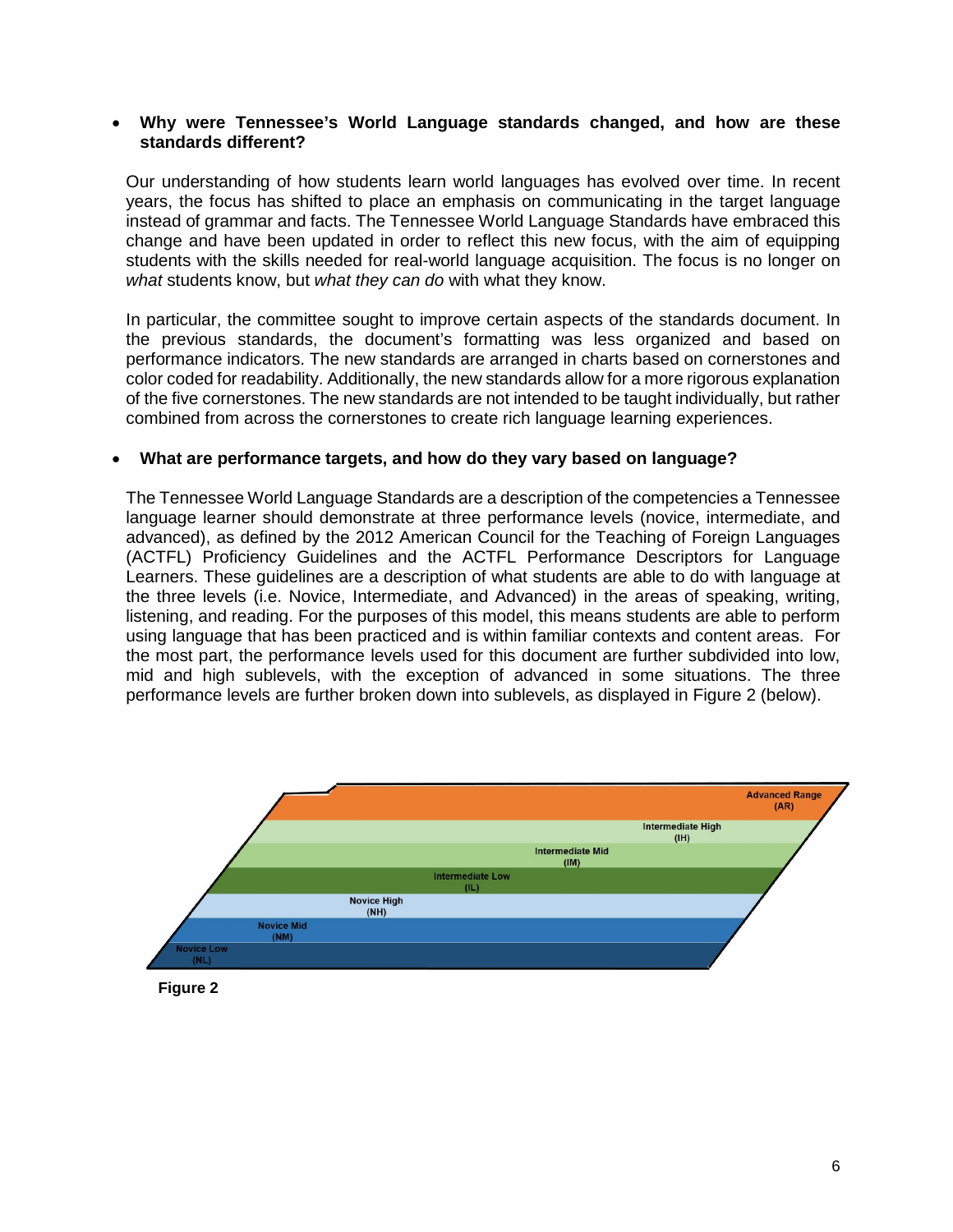While the Tennessee World Language Standards are meant to prepare students for real-world communication in unfamiliar language situations (proficiency), it is expected that teachers are preparing students in a classroom setting that attempts to mimic real-world situations within familiar language contexts (performance). A teacher can practice and prepare students for realworld language use but cannot recreate the exact conditions to measure proficiency. Therefore, many performances over time could indicate a learner's proficiency level. Because of the challenge in measuring proficiency, the educator committee referenced ACTFL's *World-Readiness Standards for Language Learning* and the NCSSFL-ACTFL *Can-Do Statements* to create standards that reflect, measure, and set goals for student performance. Tennessee students will strive to move up the proficiency scale by participating in many classroom performances over the course their language study.

Tennessee's performance targets are based on a learner's ability to use language that has been learned and practiced in an instructional setting. The performance targets were set with the standard level (i.e., Spanish I) course in mind. Some performance targets do not change over multiple successive levels due to the amount of time it takes to acquire the language skills required for that performance target. These were designed to take into account that proficiency takes time to develop. An example of this developmental progression is shown in Table 2 (below).

| Novice Low           | identify a few letters or characters.                                             |
|----------------------|-----------------------------------------------------------------------------------|
| Novice Mid           | identify words, phrases, and characters with support of visuals.                  |
| Novice High          | understand short, simple texts on familiar topics.                                |
| Intermediate Low     | understand short texts of personal interest.                                      |
| Intermediate Mid     | understand simple written exchanges between other people.                         |
| Intermediate High    | follow some accounts of events and experiences in various time<br>frames.         |
| <b>Advanced Low</b>  | follow stories and descriptions in various time frames and genres.                |
| <b>Advanced Mid</b>  | follow stories and descriptions of considerable length in various time<br>frames. |
| <b>Advanced High</b> | understand narrative, descriptive, and informational texts of any<br>length.      |

#### **EXAMPLE**

|  | ML.C1.3: Interpretive Communication-Reading |  |
|--|---------------------------------------------|--|
|  |                                             |  |

### **Table 2**

Teachers should not feel limited by the set targets, as featured in Tables 3-7, and are invited to incorporate standards associated with the next higher performance target than those set as the goals for that particular level. Classes taught above the standard level should use enrichment activities, extended readings, or more complex texts with higher performance targets than those appearing here.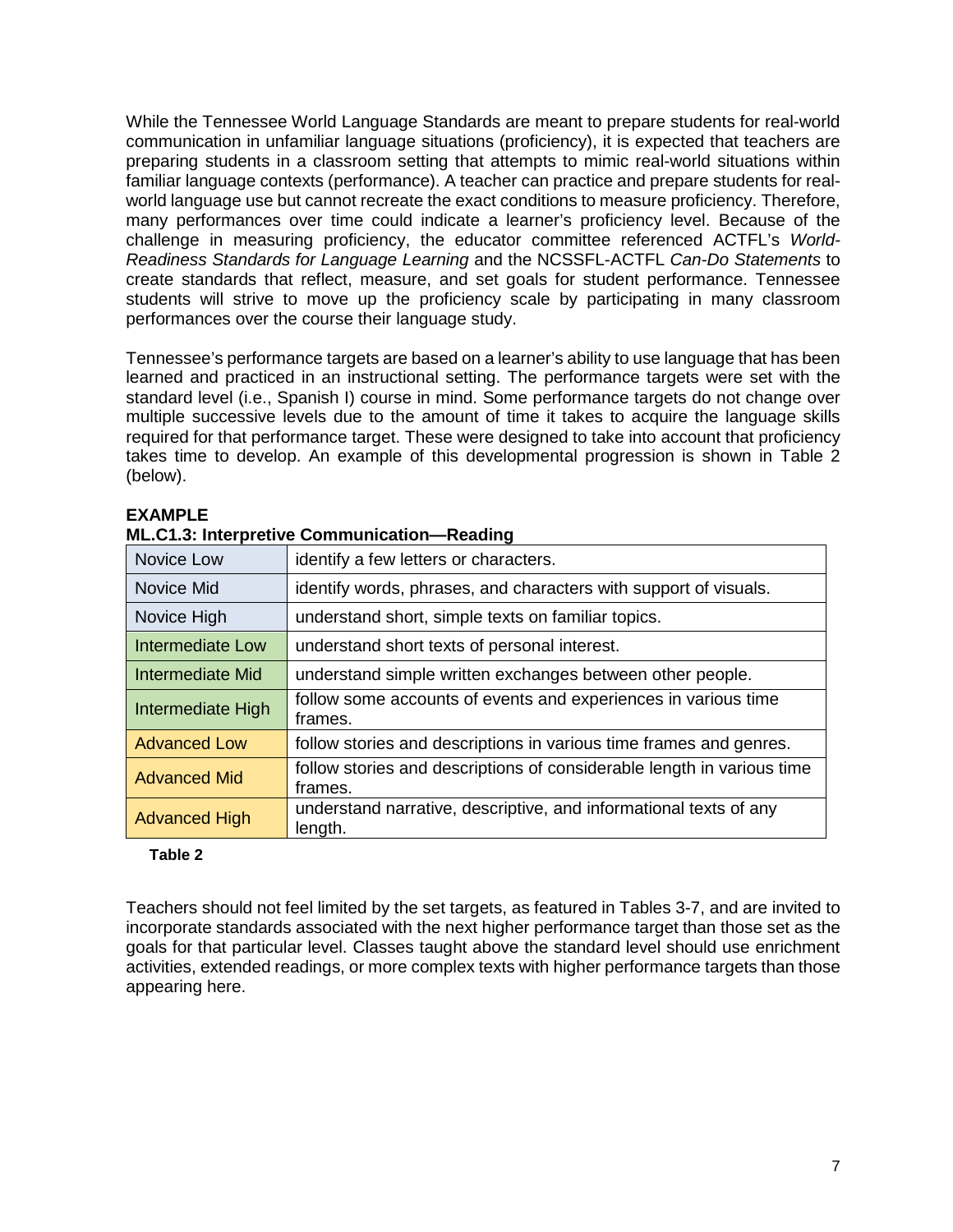#### **Elementary Performance Targets for Modern Languages (Alphabetic, Logographic, and Visual):**

Elementary grades K-5 can offer a variety of programs, this may include FLES (Foreign Language in the Elementary School) or FLEX (Foreign Language Exploratory) programs:

- o FLES programs are designed to build proficiency. Research shows that, at a minimum, FLES students need to be learning a language for 90 minutes per week or having class sessions approximately 30 minutes long 3-5 times per week. Scheduling variations that do not meet the 90 minutes per week minimum are actually foreign language exploratory or FLEX programs, which are not designed to build proficiency.
- o FLEX programs, which are less than 90 minutes a week or world language exposure courses, can potentially lay the foundation for future interest in proficiency-based language study. FLEX programs are focused on goals such as introducing basic communication skills for one or more languages and teaching students about different cultures.

| <b>Program</b> | <b>Performance Target</b> |
|----------------|---------------------------|
| FI FX          | Novice Range (NR)         |
| FI FS          | Novice High (NH)          |

**Table 3**

**Middle and High School Performance Targets for Alphabetic Modern Languages:**  Alphabetic Languages are written human languages in which symbols reflect the pronunciation of the words. Examples are English, the Romance languages, Modern Greek, Russian, Arabic, and Hebrew. The chart below pairs course levels with general performance targets; please note that level 1 is the same as "Spanish I" or "French I," level 2 is "Spanish II" or "French II," and so on.

| <b>Level</b> | <b>Performance Target</b> |
|--------------|---------------------------|
| Level 1      | Novice High (NH)          |
| Level 2      | Intermediate Low (IL)     |
| Level 3      | Intermediate Mid (IM)     |
| Level 4      | Intermediate Mid (IM)     |
| Level 5      | Intermediate High (IH)    |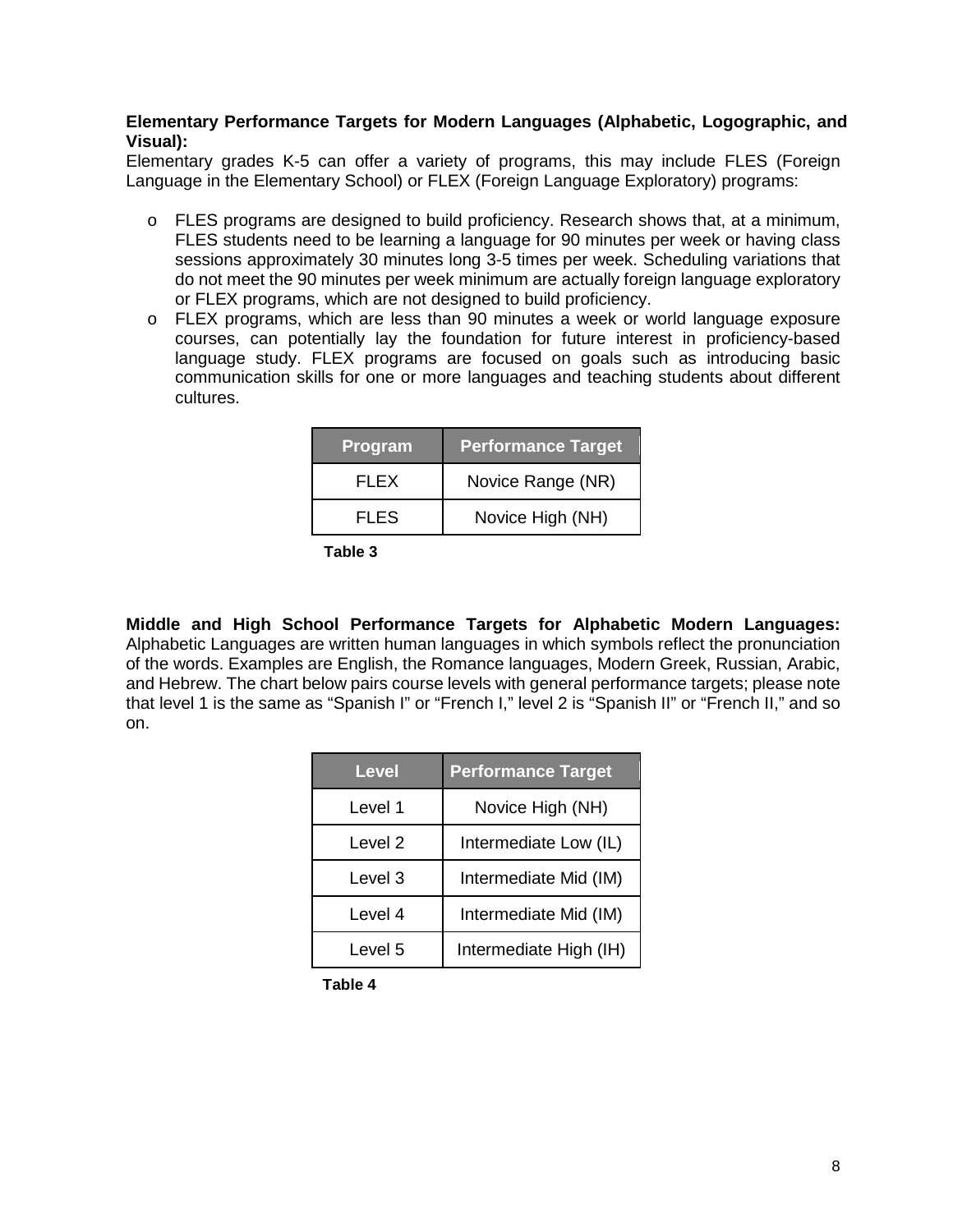**Middle and High School Performance Targets for Logographic Modern Languages**: In written language, a logogram or logograph is a written character that represents a word or phrase, unlike in the romanticized alphabet. Logographic languages include Chinese and Japanese. The chart below pairs course levels with general performance targets; please note that level 1 is the same as "Chinese I" or "Japanese I," level 2 is "Chinese II" or "Japanese II," and so on.

| <b>Level</b> | <b>Performance Target</b> |
|--------------|---------------------------|
| Level 1      | Novice Mid (NM)           |
| Level 2      | Novice High (NH)          |
| Level 3      | Intermediate Low (IL)     |
| Level 4      | Intermediate Mid (IM)     |
| Level 5      | Intermediate Mid (IM)     |

**Table 5**

**Middle and High School Performance Targets for Visual Modern Languages**: In visual language, thoughts and ideas are expressed through three-dimensional visual communication by using combinations of hand-shapes, palm orientations, and movements of the hands, arms, and body. Visual languages include American Sign Language (ASL). Table 6 (below) below pairs course levels with general performance targets; please note that level 1 is the same as "ASL I" or level 2 is "ASL II," and so on.

For more information on ASL, please refer to pg. 16.

| <b>Performance Target</b> |                                |                                           |                                              |                                             |                                          |                                             |
|---------------------------|--------------------------------|-------------------------------------------|----------------------------------------------|---------------------------------------------|------------------------------------------|---------------------------------------------|
|                           |                                |                                           | Communication (see modes below)              |                                             |                                          | Culture,                                    |
| Level                     | Interpersonal<br>(Interactive) | Interpretive:<br>Listening<br>(Receptive) | Interpretive:<br>Reading<br>(Fingerspelling) | Presentational:<br>Speaking<br>(Expressive) | Presentational:<br>Writing<br>(Glossing) | Connections,<br>Comparisons,<br>Communities |
| Level 1                   | Novice Mid                     | Novice High                               | Novice Mid                                   | Novice Mid                                  | Novice Low                               | <b>Novice</b>                               |
|                           | (NM)                           | (NH)                                      | (NM)                                         | (NM)                                        | (NL)                                     | Range (NR)                                  |
| Level <sub>2</sub>        | Novice High                    | Intermediate                              | Novice High                                  | Novice High                                 | Novice Mid                               | Intermediate                                |
|                           | (NH)                           | Low $(IL)$                                | (NH)                                         | (NH)                                        | (NM)                                     | Range (IR)                                  |
| Level 3                   | Intermediate                   | Intermediate                              | Intermediate                                 | Intermediate                                | Novice High                              | Intermediate                                |
|                           | Low $(IL)$                     | Mid (IM)                                  | Low $(IL)$                                   | Low $(IL)$                                  | (NH)                                     | Range (IR)                                  |
| Level 4                   | Intermediate                   | Intermediate                              | Intermediate                                 | Intermediate                                | Intermediate                             | Advanced                                    |
|                           | Low $(IL)$                     | Mid (IM)                                  | Low $(IL)$                                   | Low $(IL)$                                  | Low (IL)                                 | Range (AR)                                  |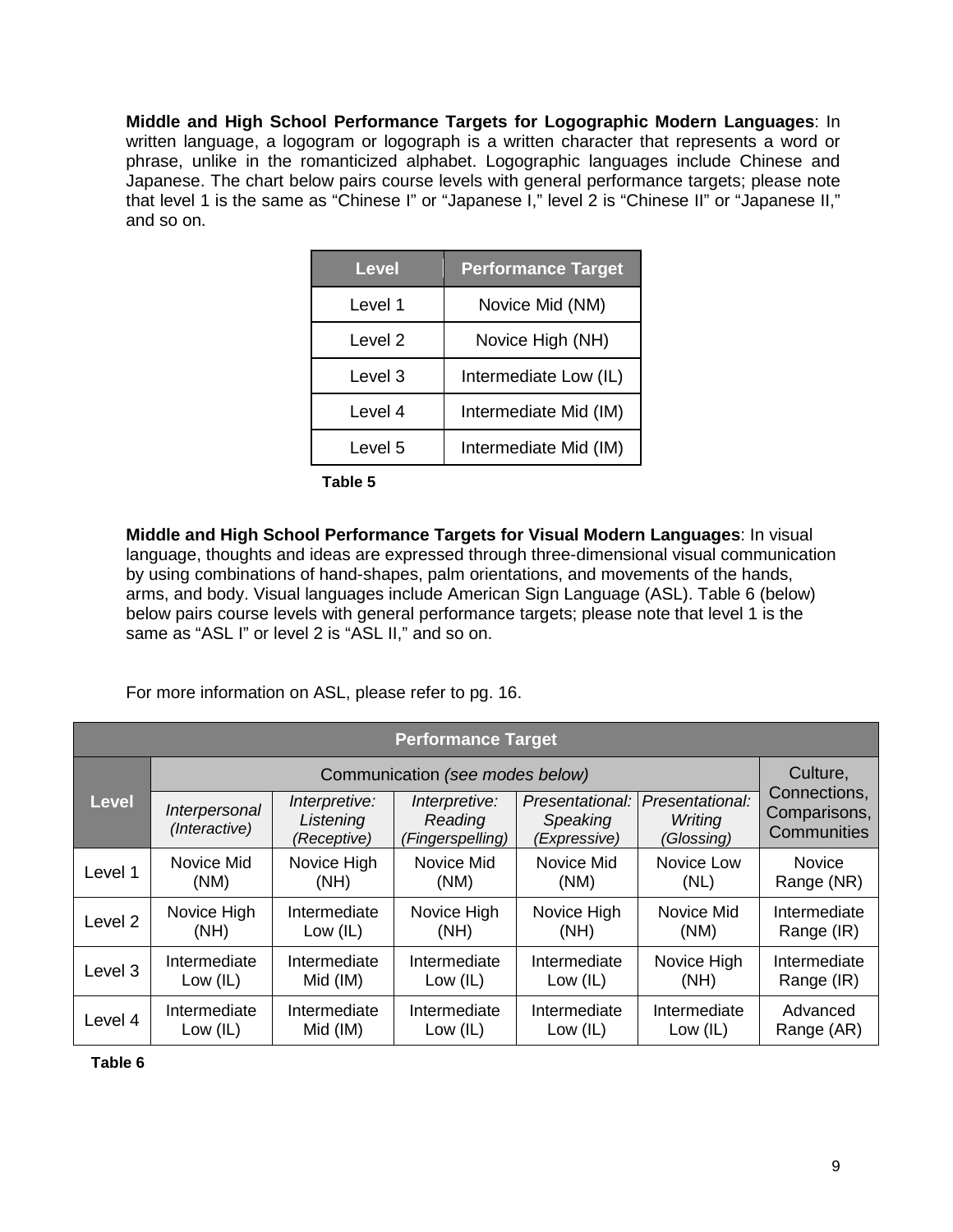**High School Performance Targets for Classical Languages:** These include languages (i.e., Latin and Ancient Greek) which are taught with a focus on the written and not on the spoken word. The chart below pairs course levels with general performance targets; please note that level 1 is the same as "Latin 1" or "Greek I," level 2 is "Latin II" or "Greek II," and so on.

| <b>Performance Target</b> |               |               |                                 |                 |                          |
|---------------------------|---------------|---------------|---------------------------------|-----------------|--------------------------|
|                           |               |               | Communication (see modes below) |                 | Culture,<br>Connections, |
| <b>Level</b>              | Interpretive: | Interpretive: | Presentational:                 | Presentational: | Comparisons,             |
|                           | Listening     | Reading       | Speaking                        | Writing         | Communities              |
| Level 1                   | Novice Mid    | Novice High   | Novice Low                      | Novice Mid      | Novice Range             |
|                           | (NM)          | (NH)          | (NL)                            | (NM)            | (NR)                     |
| Level <sub>2</sub>        | Novice High   | Intermediate  | Novice Low                      | Intermediate    | Intermediate             |
|                           | (NH)          | Low $(IL)$    | (NL)                            | Low $(IL)$      | Range (IR)               |
| Level 3                   | Intermediate  | Intermediate  | Novice Mid                      | Intermediate    | Advanced                 |
|                           | Low $(IL)$    | Mid (IM)      | (NM)                            | Mid (IM)        | Range (AR)               |
| Level 4                   | Intermediate  | Intermediate  | Novice Mid                      | Intermediate    | Advanced                 |
|                           | High (IH)     | High (IH)     | (NM)                            | High (IH)       | Range (AR)               |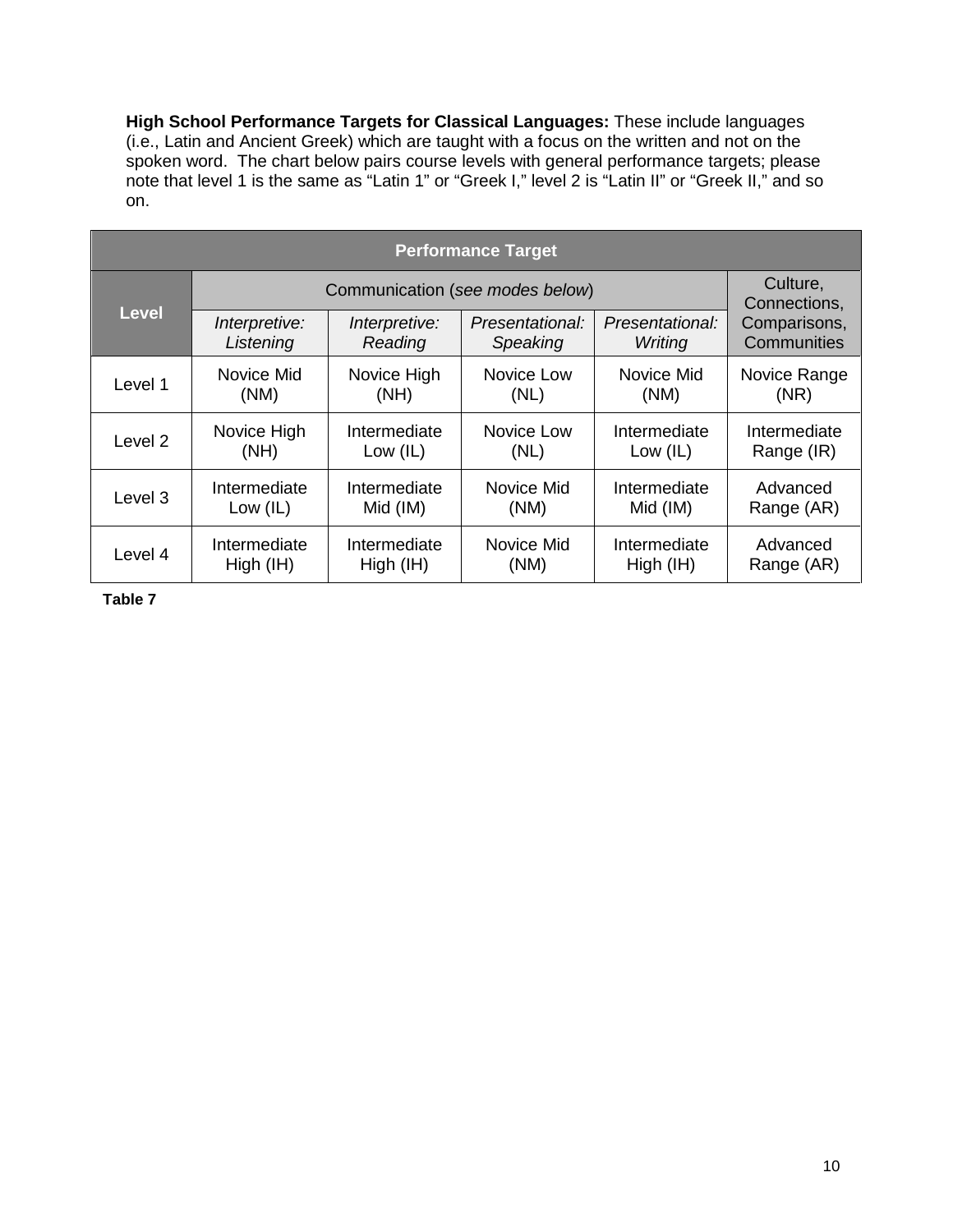#### • **How many years of language study do students need? What level of proficiency should a student attain for real-world readiness?**

The answer to these questions will vary from student to student and is determined by their purpose for learning language, as detailed below in ACTFL's Oral Proficiency Levels in the Work World. Table 8 provides a synthesis of data collected from employers who describe their language proficiency requirements for specific jobs and professions.

|                                                                                                               | <b>Level</b>                                                                                                                                       | <b>Language Functions</b>                                                                                                                        | <b>Corresponding Jobs</b>                                                                                                                                                                                                                                                                                                | Who is Likely to Function at<br>this Level?                                                                                                                                                                                                                                                                                                                                                                                                   |
|---------------------------------------------------------------------------------------------------------------|----------------------------------------------------------------------------------------------------------------------------------------------------|--------------------------------------------------------------------------------------------------------------------------------------------------|--------------------------------------------------------------------------------------------------------------------------------------------------------------------------------------------------------------------------------------------------------------------------------------------------------------------------|-----------------------------------------------------------------------------------------------------------------------------------------------------------------------------------------------------------------------------------------------------------------------------------------------------------------------------------------------------------------------------------------------------------------------------------------------|
|                                                                                                               | Narrate and describe in<br>past, present, and<br>future and deal<br><b>Advanced Range</b><br>effectively with an<br>unanticipated<br>complication. |                                                                                                                                                  | Physician, Military<br>Linguist, Human<br>Resources Personnel,<br>Financial Broker,<br><b>Marketing Manager</b><br>Account Executive, Court<br>Stenographer/Interpreter,<br><b>Technical Service Agent</b><br>Customer Service Agent,<br>Social Worker, Claims<br>Processor, K-12<br>Language Teacher,<br>Police Officer | Advanced High-L2 learners<br>$\bullet$<br>with graduate degrees in a<br>language-related area and<br>extended educational<br>experience in the target<br>environment.<br>Advanced Mid-Heritage<br>$\bullet$<br>speakers, informal learners,<br>or non-academic learners<br>who have significant contact<br>with language.<br><b>Advanced Low-</b><br>$\bullet$<br>Undergraduate language<br>majors with year-long study<br>abroad experience. |
|                                                                                                               | Intermediate<br>Range                                                                                                                              | Create with language,<br>initiate, maintain, and<br>bring to a close simple<br>conversations by asking<br>and responding to<br>simple questions. | Auto inspector, Aviation<br>Personnel, Missionary,<br><b>Tour Guide</b><br>Cashier, Sales Clerk<br>(highly predictable<br>contexts)<br>Receptionist,<br><b>Restaurant Manager</b>                                                                                                                                        | Intermediate High-<br>$\bullet$<br>Undergraduate language<br>majors without year-long<br>study abroad experience.<br>Intermediate Mid-L2<br>$\bullet$<br>learners with 6-8 year<br>sequences of study (AP,<br>etc.) or 4-6 semester<br>college sequence.<br>Intermediate Low-L2<br>learners with 4-year high<br>school sequence or 2-<br>semester college sequence.                                                                           |
| Communicate minimally<br>with formulaic and rote<br><b>Novice Range</b><br>utterances, lists, and<br>phrases. |                                                                                                                                                    | None                                                                                                                                             | L2 learners after 2 years of<br>$\bullet$<br>high school study.                                                                                                                                                                                                                                                          |                                                                                                                                                                                                                                                                                                                                                                                                                                               |

#### **Table 8**

©ACTFL, Inc. 2012

As indicated in the chart above, language preparation for career readiness necessitates higher levels of proficiency than established by current language requirements for high school graduation and college entrance. The rigorous targets for Tennessee students will increase performance levels in order to create stronger connections between the educational system and the post-education professional world. This will allow learners to serve in professional fields as highly articulate and well-educated speakers. It should be noted that students should have opportunities for longer sequences of languages in order to obtain college or career readiness in a language.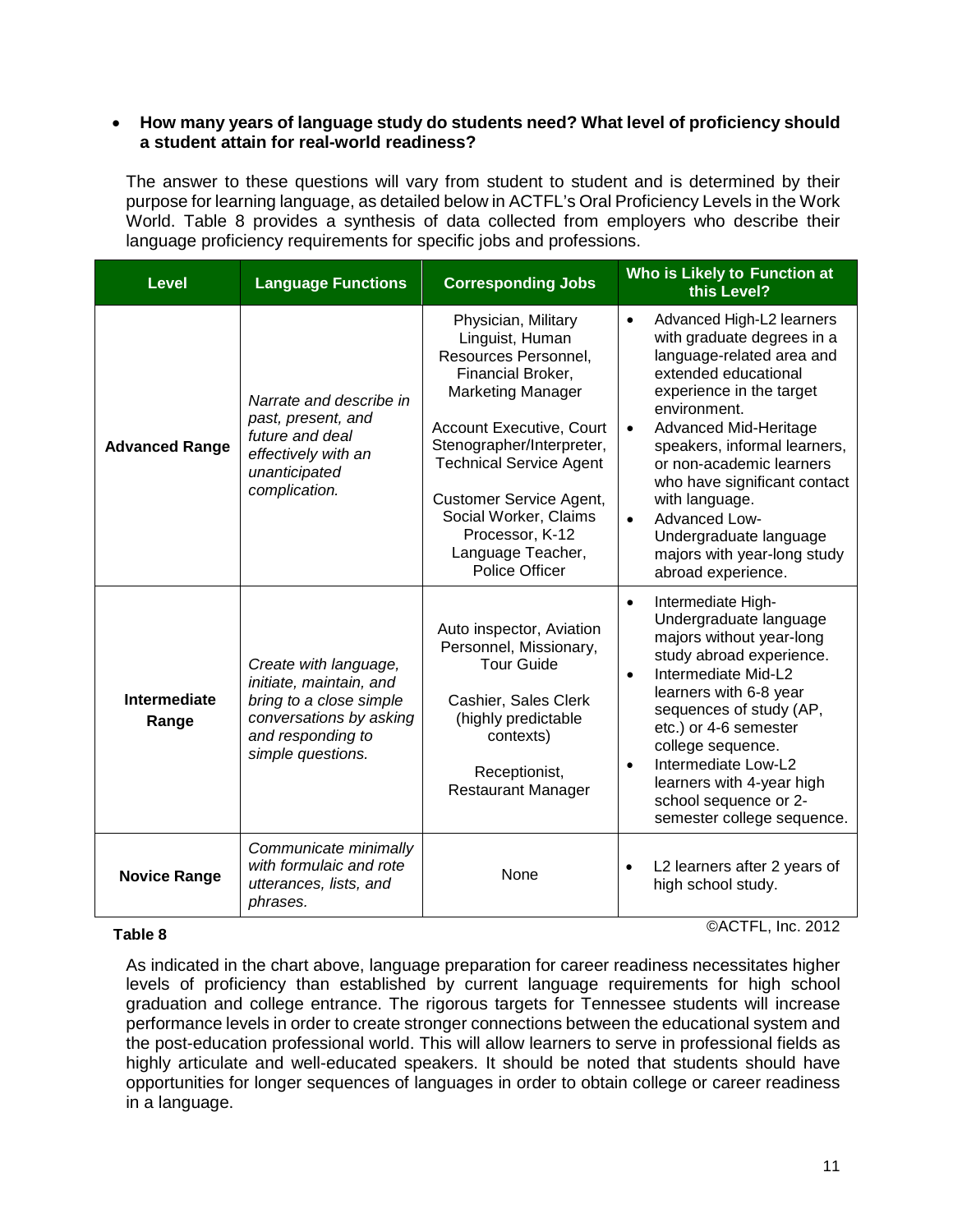#### • **How do the Tennessee World Language Standards apply to all learners regardless of grade levels?**

By placing the emphasis on proficiency in the target language, learners are given the opportunity to progress on their own language journey. Since learners begin language experiences at different ages and progress toward proficiency at different rates, language learning is an individual experience. The amount of quality time spent in the target language (i.e., immersion vs. high school level I) is a significant factor in the performance level that learners are able to reach. It is common for learners of similar ages to demonstrate varying performance levels in all three modes of communication when assessed.

#### • **Why do the standards extend through the Advanced level when the highest level of performance expected from our students is Intermediate High for Level 5?**

The Advanced standards were included in order to encourage districts to include longer sequences of language learning. For example, immersion programs that begin in elementary school should be able to obtain the advanced level due to the increased amount of time for language learning.

#### • **What portion of teaching should be in the target language?**

The use of target language refers to all that learners speak, read, hear, write, and view – that is, the production and reception of language by learners and educators. ACTFL recommends that learning take place through the target language for 90% or more of classroom time except in immersion program models where the target language is used exclusively.

Research has shown that learners need as much exposure as possible to the target language for acquisition to occur. Just like learning to ride a bike or any other important skill, learning is best achieved by doing. For many learners, the precious time in the classroom is the only opportunity to experience the target language. Educators must maximize this exposure by providing a language-rich environment that prepares students for success in the real-world. Likewise, if the goal is for learners to obtain the proficiency necessary to survive and thrive in the target culture, whether it be in a local neighborhood or across the world, then authentic target language experiences and materials must be provided.

Strategies that support using the target language in a language rich environment include:

- o Supporting comprehension and production through context/gestures/visual support.
- o Focusing on meaning before details.
- o Conducting comprehension checks to ensure understanding.
- o Negotiating meaning with students and encouraging negotiation among students.
- o Eliciting talk that increases in fluency, accuracy, and complexity over time.
- o Encouraging self-expression and spontaneous use of language.
- o Teaching students strategies for requesting clarification and assistance when faced with comprehension difficulties.
- o Not relying on English (or the native language) as the default for checking meaning or understanding.

*For classical languages, the instructional focus is on the interpretive mode; however, interpersonal conversations and presentational speaking and writing tasks develop fluency in looking for the "gist" and thinking in "chunks" rather than understanding, reading, or writing one word at a time.*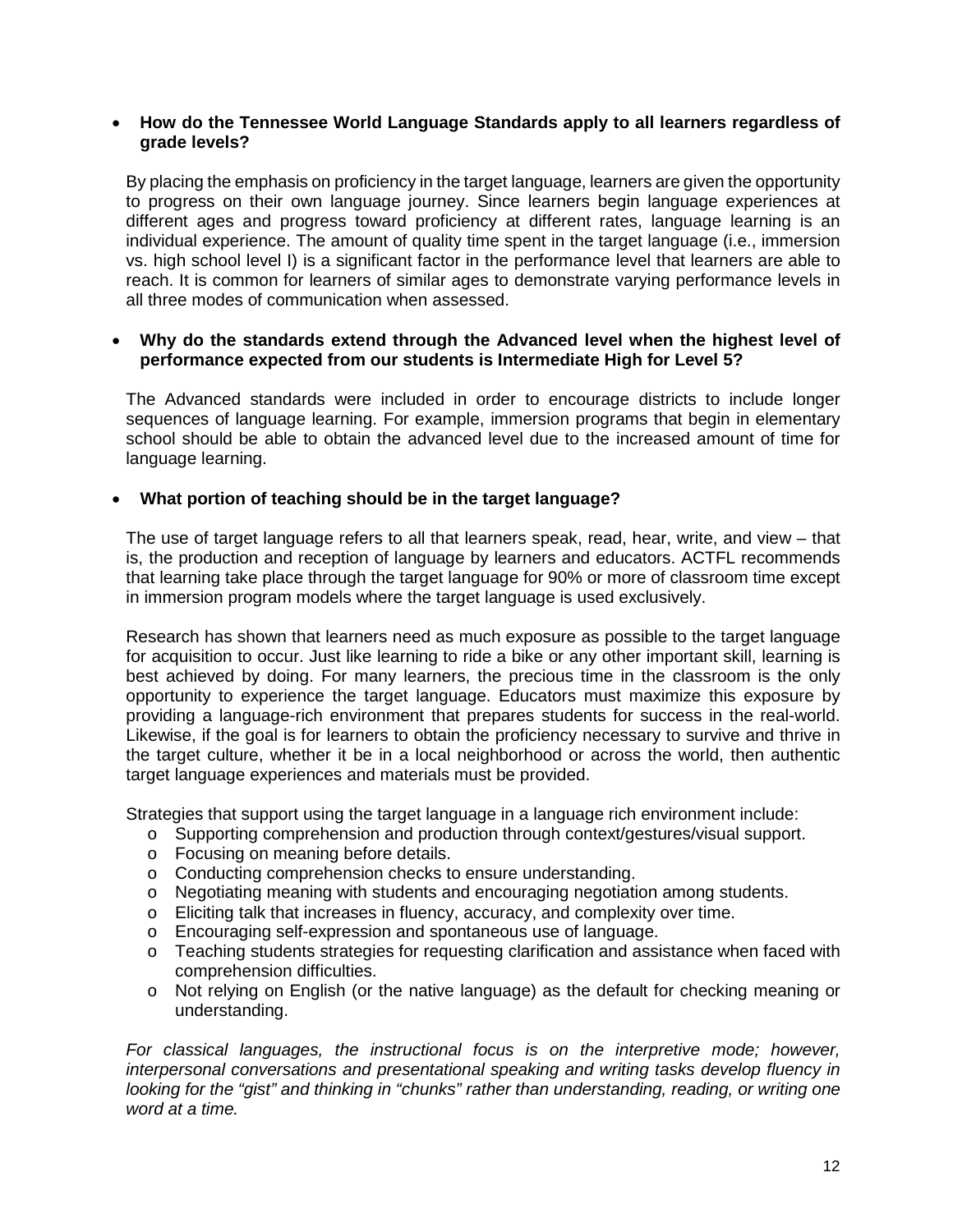#### • **How do the Tennessee World Language Standards apply to heritage speakers?**

Learners bring a variety of languages and cultures to Tennessee. They may have learned a language at home, in another country, or through their local community. Some students may decide to pursue the study of their native language, while others may decide to study a different language. When heritage speakers choose to continue studying their native language, differentiated learning must take place to meet their needs.

When determining the placement of heritage speakers in language courses, consideration should be given to proficiency levels. Within language courses, teachers set class goals while allowing learners to modify them to meet their own personal learning goals. Heritage speakers may demonstrate varying levels of proficiency across the three modes of communication: interpersonal, interpretive, and presentational. For example, a student may perform at a higher level of proficiency in the interpersonal mode than in the presentational mode. The benchmarks and indicators identify the learner's skill and modify the learning experience to meet the learner's needs. When possible, specially-designed language courses for heritage speakers are optimal.

#### • **What is considered to be an authentic text or material?**

Authentic texts are defined as materials "written by members of a language and culture group for members of the same language and culture group."<sup>[1](#page-14-0)</sup> Interactive reading and listening comprehension tasks should be designed and carried out using authentic cultural texts of various kinds with appropriate scaffolding and follow-up tasks that promote interpretation. Scaffolding refers to the support provided for learners to promote acquisition of skills and concepts. Follow-up tasks include activities that provide learners with the opportunity to apply or practice the new skill or concept.

Authentic materials provide real-life examples of language use in everyday situations. They can be used to add more interest for the learner. They can serve as a reminder to learners that there is an entire population who use the target language in their everyday lives. Authentic materials can provide information about the target culture and provide that culture's perspective on an issue or event. The rich language found in authentic materials provides a source of input language learners need for acquisition.

Authentic texts and materials should:

- o be context appropriate.
- o be age appropriate.

 $\overline{a}$ 

- o fit the student's linguistic level (with scaffolding as necessary).
- o help the student use background knowledge, contextual cues, and interpretive strategies (many times the ones acquired in their first language) to construct meaning.

#### • **How should teachers determine the curriculum to support these standards?**

The Tennessee World Language Standards are the baseline for instruction. Teachers may go above and beyond what is written in this document to enable life-long world language learners. Curriculum, on the other hand, is developed at the local level. It is up to the teacher and/or district to determine "how" students learn the Tennessee World Language Standards.

<span id="page-14-0"></span><sup>1</sup> From Galloway, 1998, p. 133, as cited in Glisan, E. (2015). Core Practices Webinars. Alexandria, VA: ACTFL. Access at: [https://www.pathlms.com/actfl/courses/2074.](https://www.pathlms.com/actfl/courses/2074)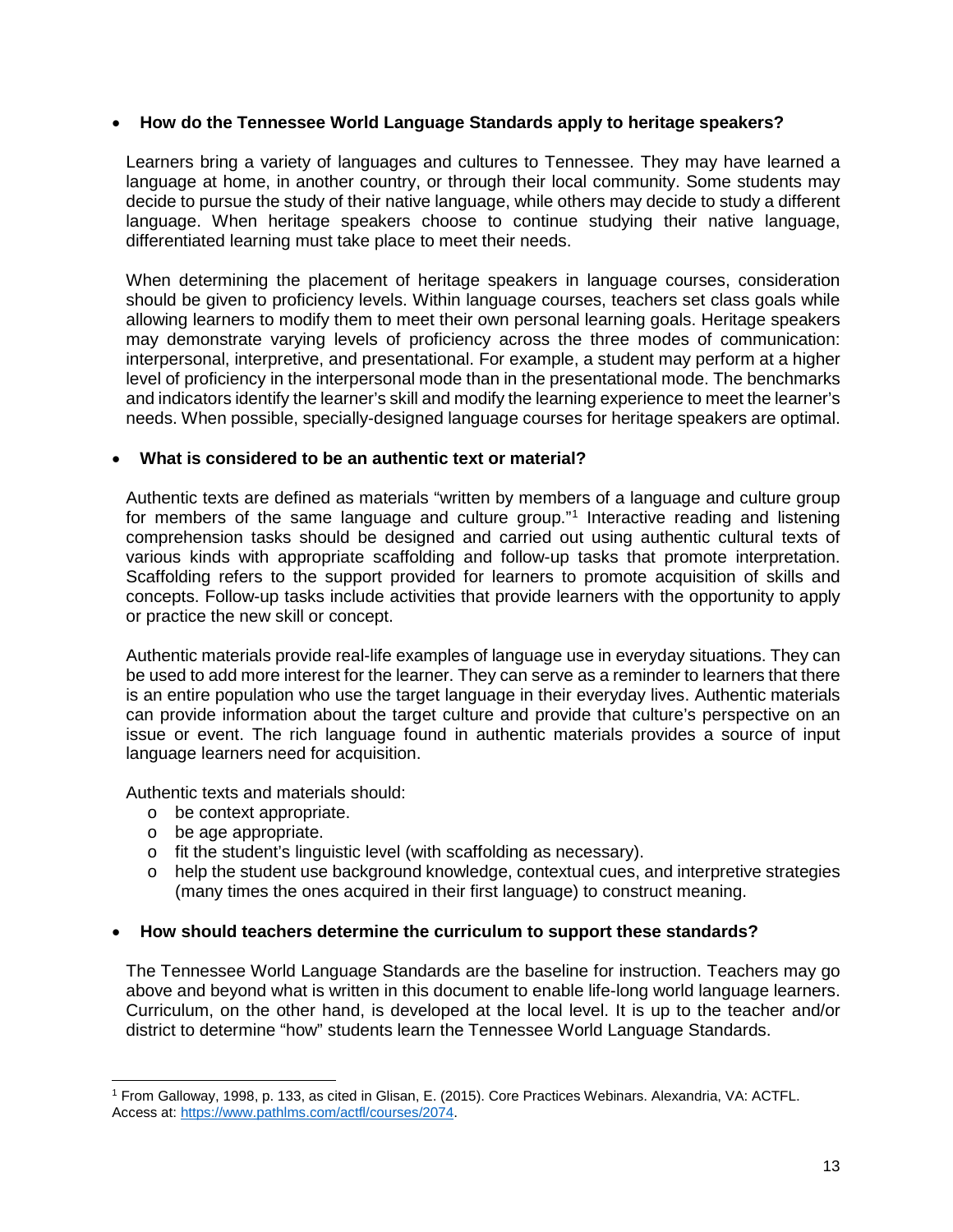For example, standard CL.C4.NR.2a states that "Novice Range Learners in elementary and middle school contrast tangible and intangible products of classical cultures to one's own." Notice that there are no examples of which products to use/discuss. This is left up to the local district, school, and teachers to determine what products to use as well as how to teach that standard. This includes determining appropriate instructional methods, resources, and any extra-curricular activities.

#### • **How do I incorporate culture into lessons?**

The study of another language is synonymous with the study of another culture. The two are inextricably linked and language cannot be taught on its own, as discrete grammar points with no sense of the cultural products, practices, and perspectives of native speakers. It is through a strong cultural component that students can better make connections to other disciplines, can develop the insights necessary to make comparisons to their own native language and culture, and can discover ways to better participate with and relate to different communities at home and around the world. Culture can be expressed through the 3 Ps (Perspectives, Products, and Practices), showing how the products and practices are derived from the perspectives that form the world view of a cultural group (see Figure 3).



It is important for educators to realize that following a textbook and reading over the cultural points that pop up in the occasional sidebar is not sufficient to impart cultural knowledge to students. Nor is it enough to offer "Culture Fridays" or to think culture is addressed by celebrating a holiday, learning a few dances, or tasting some authentic food now and then. The selection of a theme should, instead, provoke discussion. Ideally, culture is incorporated into daily lessons via the use of authentic resources.

Teachers must look beyond any challenges to integrating culture into instruction and instead make it an opportunity to provide context for instruction. For example, standard ML.C1.3.IM.a reads "articulate the main idea of simple texts related to everyday life." For this standard, teachers may want to present a variety of authentic texts from infographics, magazines, newspapers, etc. rather than teacher-created or textbook resources. This will allow students to connect with not only the language, but also with the important cultural aspects unique to the target culture. Moreover, this makes the culture real to students and allows a real-world connection. Teachers should consider the following questions when integrating culture: How does this help shape my students' view of the world? What are they going to leave understanding about themselves and the cultures they are learning about?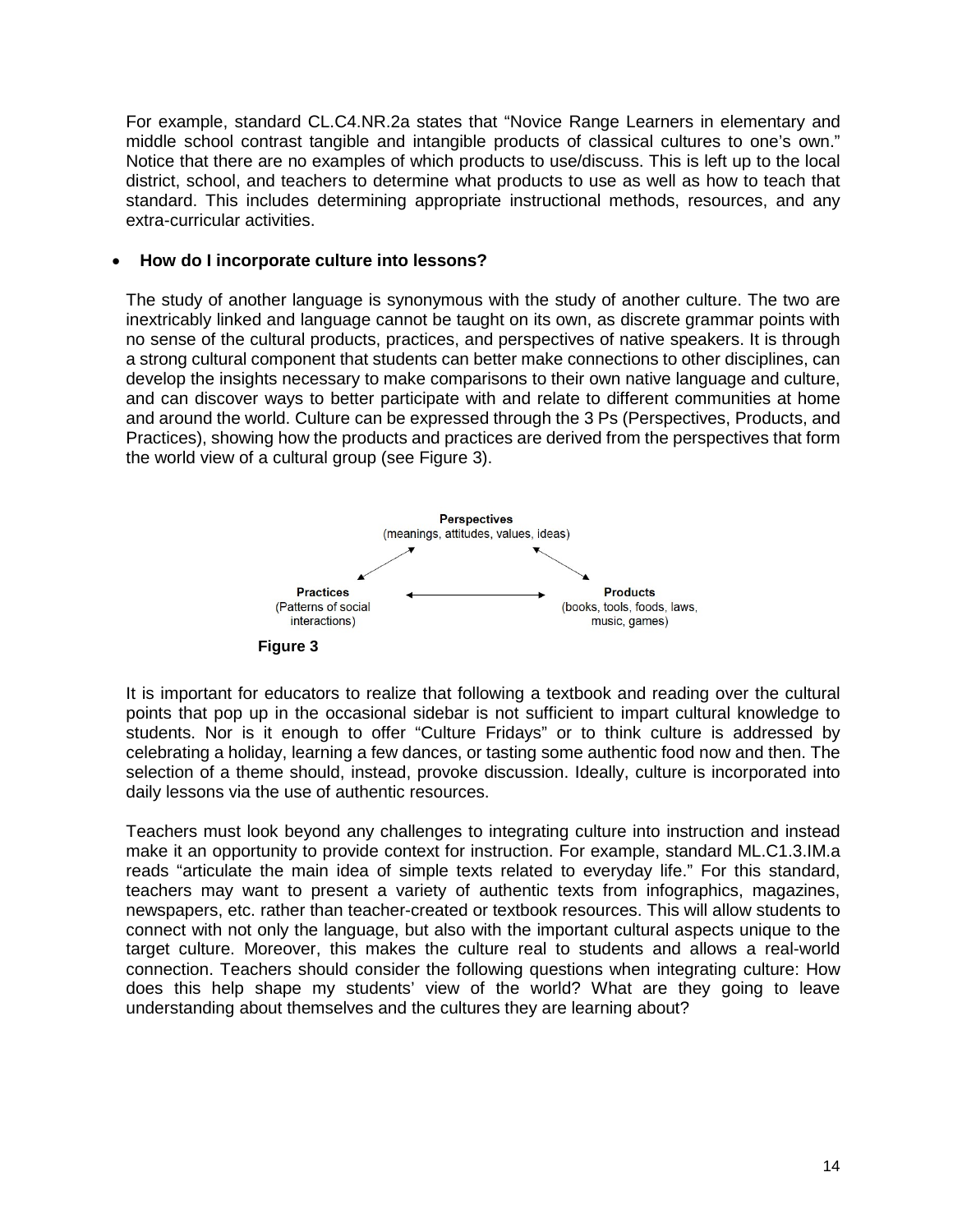#### • **How do the Tennessee World Languages Standards align with other subject areas?**

When possible, world language teachers should work with other educators to enhance student learning through multiple content areas. Many of Tennessee's World Language Standards align with the 4 main content areas: English/Language Arts (ELA), Mathematics, Science, and Social Studies. Table 9 includes some examples of this alignment:

| <b>World Language Standard</b>                                                                                                                                                                                         | <b>Other Content Area Standard</b>                                                                                                                                                                                                                                                                                                                                                                     |
|------------------------------------------------------------------------------------------------------------------------------------------------------------------------------------------------------------------------|--------------------------------------------------------------------------------------------------------------------------------------------------------------------------------------------------------------------------------------------------------------------------------------------------------------------------------------------------------------------------------------------------------|
| <b>ML.C3.1.NR.f:</b><br>Novice Range Learners in high<br>school discuss currency exchange<br>rates between the target countries<br>and the United States in order to<br>understand the price of goods and<br>services. | <b>5.MD.A.1:</b> Convert customary and metric<br>measurement units within a single system by<br>expressing measurements of a larger unit in<br>terms of a smaller unit. Use these<br>conversions to solve multi-step real world<br>problems involving distances, intervals of<br>time, liquid volumes, masses of objects, and<br>money (including problems involving simple<br>fractions or decimals). |
| ML.C3.1.NR.d: Novice Range<br>Learners in elementary and<br>middle schools read or listen to<br>stories from the target culture and<br>compare them to familiar stories                                                | <b>3.RL.KID.2: Recount stories, including</b><br>fables, folktales, and myths from diverse<br>cultures; determine the central message,<br>lesson, or moral and explain how it is<br>conveyed through key details in the text.                                                                                                                                                                          |
| from the same genre (e.g.,<br>folklore, fables, myths, legends).                                                                                                                                                       | <b>8.RL.IKI.9:</b> Analyze how contemporary texts<br>are shaped by foundational texts or literary<br>archetypes and how authors allude to<br>traditional works, myths, or religious texts;<br>describe how traditional elements are<br>rendered anew.                                                                                                                                                  |

#### **Table 9**

In Table 9, the content area standards for other subjects are broken down below:

- **5.MD.A.1** is a 5<sup>th</sup> grade Math standard within the Measurement and Data (MD) domain. Cluster A describes that with this standard, students will "convert like measurement units within a given measurement system from a larger unit to a smaller unit."
- **3.RL.KID.2** is a 3<sup>rd</sup> grade ELA standard in the Reading Literature (RL) strand with the Key Ideas and Details (KID) category. For this standard, the overarching cornerstone states that students will "determine central ideas or themes of a text and analyze their development; summarize the key supporting details and ideas."
- 8.RL.IKI.9 is an 8<sup>th</sup> grade ELA standard in the Reading Literature (RL) strand with the Integration of Knowledge and Ideas (IKI) category. For this standard, the overarching cornerstone states that students will "analyze how two or more texts address similar themes or topics in order to build knowledge or to compare the approaches an author takes."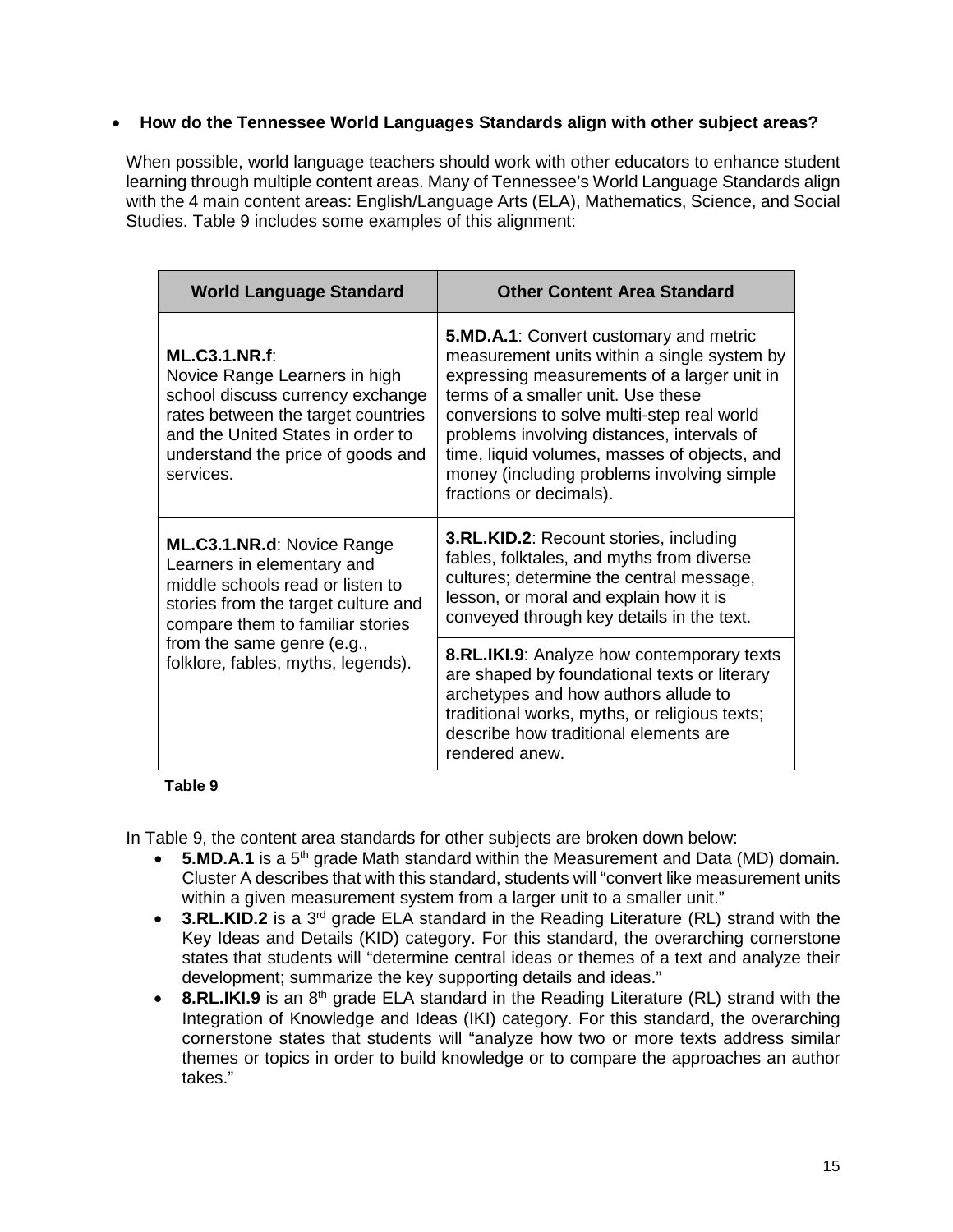#### • **Do ASL credits "count" for college admission?**

In 2017, the Tennessee General Assembly passed legislation (Pub. Ch. 270) recognizing American Sign Language (ASL) as a modern language which may fulfill the high school graduation requirement for world language credits. However, at this time, not all Tennessee colleges and universities accept ASL for the language units required for admission; thus, Tennessee students should ensure that the postsecondary institution they wish to attend permits ASL as a modern language requirement for admission.

#### • **How does a teacher adapt the Modes of Communication for ASL?**

Since ASL is a visual language, the communication modes involve different skills:

- o *Interpretive Listening* is labeled *Interpretive Receptive*, meaning that information is received visually, not auditorially.
- o *Interpretive Reading* is *Fingerspelling*, which is a series of individual hand shapes that represent the alphabet and letter combinations.
- o *Presentational Speaking* is *Presentational Expressive*, because information is being conveyed visually through signs, not verbally.
- o *Presentational Writing* is now *Presentational Glossing,* or writing ASL on paper. Glossing is a written system to indicate which signs and other non-manual markers, such as facial expressions and body movements, should be used.

Further information on ASL can be found in the [Standards for Learning American Sign Language,](https://aslta.org/wp-content/uploads/2014/07/National_ASL_Standards.pdf) from the American Sign Language Teachers Association.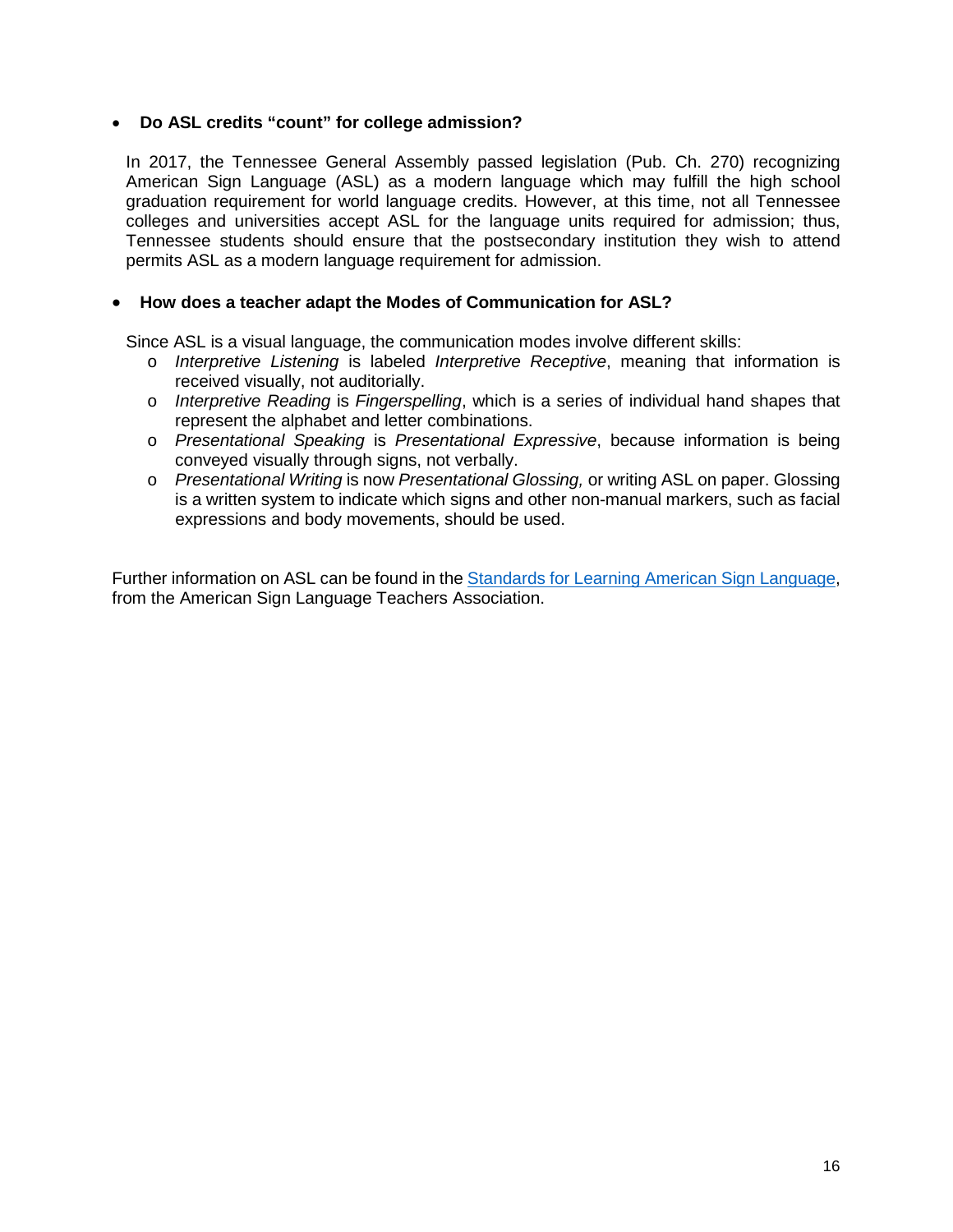#### **Glossary of Terms**

**Authentic text or authentic resource:** Oral and written communication produced by native language users and directed to an audience of native language users in the target culture. This contrasts with a text that is created for learners in the target language solely for instructional or assessment purposes, such as a textbook reading passage. There is no such thing as a 'level 1 text', therefore the teacher is required to adapt the task students perform as to be appropriate for their level of language skills. Authentic texts are print, audio, and visual items using authentic resources. Examples include newspaper articles, books, websites, magazine articles, artwork, films, folktales, recordings, music, and advertisements.[2](#page-18-0) *See also: Text.*

**Abstract language:** An expression that signifies a concept, quality, or idea rather than material or physical reality; the opposite of concrete language.

**Circumlocution:** The use of language that one does know in order to explain a specific word that one does not know.

**Classical culture:** Any culture which used a classical language as a form of communication. While this includes Greece and Rome, it is not limited to these two cultures.

**Classical language**: An ancient language with a large body of literature that usually exists over a long period of time, influences cultural traditions, and provides roots and models to living languages. While Greek and Latin are most well-known, a language such as Sanskrit is also considered to be a classical language.

**Cognates:** Words between languages that have a common origin and are therefore readily understood; for example, the French word "leçon" and the English word "lesson."

**Connected sentences:** A series or string of sentences or text that is topically related.

**Content area:** A discipline, subject, or field of study; for K-12 students in Tennessee, this often refers (broadly) to mathematics, English/Language arts, social studies, or science. More narrowly, this could also mean subjects such as algebra, creative writing, U.S. history, or meteorology.

**Contextual clues:** Hints within a communication or its context that facilitate the comprehension of unfamiliar words.

**Cornerstone(s):** Also known as the "5 Cs," these are the five goal areas of the standards that establish a link between communication and culture, which is applied in making connections and comparisons and in using this competence to be part of local and global communities. *For more information, see page 3.*

**Cultural competence:** An understanding of the appropriateness of a response or reaction within a particular social context.

**Cultural framework:** The traditions, value systems, myths, and symbols that are common in a given society.

<span id="page-18-0"></span> <sup>2</sup> From The Annenberg Foundation videos of Teaching Foreign Languages K-12 Workshop.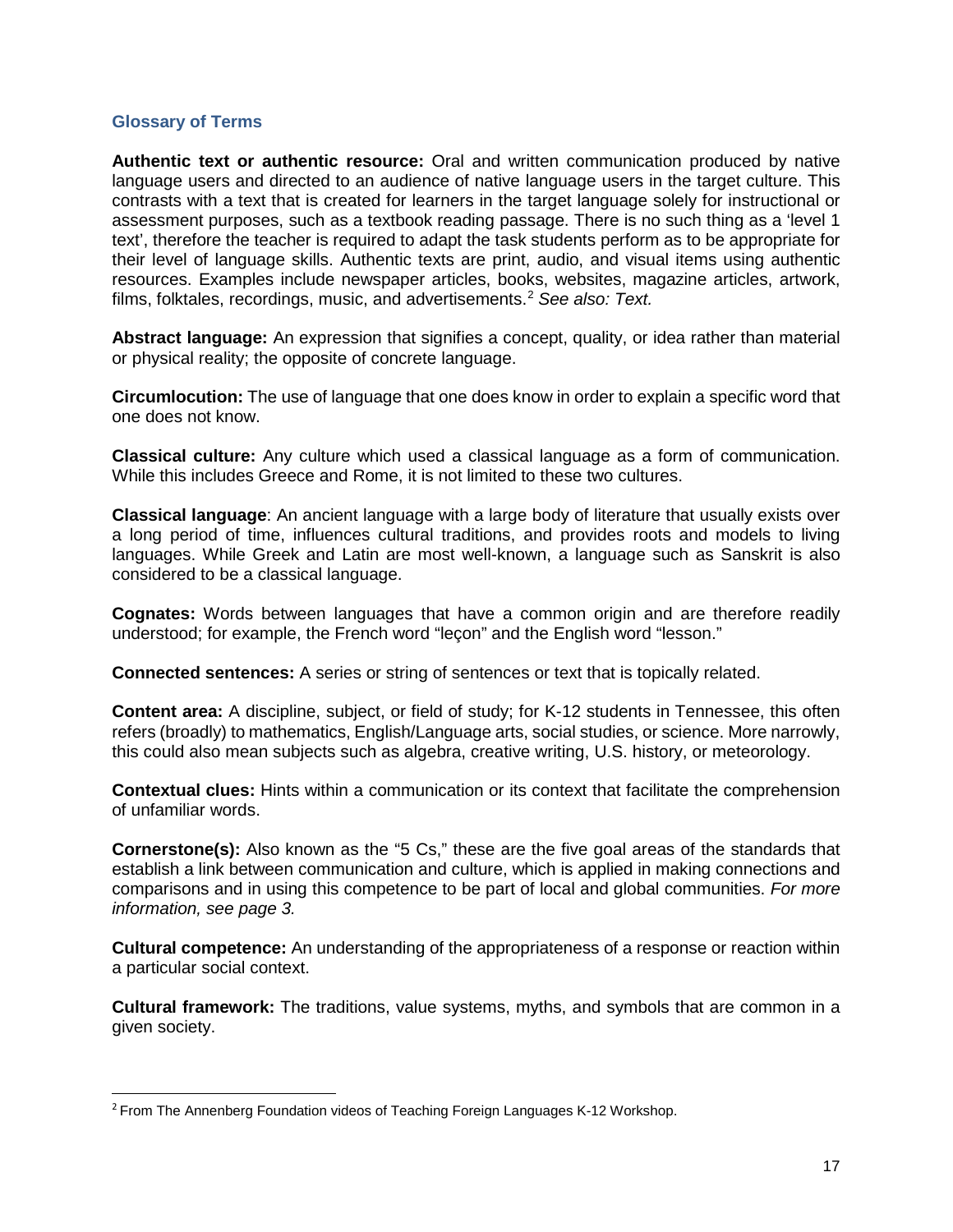**Cultural perspectives:** Popular beliefs, commonly held values, folk ideas, and assumptions that underlie the cultural practices and products of a society. Examples include:

- o Importance of individual freedom
- o Value of education
- o Idea of personal space
- o Youth valued over age or vice versa

**Cultural practices:** Patterns of social interactions and behaviors. Practices involve the use of products and represent the knowledge of "what to do when and where" and how to interact within a particular culture.<sup>[3](#page-19-0)</sup> Examples include:

- o Rites of passage
- o Gestures

 $\overline{a}$ 

- o Table manners
- o Behaviors for dating, weddings, funerals, etc.

**Cultural products:** Tangible and intangible products that reflect the perspectives of a culture. Examples include:

- o Tangible: clothing, food, household items, toys, sports equipment, traditional and contemporary dress
- o Intangible: names of gods and heroes, myths, numeral systems, simple geography, rhymes, music, rituals, and political institutions

**Cultural references:** Allusions to shared ideas, beliefs, values, and knowledge of a particular culture/society.

**Demonstrate understanding:** An action by a learner to show comprehension of a given concept by describing, explaining, or giving examples; can be achieved in a variety of ways, including (but not limited to) informal/formal assessment, written activities, projects, or discussion.

**Formal/informal:** Features of speaking and writing that reflect different audiences and purposes for communication.

- o *Formal setting:* A location or event requiring etiquette or decorum, such as academic conferences or the professional workplace.
- o *Informal setting:* A location or event with a relaxed or familiar environment, such as being at home, with friends, with family, or in casual everyday situations.

**Functional language ability:** A language user's ability to accomplish real-world communicative tasks, such as handling a simple social transaction or resolving a situation with a complication.

**Grammatical:** Relating to grammar and conforming to correct linguistic form or structure.

<span id="page-19-0"></span><sup>3</sup> From ["Cultural Practices, Products, and Perspectives"](http://carla.umn.edu/cobaltt/modules/curriculum/textanalysis/Practices_Products_Perspectives_Examples.pdf) via the Center for Advanced Research on Language Acquisition (CARLA) at the University of Minnesota.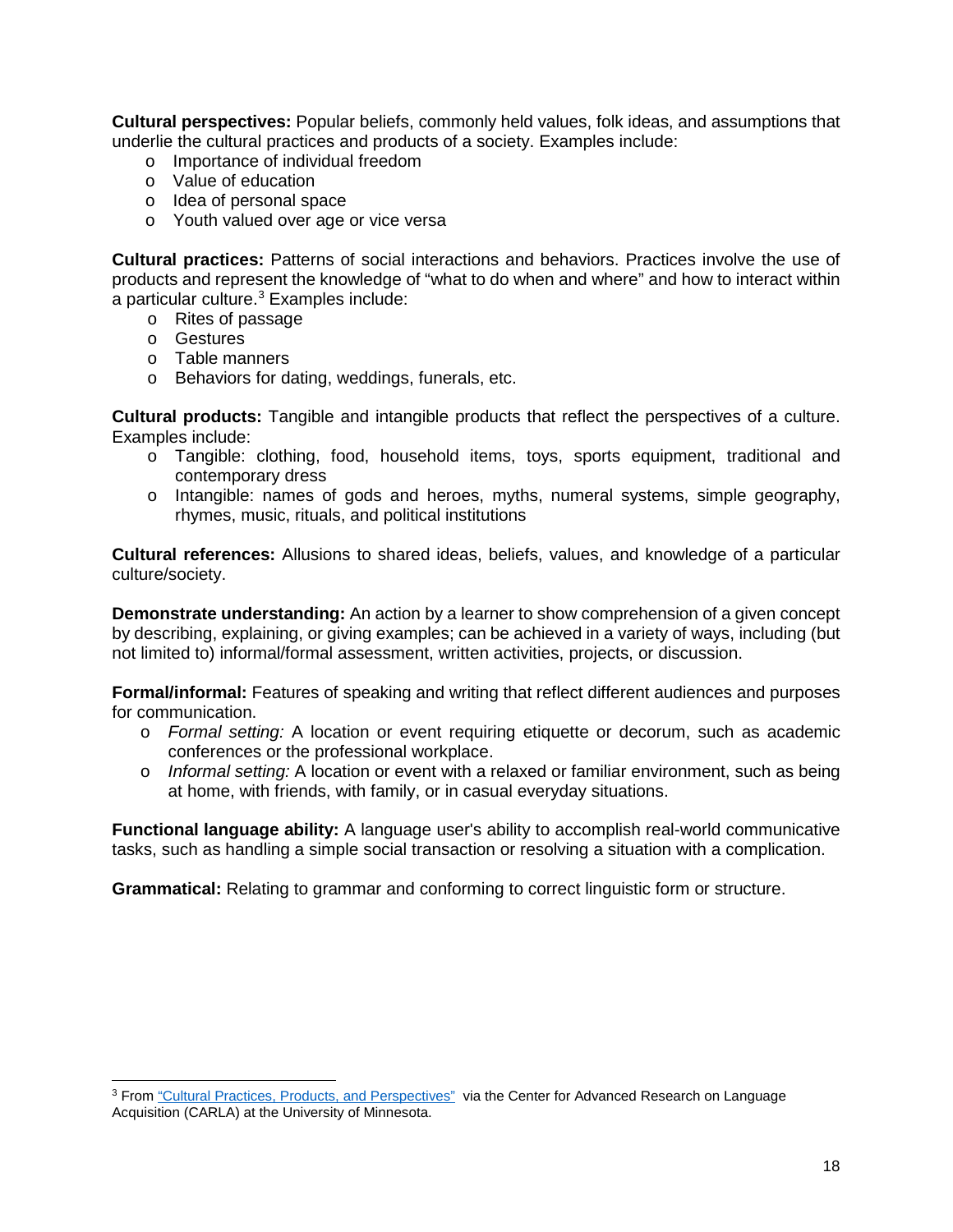**Intercultural competence:** An understanding of the cultural nuances associated with practices (what people do, their patterns of social interactions), perspectives (the way people perceive things, their beliefs, attitudes, values), and products (what people create, their books, tools, laws, foods etc.). *See Figure 4.*



**L1 learner:** First language learner.

**L2 learner:** Second language learner.

**Level-appropriate:** When content, process, skill, or materials described require a student to function at the level he/she has attained. The same instructional materials, such as culturally authentic text or a digital or live media clip, may be used for various levels of instruction simply by making the linguistic task appropriate for the level of language proficiency of the learner.

**Message:** A communication intended for a specific audience that is conveyed through speaking or writing; can be formal or informal.

**Mode of communication**: Interpersonal, Interpretive, and Presentational (defined below). These approaches place the main emphasis on the purpose of communication and the context in which it happens, rather than on any one skill in isolation.

- *Interpersonal communication***:** Interaction with others in informal, one-on-one or small group conversations with opportunities for negotiation, such as face-to-face conversations, online discussions, instant messaging or text messaging, or exchanging personal letters or emails. For visual languages (ASL), this is *interactive communication*.
- *Interpretive communication:* Reading, listening or viewing authentic cultural content when the author or speaker is not available for communication. Cultural interpretations can include print, video, and online texts, movies, live or digital broadcasts and speeches. For visual languages (ASL), this is *receptive communication*.
- *Presentational communication:* Spoken and/or written presentations about information, concepts, and ideas to an audience of listeners or readers with whom there is no immediate interaction, such as a presentation to a group, posting an online video or webpage, creating a podcast, or writing an article. For visual languages (ASL), this is *expressive communication*.

**Modern language:** A living language currently in use; a language utilized in day-to-day communication by native speakers.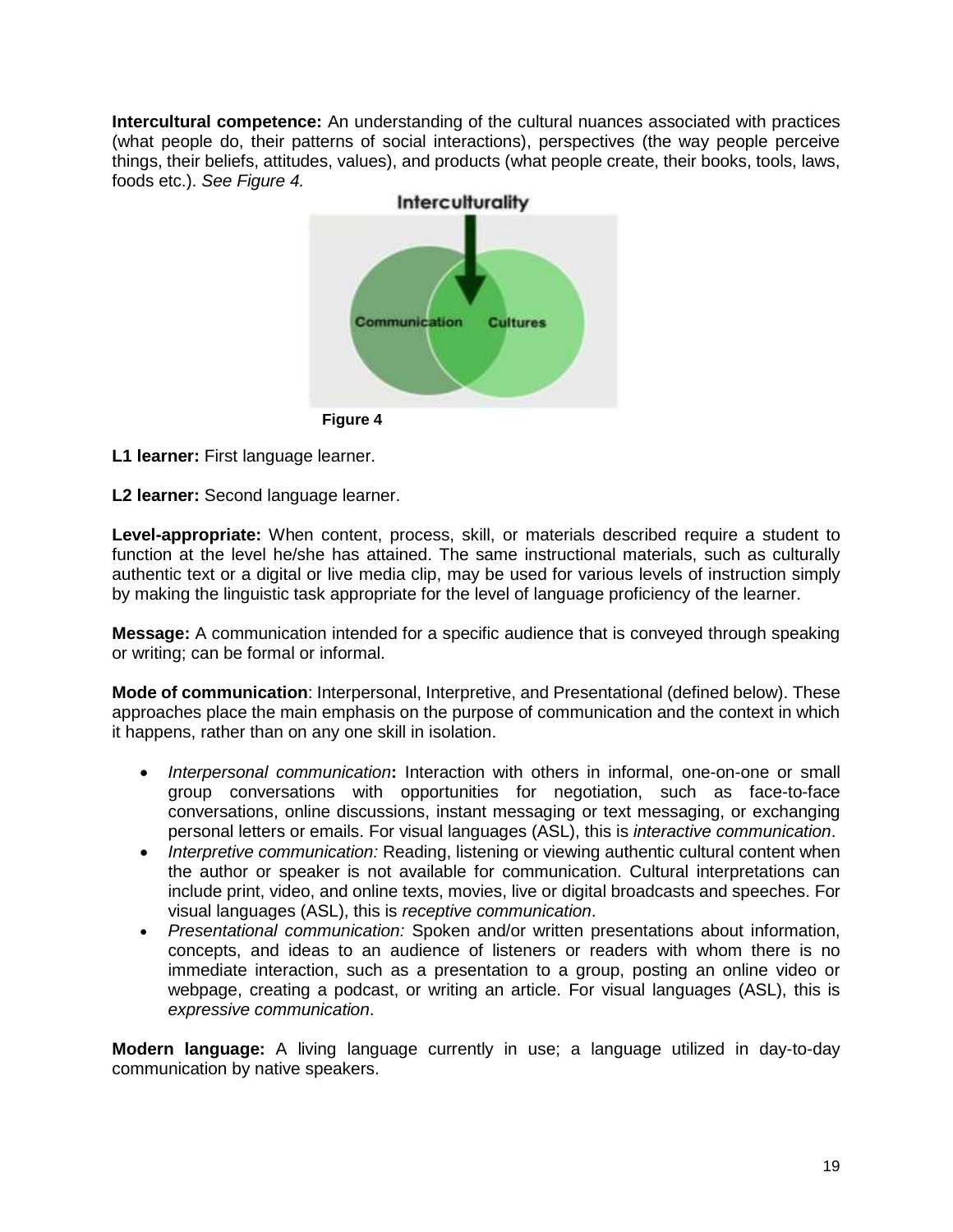**Narrative**: The retelling of a story or account of events, experiences, etc., whether true or fictitious, told in a logical and chronological order.

**Performance:** The ability to use language that has been learned and practiced in an instructional setting; language ability that has been practiced and is within familiar contexts and content areas.

**Proficiency:** The ability to use language in real-world situations in a spontaneous interaction and non-rehearsed context in a manner acceptable and appropriate to native-speakers of the language; demonstrates what a language user is able to do regardless of where, when, or how the language was acquired.

**Scaffolding**: Providing support via various instructional strategies to build a student's comprehension; with a student's skill acquisition and increased independence, teachers then gradually reduce support and transition responsibility to the student.

**Straightforward:** Presented orderly and logically in the traditional word-order; for example in Latin, all words which make up a clause are actually in the clause, adjectives are next to the nouns they modify, or objects of prepositions follow the preposition.

**Target culture:** The culture of the people who speak a target language, including the history, literature, and arts.

**Target language:** A language other than one's native language that is being learned.

**Text:** Material that includes but is not limited to the written word. Examples include: visuals, images, film, statues, recordings, postcards from friends, entertainment magazines, social media posts, or art work. *See also: Authentic text or authentic resource*

**Time frames:** General periods of time, past, present, or future.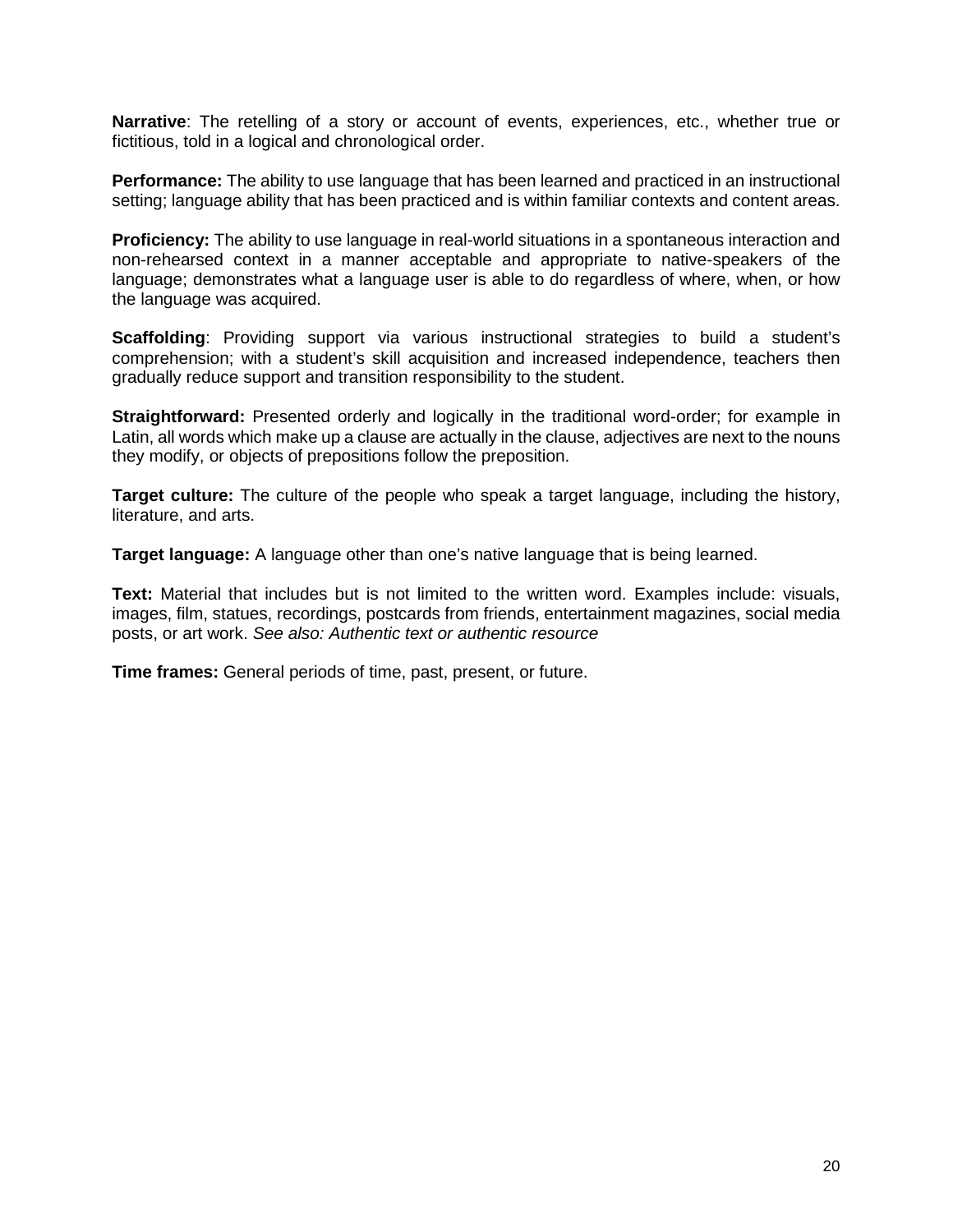Tennessee Standards for Modern Languages (ML)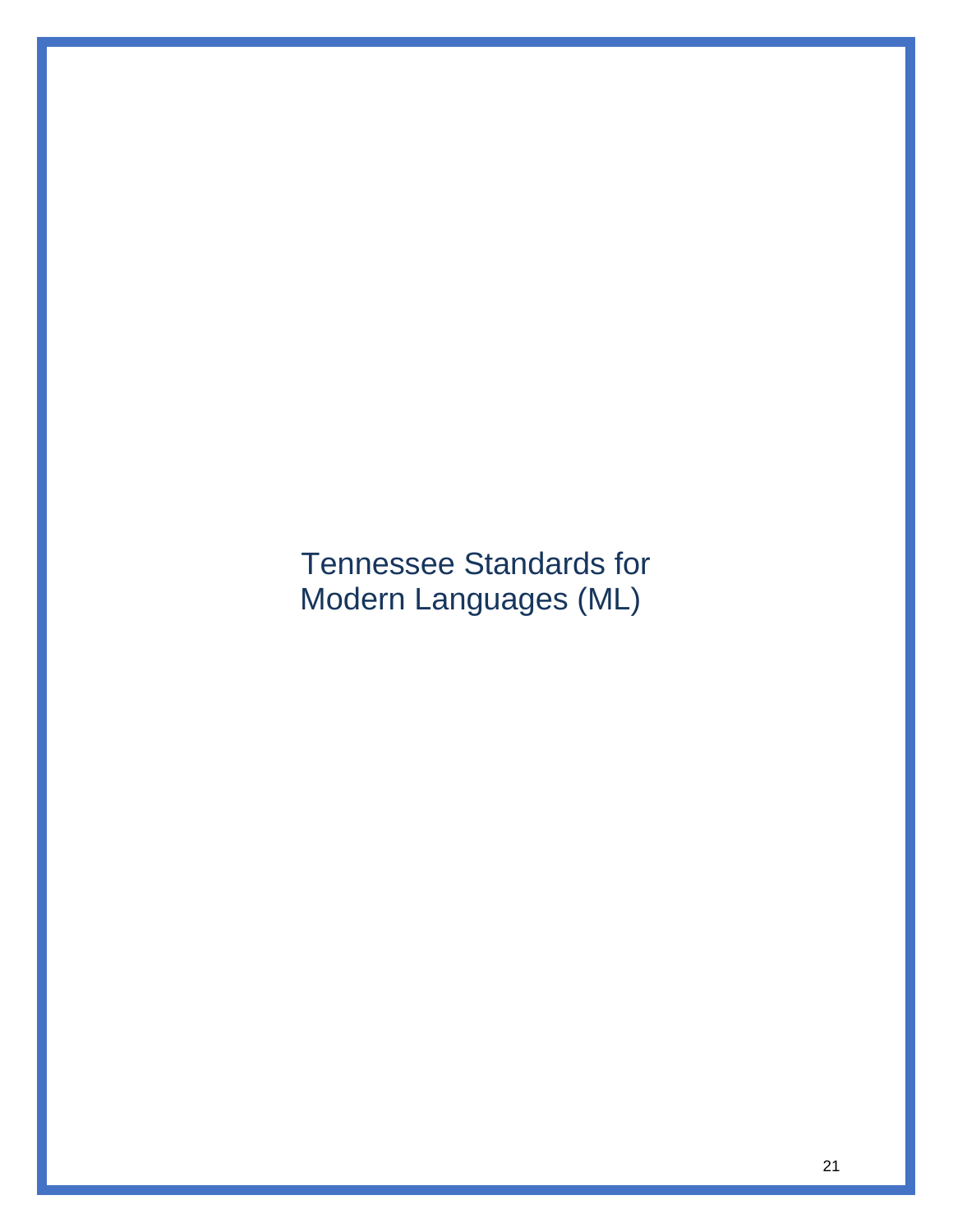| <b>CORNERSTONE: Communication (C1)</b><br><b>Interpersonal Communication</b> |                                                                                                                                                                                                                                                                                                                                                                                                                                            |
|------------------------------------------------------------------------------|--------------------------------------------------------------------------------------------------------------------------------------------------------------------------------------------------------------------------------------------------------------------------------------------------------------------------------------------------------------------------------------------------------------------------------------------|
|                                                                              | <b>Standard C1.1</b>                                                                                                                                                                                                                                                                                                                                                                                                                       |
| <b>Performance Level</b>                                                     | Interact and negotiate meaning in spoken or written<br>conversations to share information, reactions, feelings, and<br>opinions.                                                                                                                                                                                                                                                                                                           |
| <b>Novice Low (NL)</b><br><b>ML.C1.1.NL.a-c</b>                              | Novice Low Learners use memorized words and some phrases to<br>a) greet peers.<br>b) state one's name.<br>c) answer a few basic questions.                                                                                                                                                                                                                                                                                                 |
| <b>Novice Mid (NM)</b><br>ML.C1.1.NM.a-g                                     | Novice Mid Learners use memorized words and phrases to<br>a) greet and leave people in a polite way.<br>b) introduce oneself and others.<br>answer a variety of basic questions.<br>$\mathsf{C}$ )<br>make some basic statements in a conversation.<br>d)<br>ask some basic questions.<br>e)<br>communicate basic information about oneself and familiar<br>$f$ )<br>people.<br>g) communicate some basic information about everyday life. |
| <b>Novice High (NH)</b><br><b>ML.C1.1.NH.a-e</b>                             | Novice High Learners begin to use simple sentences to<br>a) exchange some personal information.<br>b) exchange information based on texts, graphs, or pictures.<br>ask for and give simple directions.<br>C)<br>d) make plans with others.<br>interact with others in everyday situations.<br>e)                                                                                                                                           |
| <b>Intermediate Low (IL)</b><br><b>ML.C1.1.IL.a-d</b>                        | Intermediate Low Learners create basic sentences to<br>a) have a conversation on a number of everyday topics.<br>b) ask and answer questions about familiar factual information.<br>C)<br>meet basic needs in familiar situations.<br>d)<br>begin to indicate various time frames.                                                                                                                                                         |
| <b>Intermediate Mid (IM)</b><br><b>ML.C1.1.IM.a-e</b>                        | Intermediate Mid Learners create and begin to connect sentences to<br>start, maintain, and end a conversation on a variety of familiar<br>a)<br>topics.<br>discuss daily activities and personal preferences.<br>b) -<br>handle tasks related to personal needs.<br>$\mathsf{C}$<br>exchange information about subjects of special interest.<br>d)<br>indicate various time frames with occasional success.<br>e)                          |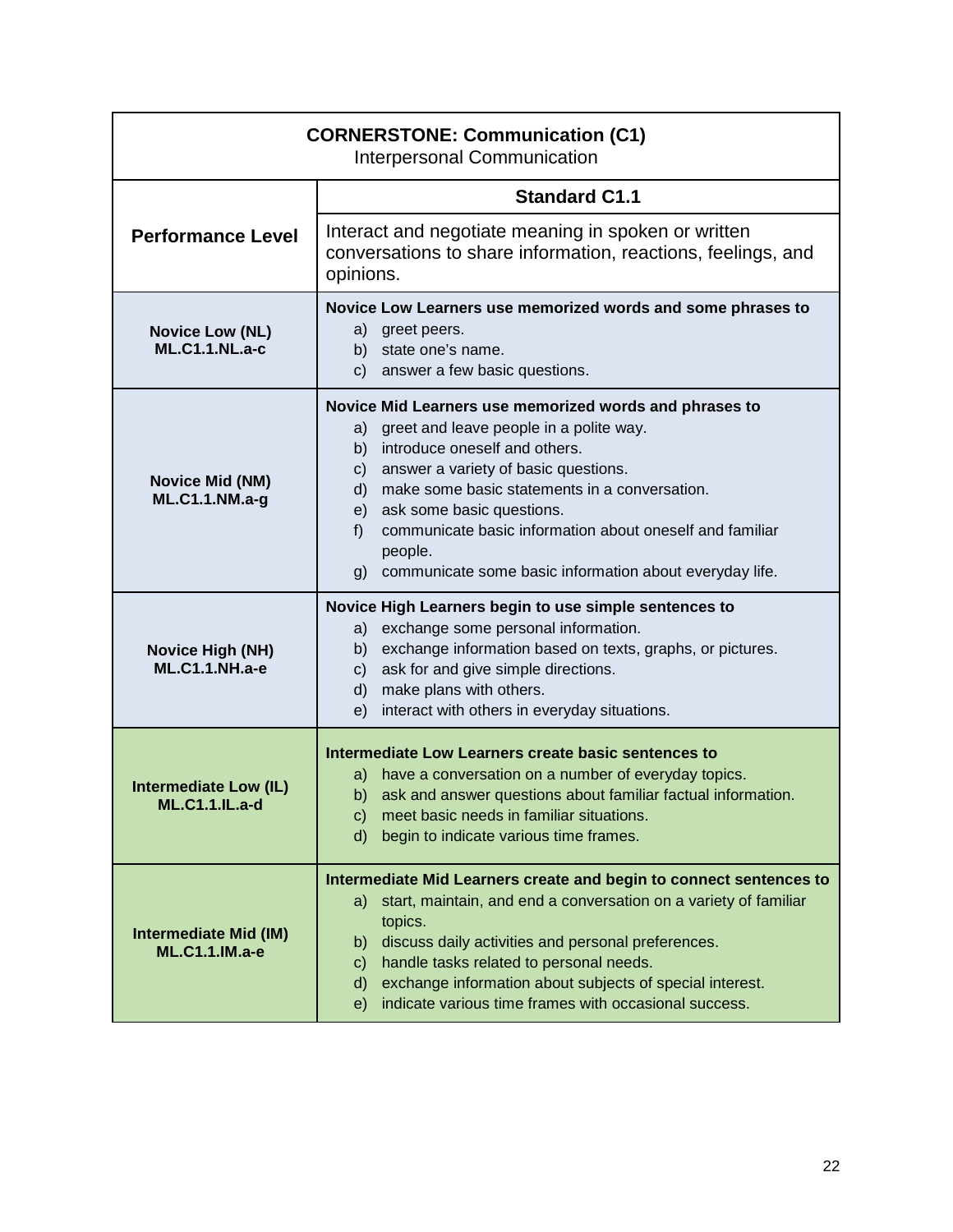| Intermediate High (IH)<br><b>ML.C1.1.IH.a-d</b>    | Intermediate High Learners create and connect sentences to<br>explore information related to areas of personal interest.<br>a)<br>handle a task that requires multiple steps.<br>b)<br>navigate a situation that may have a complication.<br>C)<br>indicate various time frames with regular success.<br>d)                                                                                                                                              |
|----------------------------------------------------|----------------------------------------------------------------------------------------------------------------------------------------------------------------------------------------------------------------------------------------------------------------------------------------------------------------------------------------------------------------------------------------------------------------------------------------------------------|
| <b>Advanced Low (AL)</b><br><b>ML.C1.1.AL.a-e</b>  | Advanced Low Learners create sequences of sentences to<br>participate in conversations on a wide variety of topics that go<br>a)<br>beyond everyday life.<br>compare and contrast life in different locations and in different<br>b)<br>historical periods.<br>resolve an unexpected complication that arises in a familiar<br>C)<br>situation.<br>d) conduct or participate in interviews.<br>indicate various time frames with frequent success.<br>e) |
| <b>Advanced Mid (AM)</b><br><b>ML.C1.1.AM.a-c</b>  | Advanced Mid Learners create sequences of detailed sentences to<br>a) communicate effectively on a wide variety of present, past, and<br>future events.<br>exchange general information on topics outside a field of<br>b)<br>interest.<br>c) resolve a complication or unexpected turn of events.                                                                                                                                                       |
| <b>Advanced High (AH)</b><br><b>ML.C1.1.AH.a-c</b> | Advanced High Learners create sequences of complex sentences to<br>a) exchange complex information about academic and professional<br>tasks.<br>b) exchange detailed information on topics within and beyond a<br>field of interest.<br>c) support opinions and construct hypotheses.                                                                                                                                                                    |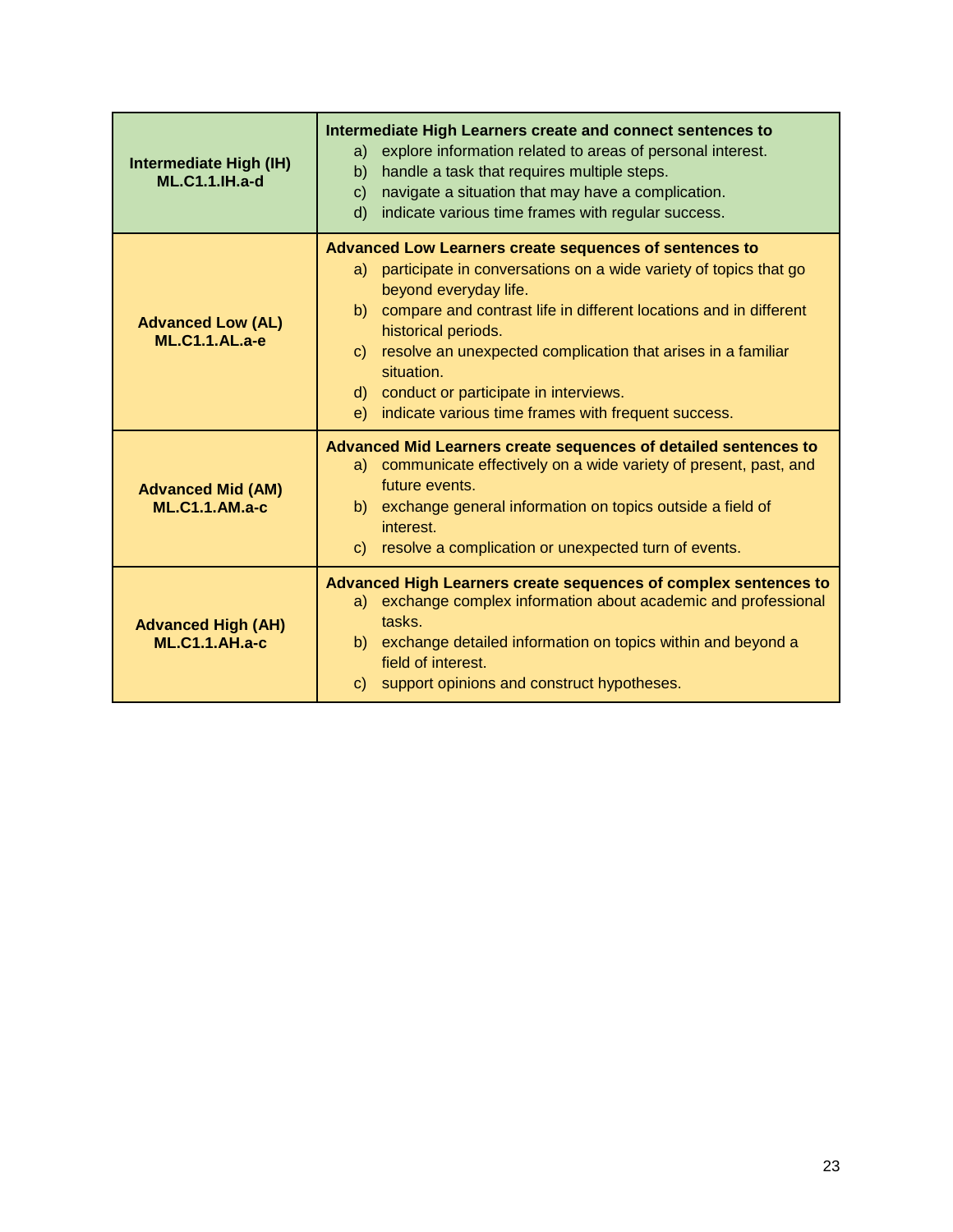| <b>CORNERSTONE: Communication (C1)</b><br>Interpretive Communication - Listening |                                                                                                                                                                                                                                                                                                                                                                                                   |
|----------------------------------------------------------------------------------|---------------------------------------------------------------------------------------------------------------------------------------------------------------------------------------------------------------------------------------------------------------------------------------------------------------------------------------------------------------------------------------------------|
|                                                                                  | Standard (C1.2)                                                                                                                                                                                                                                                                                                                                                                                   |
| <b>Performance Level</b>                                                         | Demonstrate understanding, interpret, and analyze what is<br>heard on a variety of topics.                                                                                                                                                                                                                                                                                                        |
| <b>Novice Low (NL)</b><br><b>ML.C1.2.NL.a-b</b>                                  | Novice Low Learners recognize memorized words and some<br>phrases to<br>a) identify the sound of a letter or character.<br>determine isolated words, particularly when accompanied by<br>b)<br>gestures or pictures.                                                                                                                                                                              |
| <b>Novice Mid (NM)</b><br><b>ML.C1.2.NM.a-b</b>                                  | Novice Mid Learners recognize memorized words and phrases to<br>identify simple greetings and a few courtesy phrases (e.g.<br>a)<br>greetings and basic commands/directions).<br>isolate words and phrases that they have learned for specific<br>b)<br>purposes.                                                                                                                                 |
| <b>Novice High (NH)</b><br><b>ML.C1.2.NH.a-d</b>                                 | Novice High Learners begin to recognize simple sentences to<br>a) comprehend basic questions or statements on familiar topics.<br>understand simple information when presented with pictures,<br>b)<br>graphs, and other visual supports.<br>indicate the main idea of a simple conversation on familiar topics.<br>$\mathsf{C}$ )<br>d) follow the narrative of a simple story being read aloud. |
| <b>Intermediate Low (IL)</b><br><b>ML.C1.2.IL.a-b</b>                            | Intermediate Low Learners recognize basic sentences to<br>a) determine the main idea of texts and interactions related to<br>everyday life.<br>b) follow questions and simple statements on familiar topics when<br>participating in a conversation.                                                                                                                                              |
| <b>Intermediate Mid (IM)</b><br><b>ML.C1.2.IM.a-b</b>                            | Intermediate Mid Learners begin to recognize connected sentences<br>to<br>a) determine some details of texts and interactions related to<br>everyday life.<br>b) recognize the main idea and some details in advertisements,<br>announcements, and other simple texts related to their everyday<br>life.                                                                                          |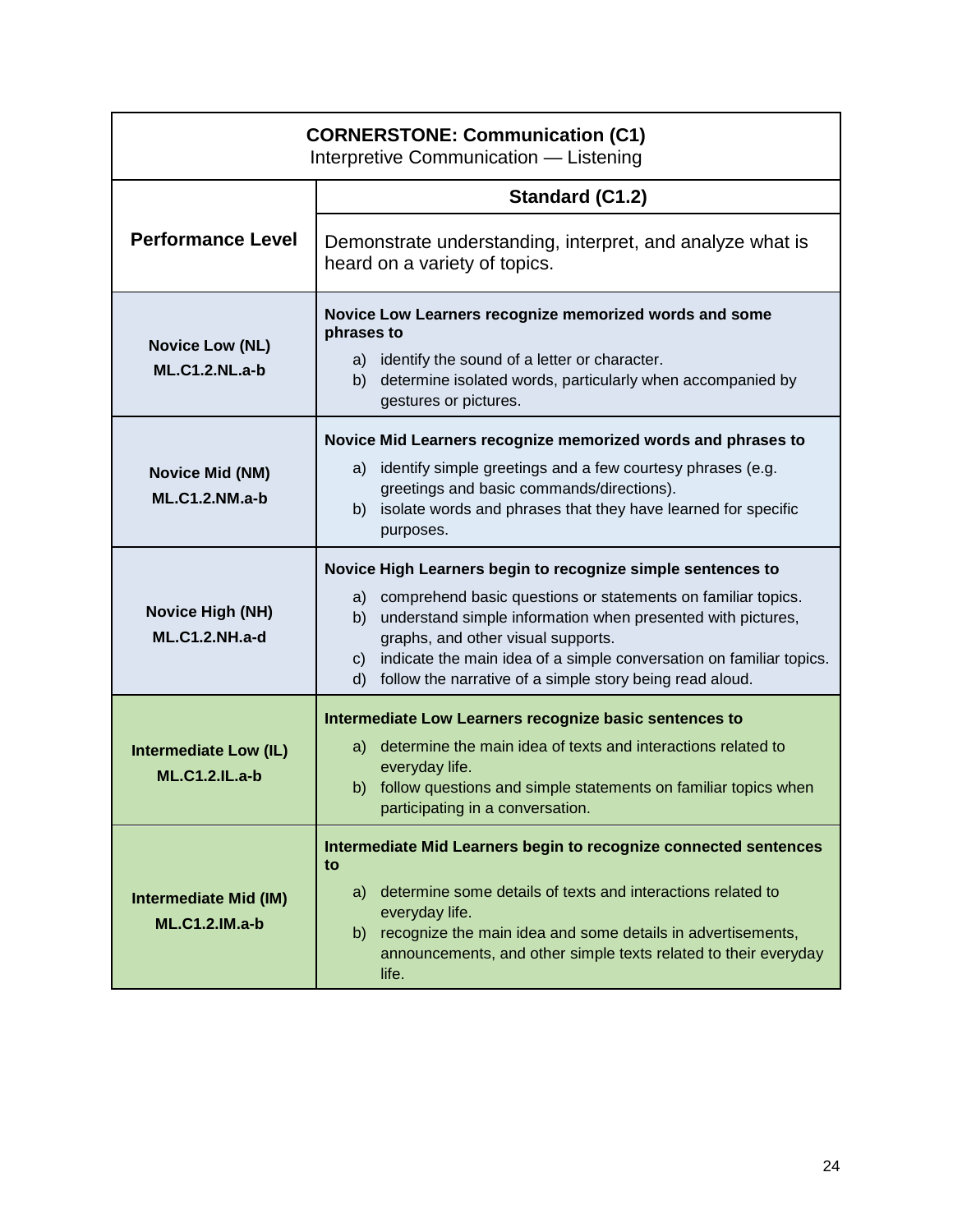| Intermediate High (IH)<br>$ML.C1.2.H.a-c$         | Intermediate High Learners recognize connected sentences to<br>comprehend straightforward information or interactions.<br>a)<br>determine many details in advertisements, announcements, and<br>b)<br>other simple texts.<br>understand situations with complicating factors.<br>$\mathsf{C}$        |
|---------------------------------------------------|------------------------------------------------------------------------------------------------------------------------------------------------------------------------------------------------------------------------------------------------------------------------------------------------------|
| <b>Advanced Low (AL)</b><br>$ML.C1.2.AL.a-b$      | Advanced Low Learners recognize sequences of sentences to<br>a) follow stories and descriptions in various time frames.<br>determine the details of advertisements, announcements, and<br>b)<br>other texts.                                                                                         |
| <b>Advanced Mid (AM)</b><br><b>ML.C1.2.AM.a-c</b> | Advanced Mid Learners recognize sequences of detailed sentences<br>to<br>isolate details of complex descriptions or interviews.<br>a)<br>comprehend accounts of events.<br>b)<br>follow directions and multi-step instructions.<br>$\mathsf{C}$                                                      |
| <b>Advanced High (AH)</b><br>$ML.C1.2.AH.a-c$     | <b>Advanced High Learners recognize sequences of complex</b><br>sentences to<br>analyze detailed reports, debates, and interviews.<br>a)<br>evaluate various viewpoints in extended arguments.<br>b)<br>judge discussions and presentations on many concrete and<br>$\mathsf{C}$<br>abstract topics. |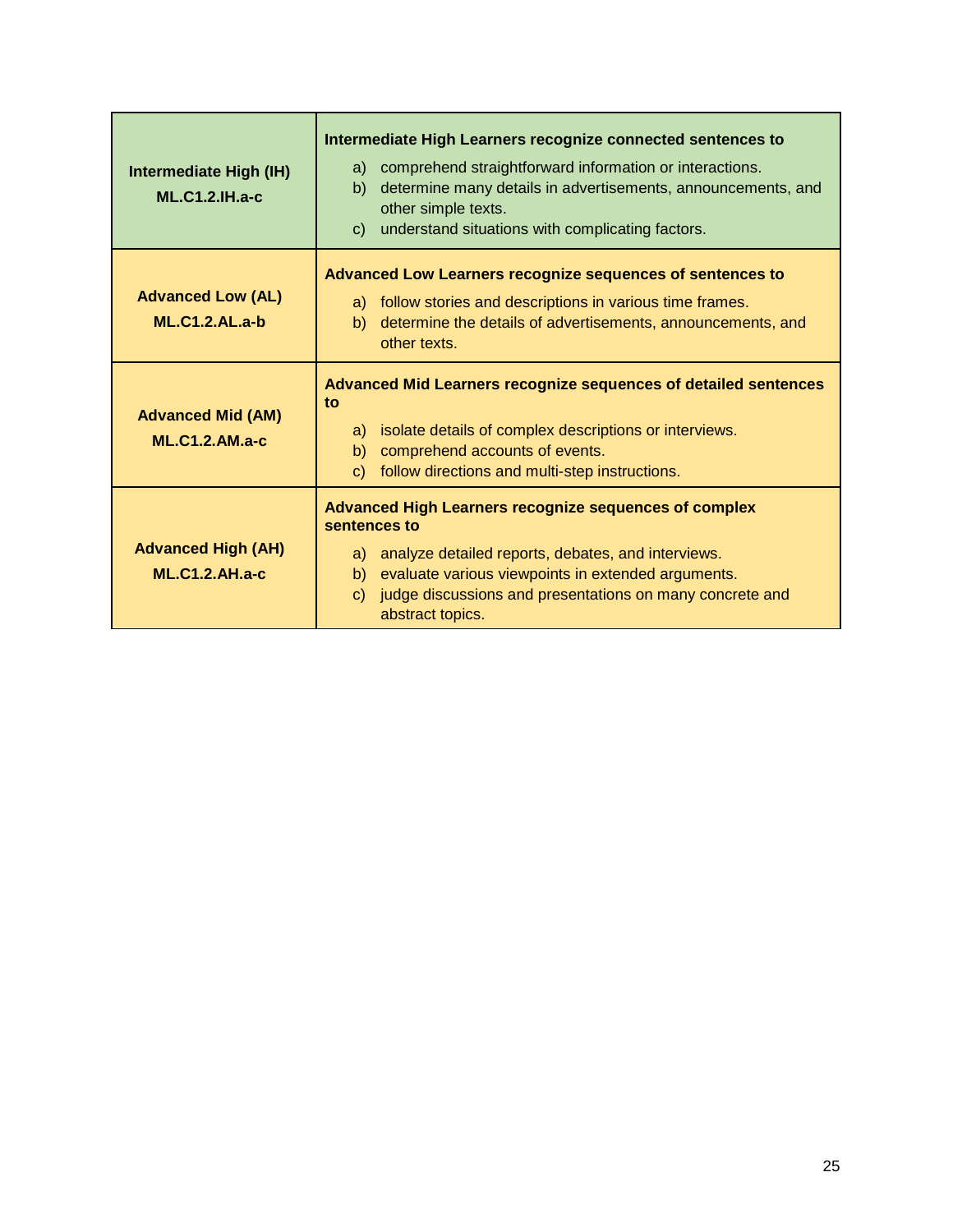| <b>CORNERSTONE: Communication (C1)</b><br>Interpretive Communication - Reading |                                                                                                                                                                                                                                                             |
|--------------------------------------------------------------------------------|-------------------------------------------------------------------------------------------------------------------------------------------------------------------------------------------------------------------------------------------------------------|
|                                                                                | <b>Standard C1.3</b>                                                                                                                                                                                                                                        |
| <b>Performance Level</b>                                                       | Interpret, analyze, and demonstrate understanding of written<br>materials on a variety of topics.                                                                                                                                                           |
| <b>Novice Low (NL)</b><br><b>ML.C1.3.NL.a-b</b>                                | Novice Low Learners recognize memorized words and some<br>phrases to<br>a) identify a few letters or characters.<br>b) connect some words, phrases, or characters to their meaning.                                                                         |
|                                                                                | Novice Mid Learners recognize memorized words and phrases to                                                                                                                                                                                                |
| <b>Novice Mid (NM)</b><br><b>ML.C1.3.NM.a-b</b>                                | identify words, phrases, and characters with support of visuals.<br>a)<br>distinguish words, phrases, and characters associated with<br>b)<br>familiar topics.                                                                                              |
|                                                                                | Novice High Learners begin to recognize simple sentences to                                                                                                                                                                                                 |
| <b>Novice High (NH)</b><br><b>ML.C1.3.NH.a-c</b>                               | understand short, simple texts on familiar topics.<br>a)<br>understand the main idea of short published material (e.g.,<br>b)<br>schedules, brochures, birthday cards, public notices, signs).<br>comprehend simple descriptions with visual support.<br>c) |
|                                                                                | Intermediate Low Learners recognize basic sentences to                                                                                                                                                                                                      |
| <b>Intermediate Low (IL)</b><br><b>ML.C1.3.IL.a-c</b>                          | a) understand short texts of personal interest.<br>b) identify some basic information needed to fill out forms.<br>infer basic information from a variety of media (e.g., weather<br>c)<br>reports, job postings).                                          |
|                                                                                | Intermediate Mid Learners begin to recognize connected sentences<br>to                                                                                                                                                                                      |
| <b>Intermediate Mid (IM)</b><br><b>ML.C1.3.IM.a-b</b>                          | a) articulate the main idea of simple texts related to everyday life<br>(e.g., postcards from friends, entertainment magazines, social<br>media posts).<br>understand simple written exchanges between other people.<br>$\mathsf{b}$                        |
|                                                                                | Intermediate High Learners recognize connected sentences to                                                                                                                                                                                                 |
| Intermediate High (IH)<br><b>ML.C1.3.IH.a-b</b>                                | articulate the main idea of texts related to everyday life, personal<br>a)<br>interests, and school studies.<br>b) follow some accounts of events and experiences in various time<br>frames.                                                                |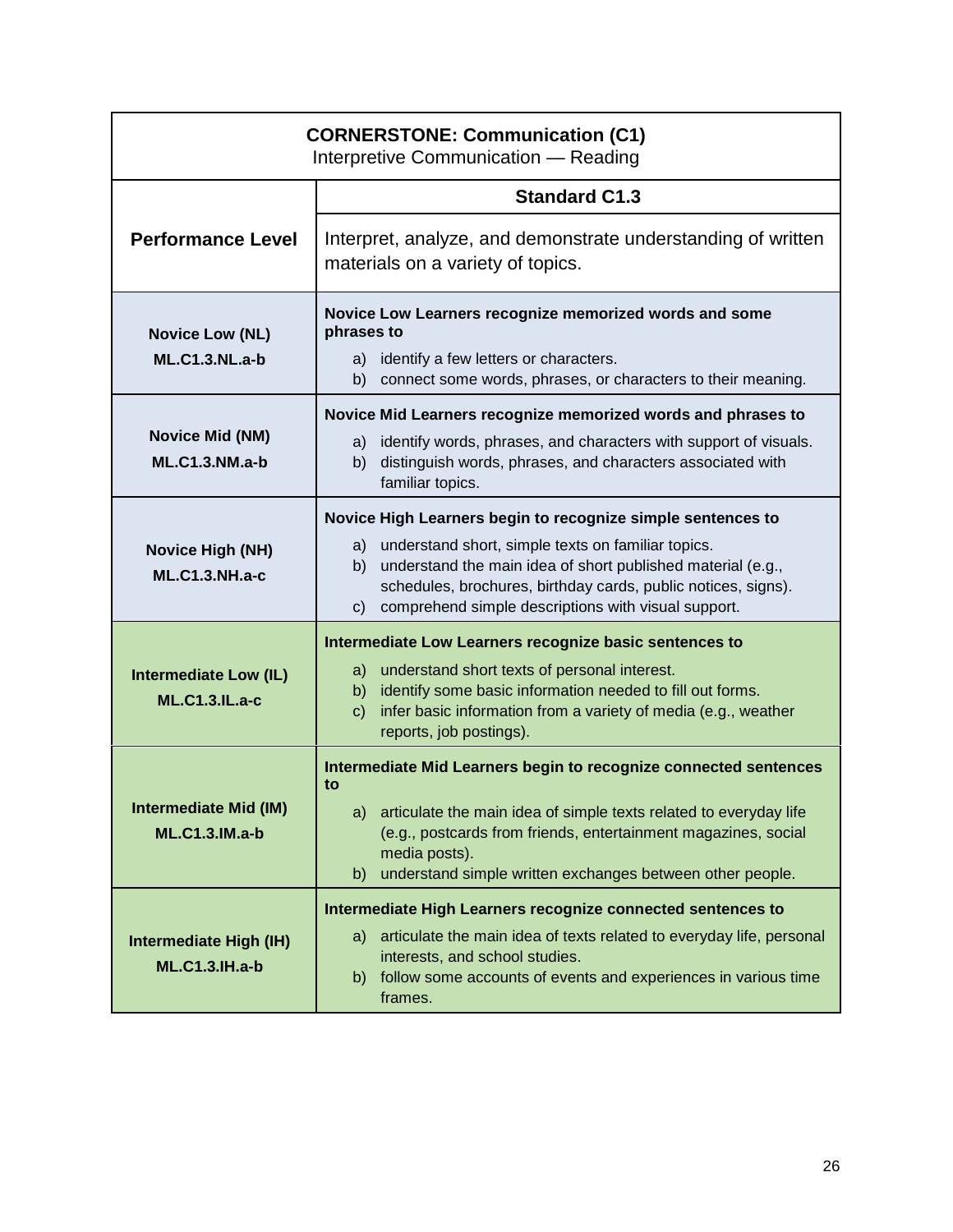| <b>Advanced Low (AL)</b><br>$ML.C1.3.AL.a-e$      | Advanced Low Learners recognize sequences of sentences to<br>a) articulate the main idea and some supporting details on a variety<br>of topics of personal and general interest.<br>find and use information for practical purposes.<br>b)<br>follow stories and descriptions in various time frames and genres.<br>$\mathbf{C}$<br>research materials to make an informed choice.<br>d)<br>follow written multi-step instructions.<br>e) |
|---------------------------------------------------|-------------------------------------------------------------------------------------------------------------------------------------------------------------------------------------------------------------------------------------------------------------------------------------------------------------------------------------------------------------------------------------------------------------------------------------------|
| <b>Advanced Mid (AM)</b><br><b>ML.C1.3.AM.a-b</b> | Advanced Mid Learners recognize sequences of detailed sentences<br>to<br>a) articulate the main idea and supporting details on some<br>unfamiliar topics.<br>b) follow stories and descriptions of considerable length in various<br>time frames.                                                                                                                                                                                         |
| <b>Advanced High (AH)</b><br>$ML.C1.3.AH.a-b$     | <b>Advanced High Learners recognize sequences of complex</b><br>sentences to<br>a) understand narrative, descriptive, and informational texts of any<br>length.<br>read about topics of special interest and abstract concepts.<br>b)                                                                                                                                                                                                     |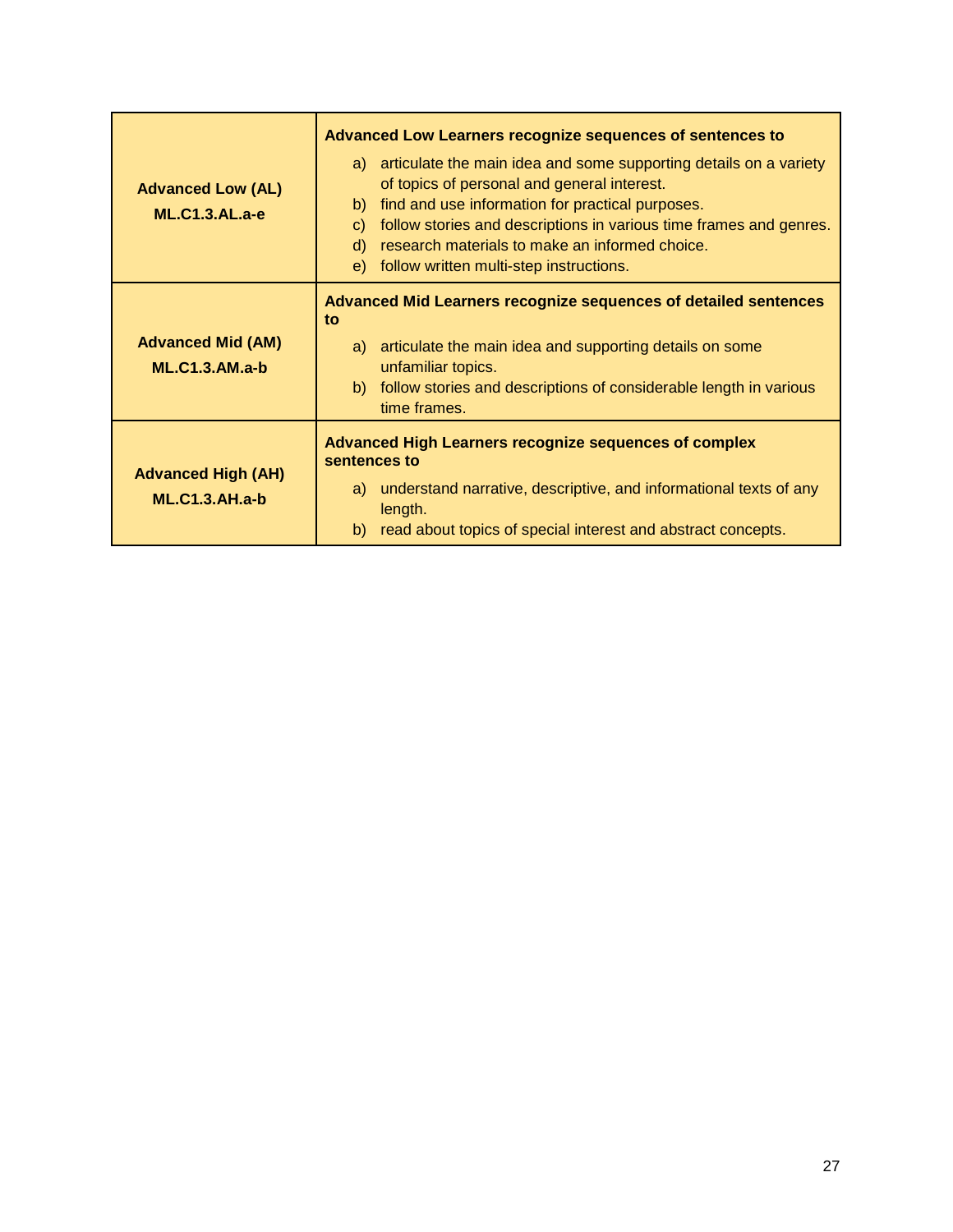| <b>CORNERSTONE: Communication (C1)</b><br>Presentational - Speaking |                                                                                                                                                                                                                                                                                                                                                                                    |
|---------------------------------------------------------------------|------------------------------------------------------------------------------------------------------------------------------------------------------------------------------------------------------------------------------------------------------------------------------------------------------------------------------------------------------------------------------------|
|                                                                     | <b>Standard C1.4</b>                                                                                                                                                                                                                                                                                                                                                               |
| <b>Performance Level</b>                                            | Present information on multiple topics for a variety of<br>purposes using appropriate formats, considering the<br>intended audience.                                                                                                                                                                                                                                               |
|                                                                     | Novice Low Learners use memorized words and some phrases to                                                                                                                                                                                                                                                                                                                        |
| <b>Novice Low (NL)</b><br><b>ML.C1.4.NL.a-c</b>                     | a) present limited personal information.<br>state the names of familiar people, places, and objects with<br>b)<br>visual support.<br>recite short songs and simple rhymes or chants.<br>$\mathsf{C}$ )                                                                                                                                                                             |
|                                                                     | Novice Mid Learners use memorized words and phrases to                                                                                                                                                                                                                                                                                                                             |
| <b>Novice Mid (NM)</b><br><b>ML.C1.4.NM.a-e</b>                     | describe familiar items in one's immediate environment.<br>a)<br>b) describe oneself and others.<br>c) state likes and dislikes.<br>d) describe daily activities.<br>e) present simple information about familiar topics.                                                                                                                                                          |
|                                                                     | Novice High Learners begin to use simple sentences to                                                                                                                                                                                                                                                                                                                              |
| <b>Novice High (NH)</b><br><b>ML.C1.4.NH.a-c</b>                    | describe a familiar event, experience, or topic.<br>a)<br>b) present basic information about a familiar person, place, or thing.<br>give basic instructions.<br>$\mathsf{C}$ )                                                                                                                                                                                                     |
|                                                                     | Intermediate Low Learners create basic sentences to                                                                                                                                                                                                                                                                                                                                |
| <b>Intermediate Low (IL)</b><br><b>ML.C1.4.IL.a-e</b>               | describe people, activities, events, and experiences.<br>a)<br>express needs, wants, and preferences on topics of interest.<br>b)<br>interpret and discuss instructions, directions, and maps.<br>$\mathsf{C}$ )<br>present songs, short skits, or dramatic readings.<br>$\mathsf{d}$<br>use practiced or memorized expressions to begin to indicate<br>e)<br>various time frames. |
|                                                                     | Intermediate Mid Learners create and begin to connect sentences to                                                                                                                                                                                                                                                                                                                 |
| <b>Intermediate Mid (IM)</b><br><b>ML.C1.4.IM.a-d</b>               | a) discuss one's personal and social experiences.<br>b) present information about something learned or researched.<br>c) express a viewpoint about common interests and issues.<br>d) indicate various time frames with occasional success.                                                                                                                                        |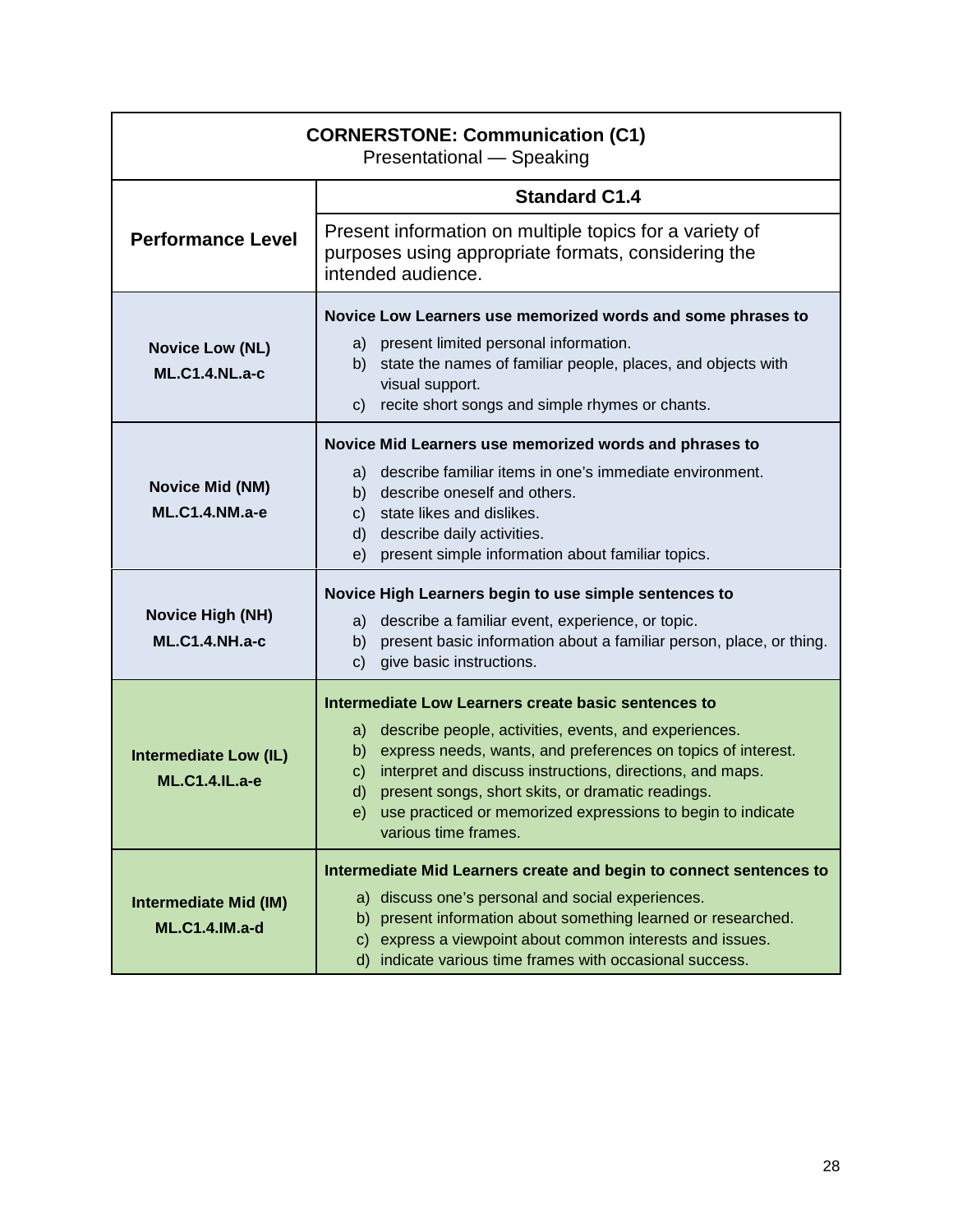| Intermediate High (IH)<br><b>ML.C1.4.IH.a-d</b>    | Intermediate High Learners create and connect sentences to<br>research and describe more sophisticated academic topics<br>a)<br>within the content areas.<br>b) present information about events, activities, and topics of<br>particular interest.<br>defend a point of view with supporting evidence.<br>$\mathsf{C}$<br>indicate various time frames with some success.<br>$\mathsf{d}$           |
|----------------------------------------------------|------------------------------------------------------------------------------------------------------------------------------------------------------------------------------------------------------------------------------------------------------------------------------------------------------------------------------------------------------------------------------------------------------|
| <b>Advanced Low (AL)</b><br><b>ML.C1.4.AL.a-d</b>  | Advanced Low Learners create sequences of sentences to<br>a) develop short, organized presentations on various academic,<br>career-related, social, or cultural topics.<br>b) explain issues of public and community interest, including<br>different viewpoints.<br>create short presentations for a specific audience.<br>$\mathsf{C}$<br>indicate various time frames with regular success.<br>d) |
| <b>Advanced Mid (AM)</b><br><b>ML.C1.4.AM.a-c</b>  | Advanced Mid Learners create sequences of detailed sentences to<br>a) develop well-organized information about events of public,<br>professional, or personal interest.<br>b) convey ideas and elaborate on a variety of topics.<br>indicate various time frames with frequent success.<br>$\mathsf{C}$                                                                                              |
| <b>Advanced High (AH)</b><br><b>ML.C1.4.AH.a-c</b> | Advanced High Learners create sequences of complex sentences to<br>a) present detailed information on abstract topics and issues.<br>utilize precise language to clearly present a viewpoint with<br>b)<br>supporting arguments on a complex issue.<br>use culturally authentic presentational conventions and<br>$\mathsf{C}$<br>strategies.                                                        |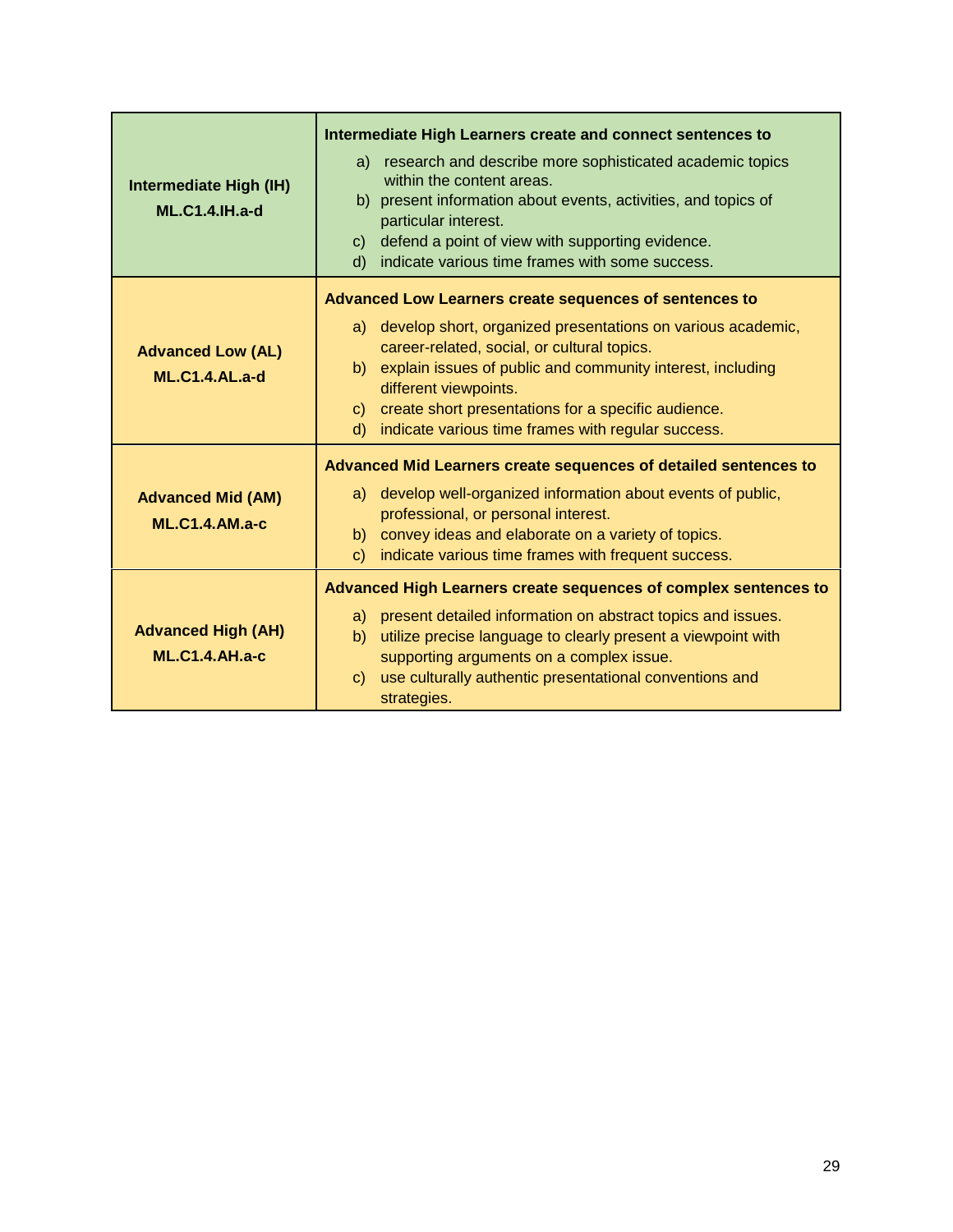| <b>CORNERSTONE: Communication (C1)</b><br><b>Presentational - Writing</b> |                                                                                                                                                                                                                                                                                                                                                                            |
|---------------------------------------------------------------------------|----------------------------------------------------------------------------------------------------------------------------------------------------------------------------------------------------------------------------------------------------------------------------------------------------------------------------------------------------------------------------|
|                                                                           | <b>Standard C1.5</b>                                                                                                                                                                                                                                                                                                                                                       |
| <b>Performance Level</b>                                                  | Present information on multiple topics for a variety of<br>purposes using appropriate formats, considering the<br>intended audience.                                                                                                                                                                                                                                       |
|                                                                           | Novice Low Learners use memorized words and some phrases to                                                                                                                                                                                                                                                                                                                |
| <b>Novice Low (NL)</b><br><b>ML.C1.5.NL.a-b</b>                           | a) copy some letters, words, and phrases presented from a variety<br>of texts.<br>b) label familiar people, places, and objects in pictures and posters.                                                                                                                                                                                                                   |
|                                                                           | Novice Mid Learners use memorized words and phrases to                                                                                                                                                                                                                                                                                                                     |
| <b>Novice Mid (NM)</b><br><b>ML.C1.5.NM.a-c</b>                           | a) fill out a simple form with some basic personal information.<br>b) write about oneself.<br>c) make lists that aid in day-to-day life.                                                                                                                                                                                                                                   |
|                                                                           | Novice High Learners begin to use simple sentences to                                                                                                                                                                                                                                                                                                                      |
| <b>Novice High (NH)</b><br><b>ML.C1.5.NH.a-c</b>                          | describe daily life in a letter, email, blog, or discussion board.<br>a)<br>describe a familiar experience or event using practiced material.<br>b)<br>c) ask for basic information.                                                                                                                                                                                       |
|                                                                           | Intermediate Low Learners create basic sentences to                                                                                                                                                                                                                                                                                                                        |
| <b>Intermediate Low (IL)</b><br><b>ML.C1.5.IL.a-f</b>                     | a) describe people, activities, events, and experiences.<br>b) prepare materials for a presentation.<br>give basic instructions on how to make or do something.<br>$\mathsf{C}$ )<br>d) write about topics of student interest.<br>ask questions to obtain information.<br>e)<br>use practiced or memorized expressions to begin to indicate<br>f)<br>various time frames. |
|                                                                           | Intermediate Mid Learners create and begin to connect sentences to                                                                                                                                                                                                                                                                                                         |
| <b>Intermediate Mid (IM)</b><br><b>ML.C1.5.IM.a-d</b>                     | a) write messages, announcements, and invitations.<br>compose a simple paragraph about a learned or researched<br>b)<br>topic.<br>create communications for an authentic audience.<br>C)<br>d) indicate various time frames with occasional success.                                                                                                                       |
| Intermediate High (IH)<br><b>ML.C1.5.IH.a-b</b>                           | Intermediate High Learners create and connect sentences to<br>a) research a problem or topic (e.g. academic, career, community,<br>entertainment, or social).<br>indicate various time frames with some success.<br>b)                                                                                                                                                     |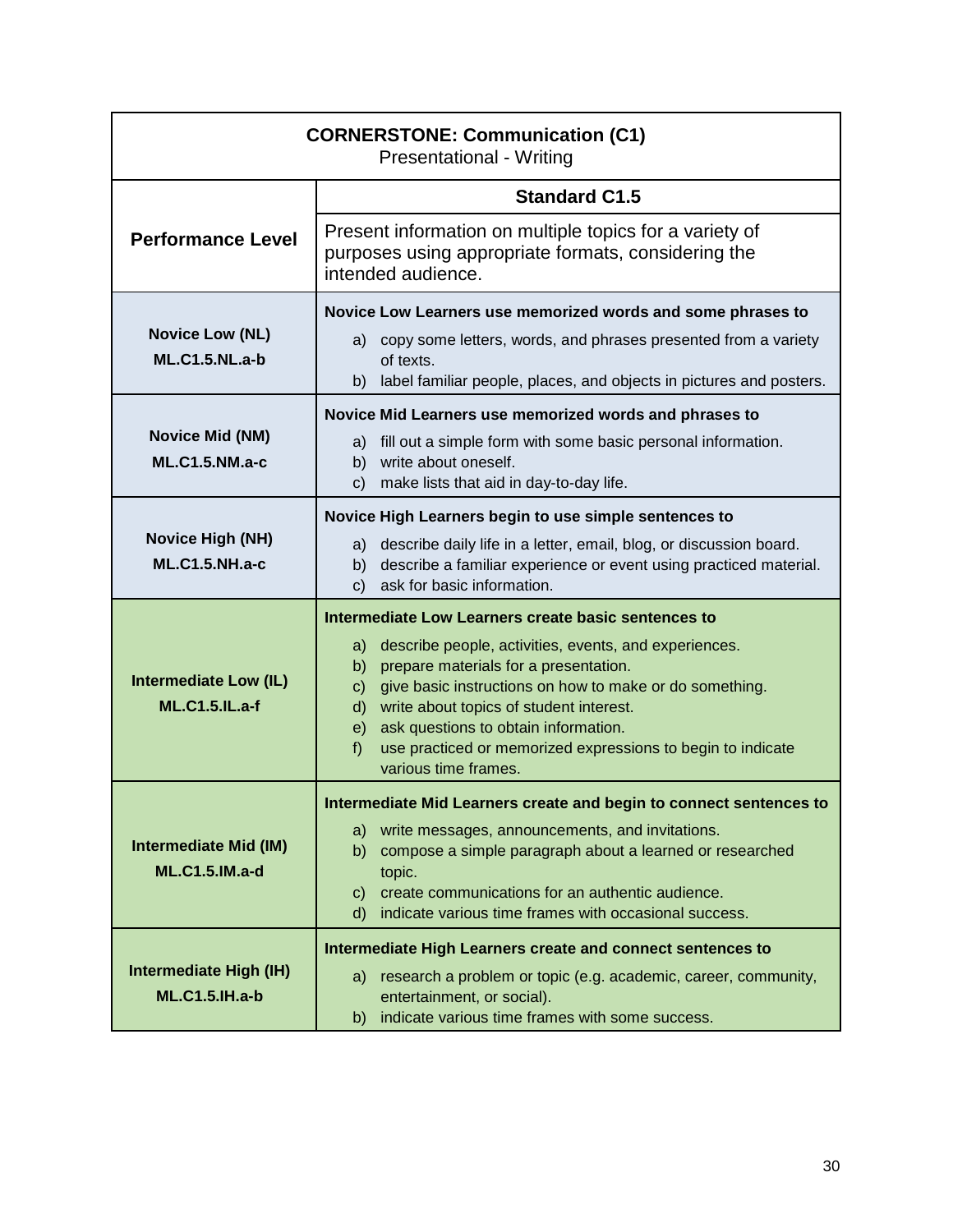|                                                    | Advanced Low Learners create sequences of sentences to                                                                                                                                                                                                                                                                                                                                       |
|----------------------------------------------------|----------------------------------------------------------------------------------------------------------------------------------------------------------------------------------------------------------------------------------------------------------------------------------------------------------------------------------------------------------------------------------------------|
| <b>Advanced Low (AL)</b><br><b>ML.C1.5.AL.a-d</b>  | a) conduct basic academic tasks (e.g., peer review, essay revisions,<br>note taking).<br>respond to basic social and civic issues (e.g., letter to the editor,<br>b)<br>letter of advice, online journal, online discussion forum).<br>conduct basic career tasks (e.g., memo, multi-step project plan,<br>$\mathsf{C}$<br>resumé).<br>d) indicate various time frames with regular success. |
| <b>Advanced Mid (AM)</b><br><b>ML.C1.5.AM.a</b>    | Advanced Mid Learners create sequences of detailed sentences to<br>a) write well-organized texts for a variety of academic, professional,<br>and social purposes.                                                                                                                                                                                                                            |
| <b>Advanced High (AH)</b><br><b>ML.C1.5.AH.a-b</b> | Advanced High Learners create sequences of complex sentences to<br>a) write using the conventions of the target language and culture to<br>present and elaborate on a point of view.<br>write using the conventions of the target language and culture for<br>b)<br>formal purposes.                                                                                                         |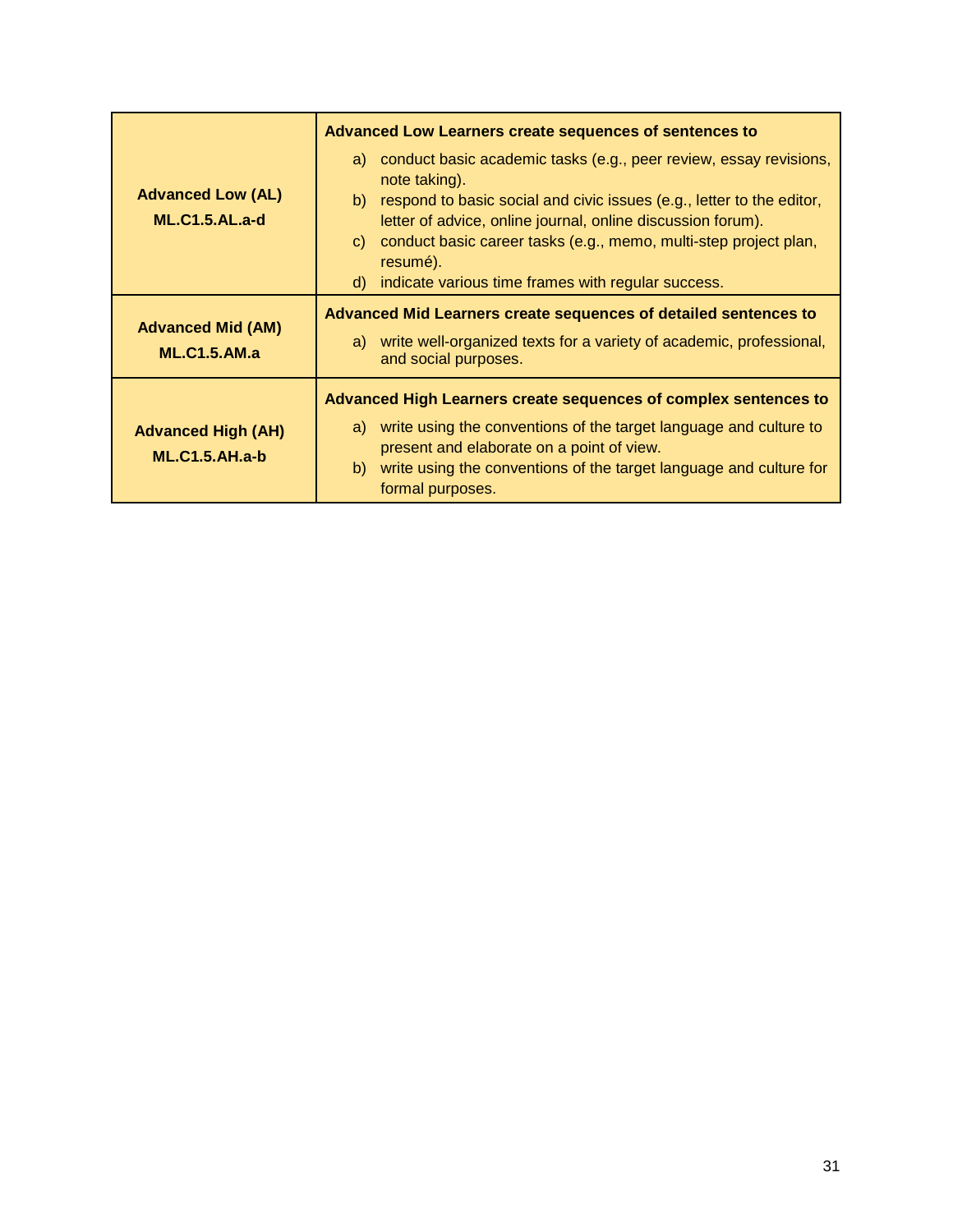| <b>CORNERSTONE: Culture (C2)</b><br><b>Relating Cultural Practices to Perspectives</b> |                                                                                                                                                                                                                                                                                                                                                                                                                                                                                                                                                                                                                                                                                             |  |
|----------------------------------------------------------------------------------------|---------------------------------------------------------------------------------------------------------------------------------------------------------------------------------------------------------------------------------------------------------------------------------------------------------------------------------------------------------------------------------------------------------------------------------------------------------------------------------------------------------------------------------------------------------------------------------------------------------------------------------------------------------------------------------------------|--|
|                                                                                        | <b>Standard C2.1</b>                                                                                                                                                                                                                                                                                                                                                                                                                                                                                                                                                                                                                                                                        |  |
| <b>Proficiency Level</b>                                                               | Investigate, draw comparisons between, and explain the<br>interaction of practices and perspectives of the cultures studied.                                                                                                                                                                                                                                                                                                                                                                                                                                                                                                                                                                |  |
|                                                                                        | Novice Range Learners in elementary and middle school                                                                                                                                                                                                                                                                                                                                                                                                                                                                                                                                                                                                                                       |  |
| <b>Novice Range (NR)</b><br>ML.C2.1.NR.a-g                                             | use appropriate gestures and oral expressions in social<br>a)<br>interactions.<br>identify authentic or simulated age-appropriate cultural<br>b)<br>activities (e.g., games or birthday celebrations).<br>use words and phrases to describe what people from the target<br>$\mathsf{c}$ )<br>culture are doing in texts or visual media (e.g., images, film, vase<br>paintings, statues).<br>d) list practices and ask simple questions after viewing media<br>about everyday life.<br>identify characteristics of culturally specific events.<br>e)<br>In addition to the above, Novice Range Learners in high school<br>simulate age-appropriate practices from the target culture.<br>f) |  |
|                                                                                        | identify cultural practices from authentic materials (e.g., videos<br>g)<br>or news articles).                                                                                                                                                                                                                                                                                                                                                                                                                                                                                                                                                                                              |  |
|                                                                                        | Intermediate Range Learners in elementary and middle school                                                                                                                                                                                                                                                                                                                                                                                                                                                                                                                                                                                                                                 |  |
| <b>Intermediate Range</b><br>(IR)<br><b>ML.C2.1.IR.a-h</b>                             | examine, analyze, and exchange information on patterns of<br>a)<br>behavior typical of their peer group in the target culture.<br>b) identify and begin to use both formal and informal methods to<br>interact with peers and adults.<br>observe or identify a variety of authentic or simulated age-<br>$\mathsf{C}$<br>appropriate cultural activities (e.g., games, sports, or<br>entertainment).<br>d) investigate, draw comparisons between, and explain the<br>interaction of practices and perspectives of the cultures studied.                                                                                                                                                     |  |
|                                                                                        | In addition to the above, Intermediate Range Learners in high school                                                                                                                                                                                                                                                                                                                                                                                                                                                                                                                                                                                                                        |  |
|                                                                                        | identify and analyze cultural practices using authentic materials.<br>e)<br>simulate culturally appropriate community interactions.<br>f)<br>interact with peers or the peer group of the target culture to<br>g)<br>demonstrate an awareness of culturally respectful behavior.<br>begin to adjust language and message to acknowledge audiences<br>h)<br>with different cultural backgrounds.                                                                                                                                                                                                                                                                                             |  |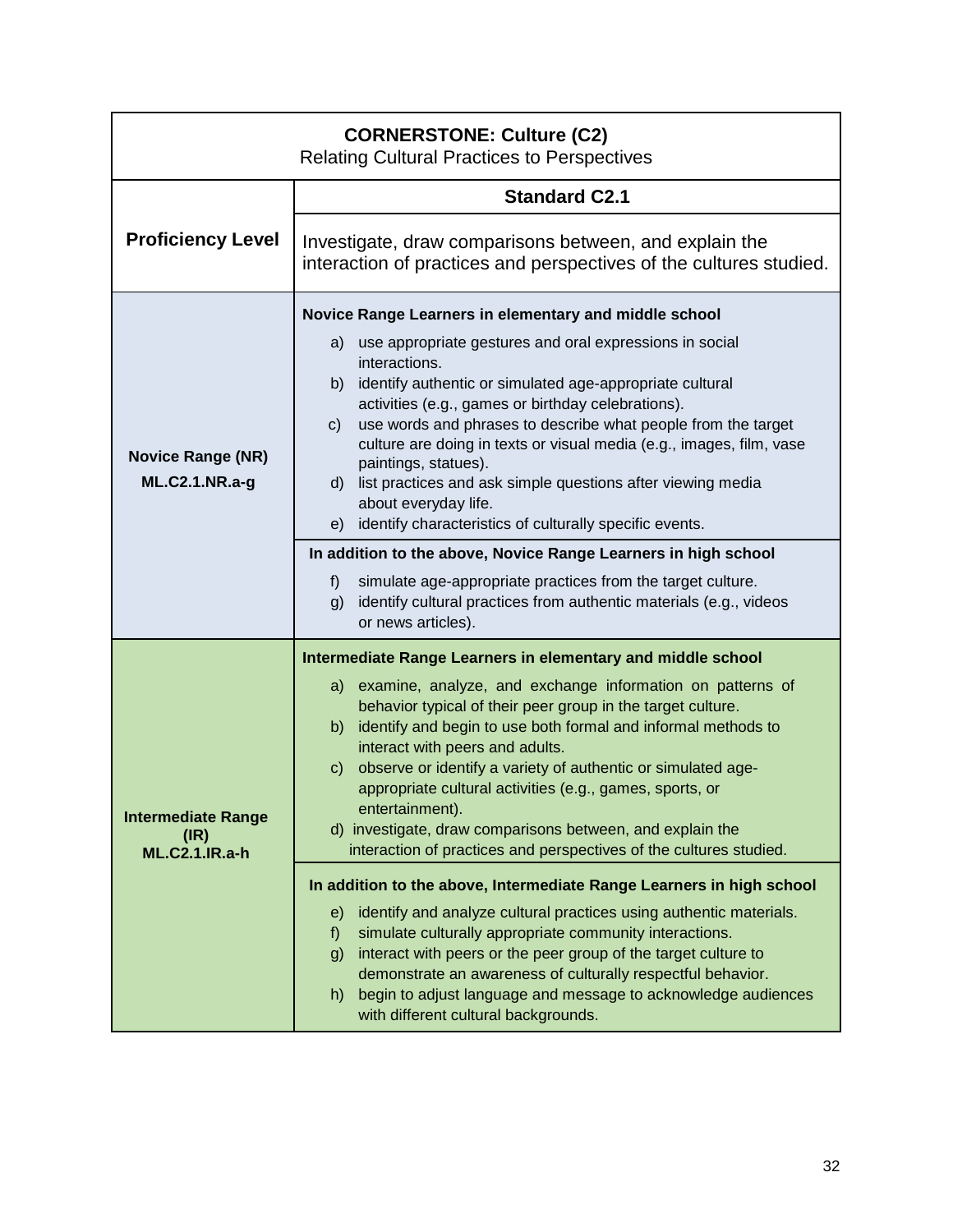|                                                        | <b>Advanced Range Learners in high school</b>                                                                                                                                                                                                                                                       |
|--------------------------------------------------------|-----------------------------------------------------------------------------------------------------------------------------------------------------------------------------------------------------------------------------------------------------------------------------------------------------|
| <b>Advanced Range</b><br>(AR)<br><b>ML.C2.1.AR.a-c</b> | a) simulate culturally appropriate behaviors in a variety of settings,<br>authentic or simulated, pertaining to the target culture.<br>b) use language and message appropriately for the intended audience.<br>make inferences about cultural perspectives, based on associated<br>C)<br>practices. |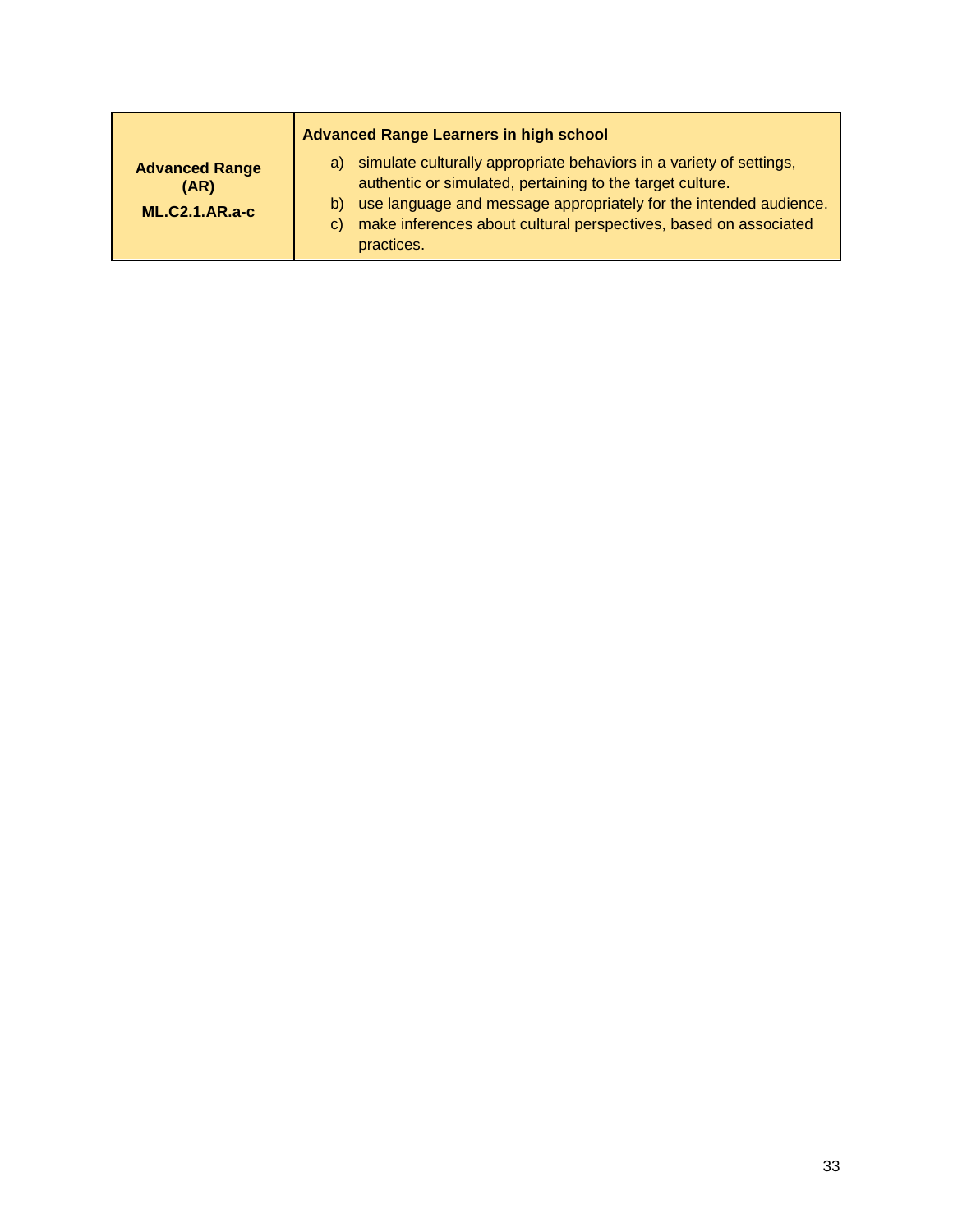| <b>CORNERSTONE: Culture (C2)</b><br><b>Relating Cultural Products to Perspectives</b> |                                                                                                                                                                                                                                                                                                        |
|---------------------------------------------------------------------------------------|--------------------------------------------------------------------------------------------------------------------------------------------------------------------------------------------------------------------------------------------------------------------------------------------------------|
|                                                                                       | <b>Standard C2.2</b>                                                                                                                                                                                                                                                                                   |
| <b>Performance</b><br>Level                                                           | Investigate, explain, and reflect on the relationship between<br>products and perspectives of the culture(s) studied.                                                                                                                                                                                  |
|                                                                                       | Novice Range Learners in elementary and middle school                                                                                                                                                                                                                                                  |
| <b>Novice Range</b><br>(NR)                                                           | identify tangible and intangible products of the target culture and their<br>a)<br>purpose.<br>b) determine and discuss the perspective of artwork, crafts, or graphic<br>representations common within the peer group of the target culture.                                                          |
| <b>ML.C2.2.NR.a-d</b>                                                                 | In addition to the above, Novice Range Learners in high school                                                                                                                                                                                                                                         |
|                                                                                       | identify the author and country of origin of short poems, stories, and<br>$\mathsf{C}$<br>plays from the target culture.<br>provide simple reasons for the role and importance of products from<br>d)<br>the target culture.                                                                           |
|                                                                                       | Intermediate Range Learners in elementary and middle school                                                                                                                                                                                                                                            |
| <b>Intermediate</b><br>Range (IR)                                                     | a) identify and investigate the function of products of the target culture.<br>explore (e.g., read, listen to, observe, perform) products of the target<br>b)<br>culture and explain the origin and importance of these products<br>today.                                                             |
| <b>ML.C2.2.IR.a-c</b>                                                                 | In addition to the above, Intermediate Range Learners in high school                                                                                                                                                                                                                                   |
|                                                                                       | identify and analyze cultural products found in literature, news<br>$\mathbf{C}$<br>stories, and films from the target culture.                                                                                                                                                                        |
|                                                                                       | <b>Advanced Range Learners in high school</b>                                                                                                                                                                                                                                                          |
| <b>Advanced Range</b>                                                                 | a) describe how some cultural products have changed or disappeared<br>over time.<br>identify, research, and analyze the role and importance of tangible<br>b)<br>and intangible products from the target culture.<br>use evidence-based details to explain and analyze the historical,<br>$\mathsf{C}$ |
| (AR)<br><b>ML.C2.2.AR.a-e</b>                                                         | social, economic, and/or political significance of products found in the                                                                                                                                                                                                                               |
|                                                                                       | target culture.<br>connect products to associated practices and give evidence-based<br>d)<br>cultural insights about the target culture.<br>identify and analyze the role and importance of cultural products<br>e)<br>found in literature, news stories, and/or film.                                 |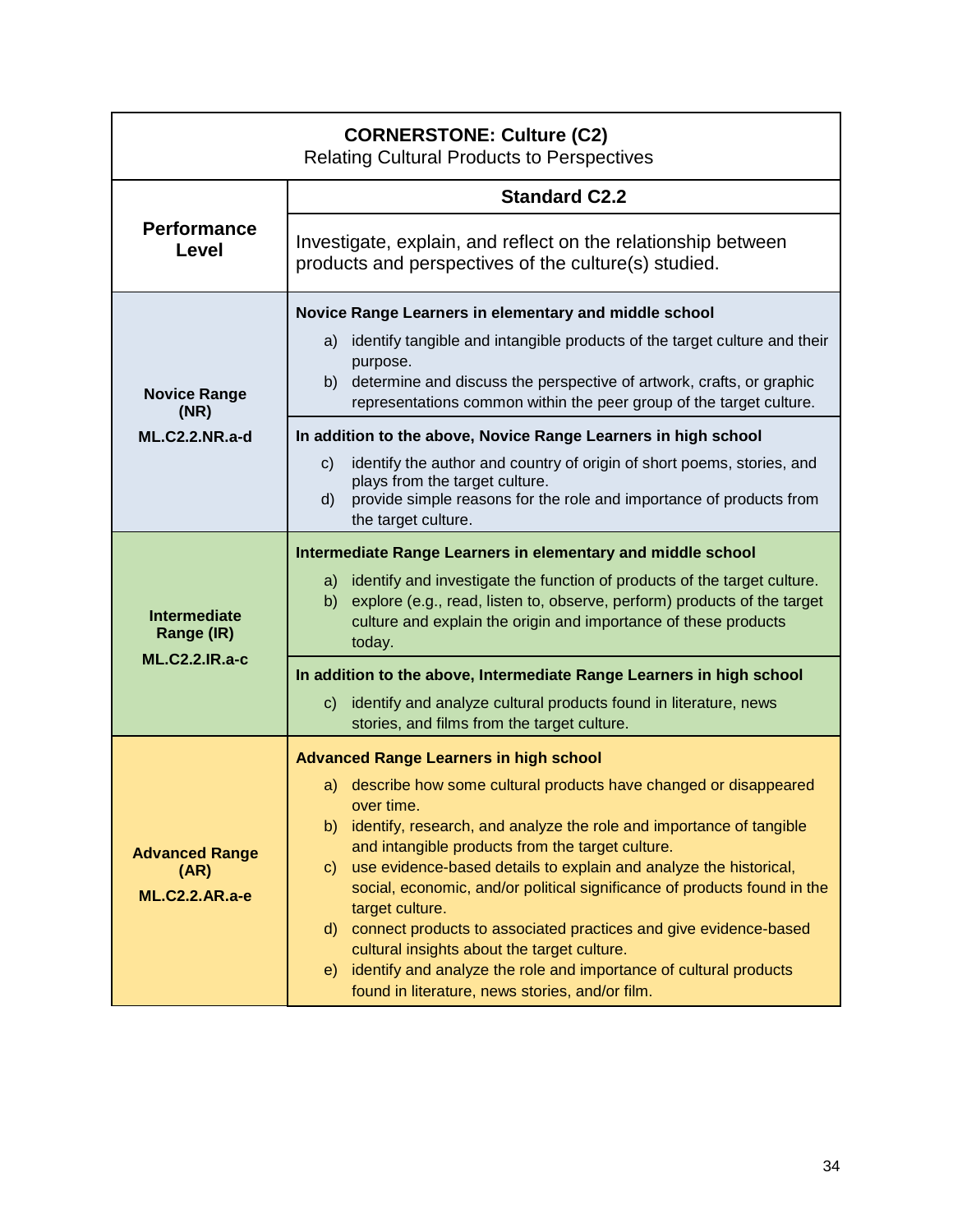| <b>CORNERSTONE: Connections (C3)</b><br><b>Making Connections</b> |                                                                                                                                                                                                                                                                                                                                                                                                                                                                                                                                                                                                                                                                                                                                                                                                                                                                                                                                                                                                                                                                                                                                                                                                                                                                                                                                                        |
|-------------------------------------------------------------------|--------------------------------------------------------------------------------------------------------------------------------------------------------------------------------------------------------------------------------------------------------------------------------------------------------------------------------------------------------------------------------------------------------------------------------------------------------------------------------------------------------------------------------------------------------------------------------------------------------------------------------------------------------------------------------------------------------------------------------------------------------------------------------------------------------------------------------------------------------------------------------------------------------------------------------------------------------------------------------------------------------------------------------------------------------------------------------------------------------------------------------------------------------------------------------------------------------------------------------------------------------------------------------------------------------------------------------------------------------|
|                                                                   | <b>Standard C3.1</b>                                                                                                                                                                                                                                                                                                                                                                                                                                                                                                                                                                                                                                                                                                                                                                                                                                                                                                                                                                                                                                                                                                                                                                                                                                                                                                                                   |
| <b>Performance Level</b>                                          | Build, reinforce, and expand knowledge of other content<br>areas while using the target language to develop critical<br>thinking and to solve problems creatively.                                                                                                                                                                                                                                                                                                                                                                                                                                                                                                                                                                                                                                                                                                                                                                                                                                                                                                                                                                                                                                                                                                                                                                                     |
| <b>Novice Range (NR)</b><br><b>ML.C3.1.NR.a-i</b>                 | Novice Range Learners in elementary and middle school<br>identify the target countries on a map.<br>a)<br>identify items on charts or visuals used as instructional materials<br>b)<br>in other content areas, such as math (e.g. measurements),<br>science (e.g. animals), the arts (e.g. musical instruments), and<br>social studies (e.g. geographical formations).<br>c) read or listen to stories from the target culture and compare<br>them to familiar stories from the same genre (e.g., folklore,<br>fables, myths, legends).<br>use technology and resources introduced in other content areas<br>d)<br>to explore authentic resources in the target language.<br>In addition to the above, Novice Range Learners in high school<br>identify the various systems (i.e. measurement and time) used<br>e)<br>throughout the target countries and in one's own in order to<br>compare time, distance, and size.<br>discuss currency exchange rates between the target countries<br>f)<br>and the United States in order to understand the price of goods<br>and services.<br>g) observe climate around the world, giving reasons for weather<br>patterns based on location and time of year.<br>compare typical food items from the target countries and one's<br>h)<br>own.<br>explore people from the past and present who have had an<br>i) |
|                                                                   | influence locally and/or globally.                                                                                                                                                                                                                                                                                                                                                                                                                                                                                                                                                                                                                                                                                                                                                                                                                                                                                                                                                                                                                                                                                                                                                                                                                                                                                                                     |
| <b>Intermediate Range</b><br>(IR)<br><b>ML.C3.1.IR.a-e</b>        | Intermediate Range Learners in elementary and middle school<br>identify and locate the target countries and their geographic<br>a)<br>features on a map.                                                                                                                                                                                                                                                                                                                                                                                                                                                                                                                                                                                                                                                                                                                                                                                                                                                                                                                                                                                                                                                                                                                                                                                               |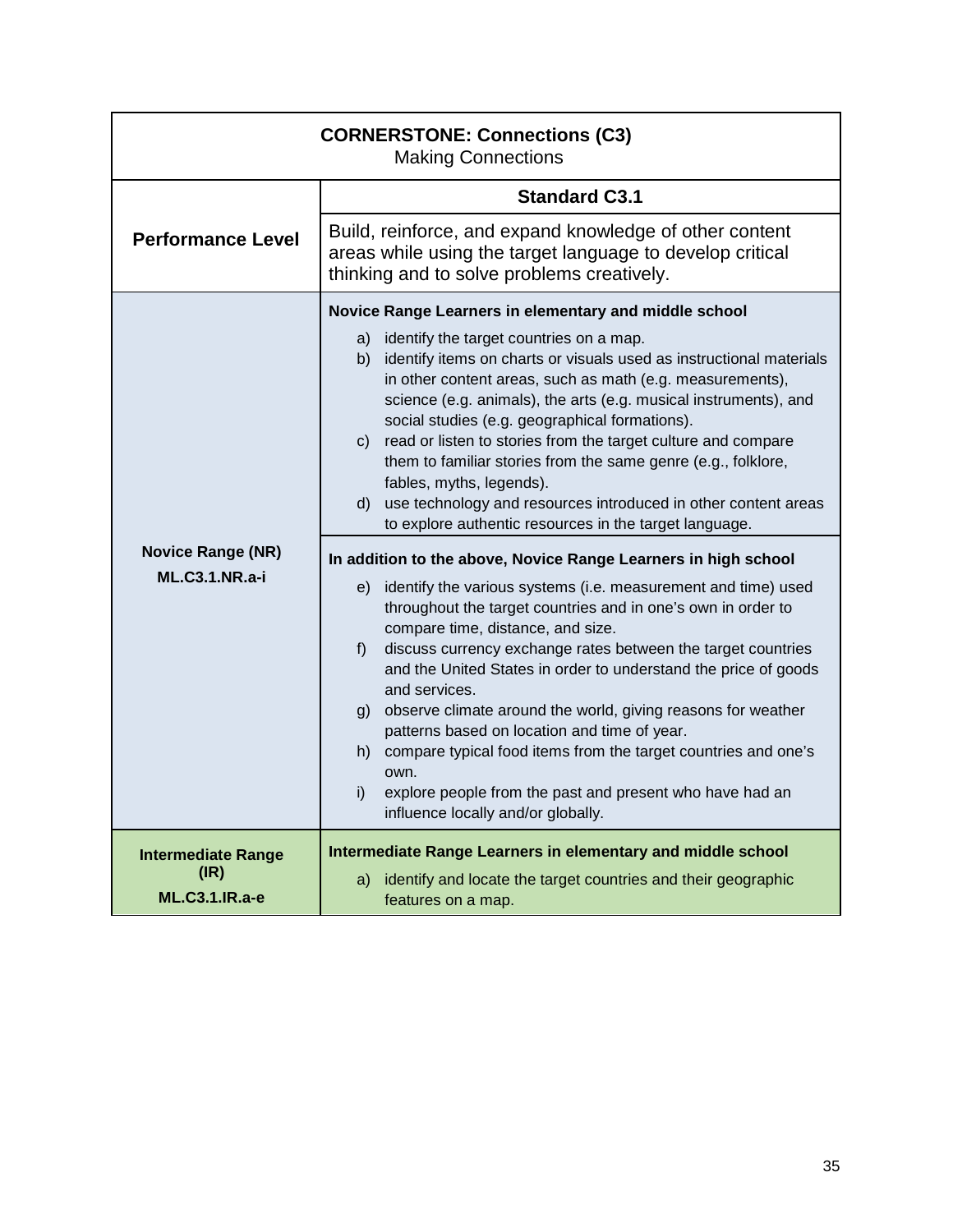|                                                     | In addition to the above, Intermediate Range Learners in high<br>school                                                                                                                                                                                                                                                                                     |
|-----------------------------------------------------|-------------------------------------------------------------------------------------------------------------------------------------------------------------------------------------------------------------------------------------------------------------------------------------------------------------------------------------------------------------|
|                                                     | relate topics from other content areas to the target culture.<br>b)<br>explain and sequence the significant events that shaped the<br>C)<br>identity of the target countries.<br>compare attitudes and reactions regarding current events of<br>d)<br>global importance.                                                                                    |
|                                                     | contrast examples of contemporary culture (e.g., sports, music,<br>e)<br>art, architecture) from the target countries to one's own.                                                                                                                                                                                                                         |
|                                                     | <b>Advanced Range Learners in high school</b>                                                                                                                                                                                                                                                                                                               |
| <b>Advanced Range (AR)</b><br><b>ML.C3.1.AR.a-c</b> | a) give and defend one's opinion of media (e.g., movie, book) from<br>the target countries.<br>examine different forms of government to compare how leaders<br>b)<br>in target language countries are chosen or elected.<br>research a historically significant innovation or invention, and<br>$\mathsf{C}$<br>explain its impact on the target countries. |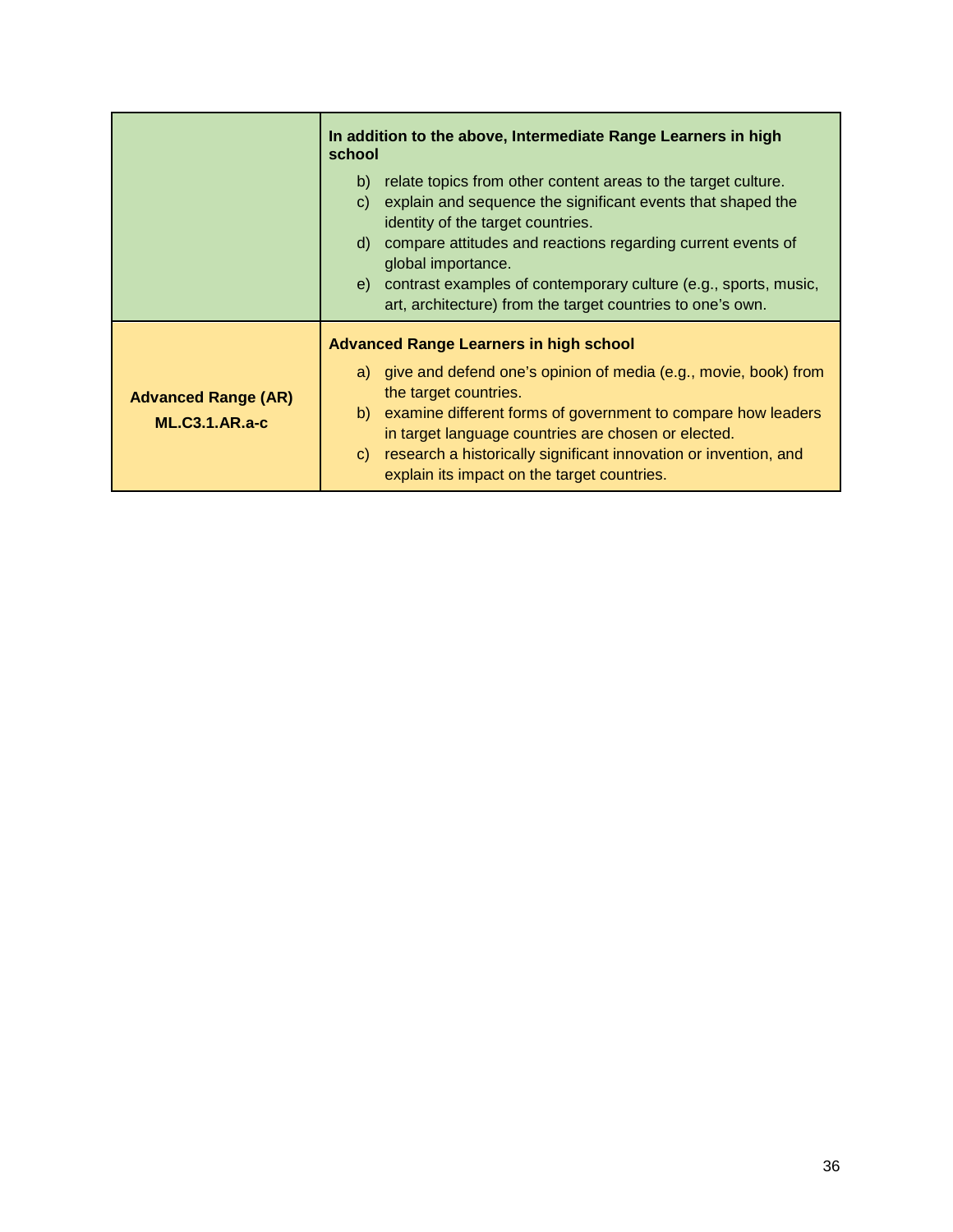| <b>CORNERSTONE: Connections (C3)</b><br>Acquiring Information and Diverse Perspectives                                                                                                                                                                                                                                                                                                                                                                                                                                                                                                 |  |
|----------------------------------------------------------------------------------------------------------------------------------------------------------------------------------------------------------------------------------------------------------------------------------------------------------------------------------------------------------------------------------------------------------------------------------------------------------------------------------------------------------------------------------------------------------------------------------------|--|
| <b>Standard C3.2</b>                                                                                                                                                                                                                                                                                                                                                                                                                                                                                                                                                                   |  |
| Access and evaluate information and diverse perspectives<br>that are available through the target language and its<br>cultures.                                                                                                                                                                                                                                                                                                                                                                                                                                                        |  |
| Novice Range Learners in elementary and middle school                                                                                                                                                                                                                                                                                                                                                                                                                                                                                                                                  |  |
| identify the content areas and expand on vocabulary for each.<br>a)                                                                                                                                                                                                                                                                                                                                                                                                                                                                                                                    |  |
| In addition to the above, Novice Range Learners in high school                                                                                                                                                                                                                                                                                                                                                                                                                                                                                                                         |  |
| b) interpret information from infographics.<br>use media from the target culture to increase knowledge of topics<br>C)<br>from other content areas.<br>d) identify the main idea of current events reported in news from the<br>target culture.                                                                                                                                                                                                                                                                                                                                        |  |
| Intermediate Range Learners in elementary and middle school                                                                                                                                                                                                                                                                                                                                                                                                                                                                                                                            |  |
| use age-appropriate authentic sources to prepare presentations<br>a)<br>on familiar topics.                                                                                                                                                                                                                                                                                                                                                                                                                                                                                            |  |
| In addition to the above, Intermediate Range Learners in high<br>school                                                                                                                                                                                                                                                                                                                                                                                                                                                                                                                |  |
| b) describe a current event article or broadcast in the target<br>language and evaluate how it compares with the same event<br>reported in the United States.<br>explore the various perspectives of a major figure in history,<br>$\mathsf{C}$ )<br>science, or the arts from the perspective of the target culture.<br>compare preferences related to daily life of the local community<br>d)<br>to those of the target culture (e.g., music, movies, or leisure<br>activities).<br>e) compare the perspective of local advertisements with<br>advertisements of the target culture. |  |
| <b>Advanced Range Learners in high school</b>                                                                                                                                                                                                                                                                                                                                                                                                                                                                                                                                          |  |
| research and analyze an issue of global importance from the<br>a)<br>perspective of the target countries.<br>examine literature or artwork from the target culture from a<br>b)<br>historical perspective and explain the importance of the work to<br>the target culture.                                                                                                                                                                                                                                                                                                             |  |
|                                                                                                                                                                                                                                                                                                                                                                                                                                                                                                                                                                                        |  |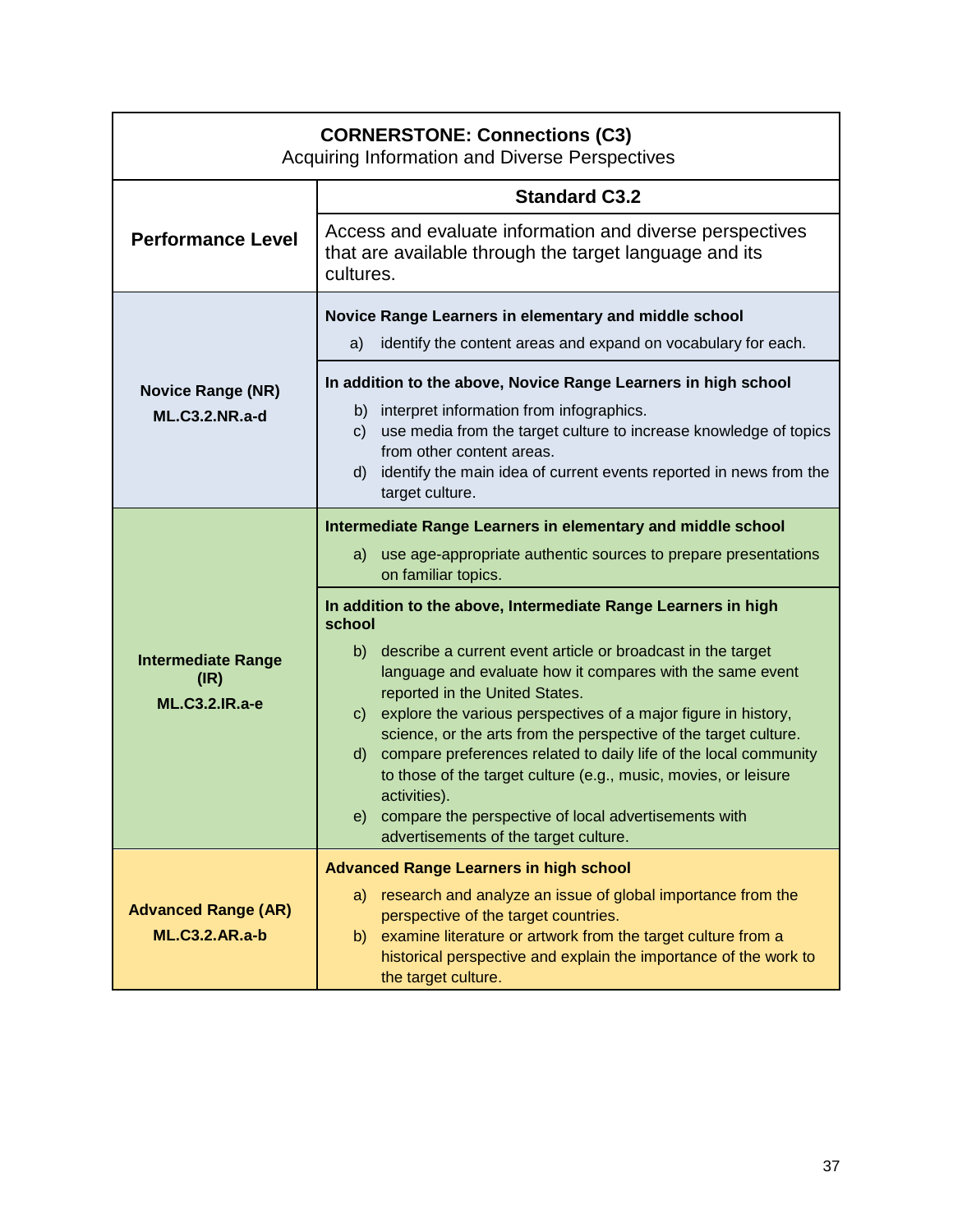| <b>CORNERSTONE: Comparisons (C4)</b><br><b>Language Comparisons</b> |                                                                                                                                                                                                                                                                                                                                                                                                                                             |
|---------------------------------------------------------------------|---------------------------------------------------------------------------------------------------------------------------------------------------------------------------------------------------------------------------------------------------------------------------------------------------------------------------------------------------------------------------------------------------------------------------------------------|
|                                                                     | <b>Standard C4.1</b>                                                                                                                                                                                                                                                                                                                                                                                                                        |
| <b>Performance Level</b>                                            | Investigate, explain, and reflect on the nature of language<br>through comparisons of the classical language and one's<br>own.                                                                                                                                                                                                                                                                                                              |
|                                                                     | Novice Range Learners in elementary and middle school                                                                                                                                                                                                                                                                                                                                                                                       |
| <b>Novice Range (NR)</b><br><b>ML.C4.1.NR.a-f</b>                   | a) recognize and use words that are similar in the target language<br>and their one's own language, and predict the reasons for<br>borrowing such words.<br>b) identify idioms and their functions in one's own language and<br>target language.<br>c) compare formal and informal speech in one's own and target<br>language.<br>d) compare and contrast the sounds and writing systems of one's<br>own language with the target language. |
|                                                                     | In addition to the above, Novice Range Learners in high school                                                                                                                                                                                                                                                                                                                                                                              |
|                                                                     | e) identify features of language specific to the target language that<br>may not exist in one's own language (e.g., gender, tense,<br>character components).<br>compare word order between one's own and the target language.<br>f)                                                                                                                                                                                                         |
|                                                                     | Intermediate Range Learners in elementary and middle school                                                                                                                                                                                                                                                                                                                                                                                 |
| <b>Intermediate Range</b>                                           | identify expressions that communicate respect and status in<br>a)<br>one's own and the target language.<br>b) determine words in one's own and target language that have no<br>direct translation.<br>recognize on how different time frames are expressed in the<br>$\mathsf{C}$ )<br>target language and one's own.                                                                                                                       |
| (IR)<br><b>ML.C4.1.IR.a-e</b>                                       | In addition to the above, Intermediate Range Learners in high<br>school                                                                                                                                                                                                                                                                                                                                                                     |
|                                                                     | d) predict language origins based on awareness of cognates and<br>linguistic similarities.<br>investigate cognates that can have the same or different<br>e)<br>meanings among languages and speculate about the evolution of<br>language over time.                                                                                                                                                                                        |
|                                                                     | <b>Advanced Range Learners in high school</b>                                                                                                                                                                                                                                                                                                                                                                                               |
| <b>Advanced Range (AR)</b><br><b>ML.C4.1.AR.a-b</b>                 | a) compare linguistic elements that allow expression of time frames<br>(i.e., past, present, and future).<br>analyze linguistic features and hypothesize how they may or may<br>b)<br>not reflect the ways in which cultures organize information and<br>view the world.                                                                                                                                                                    |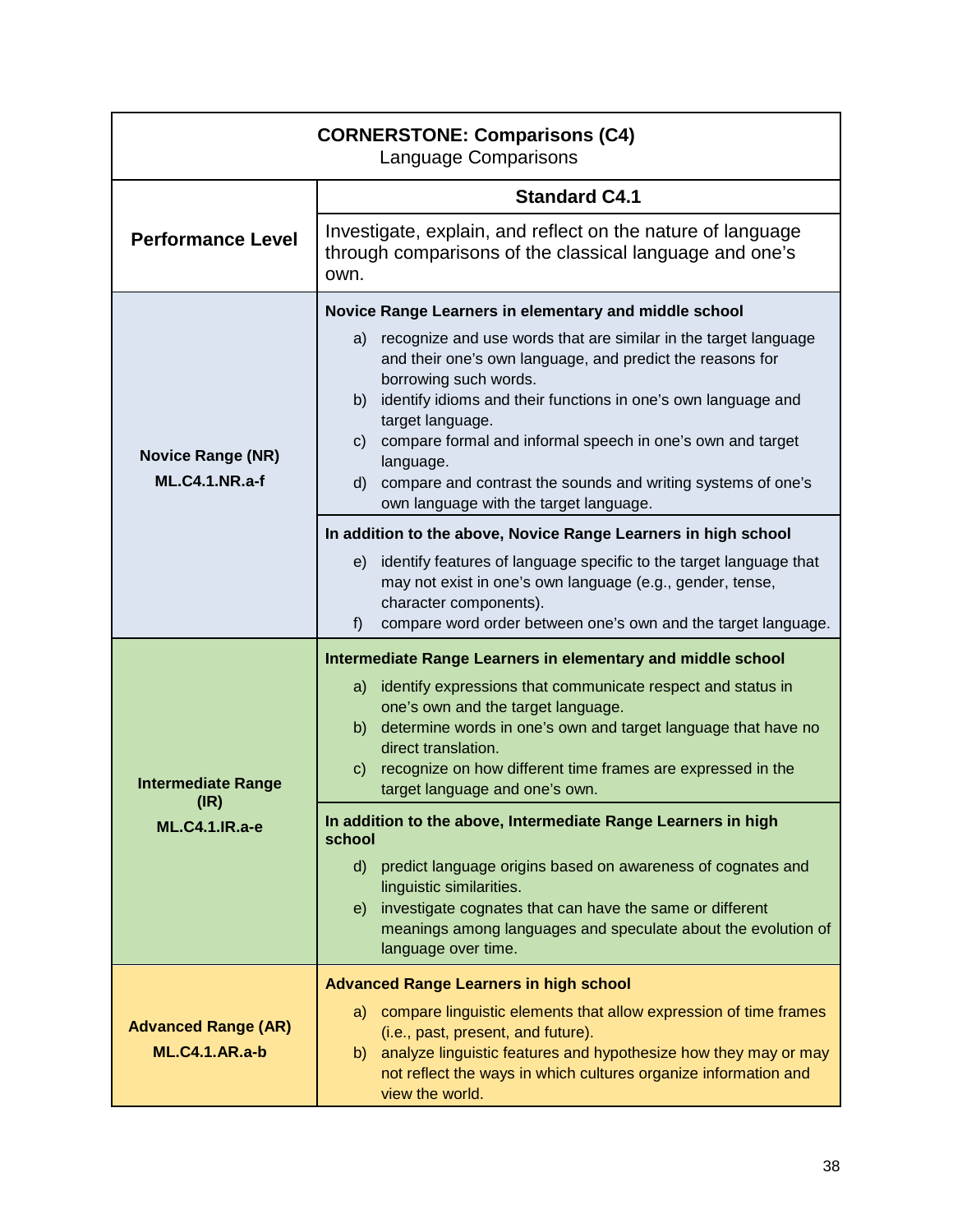| <b>CORNERSTONE: Comparisons (C4)</b><br><b>Cultural Comparisons</b> |                                                                                                                                                                                                                                                                                                                                                                                                                        |
|---------------------------------------------------------------------|------------------------------------------------------------------------------------------------------------------------------------------------------------------------------------------------------------------------------------------------------------------------------------------------------------------------------------------------------------------------------------------------------------------------|
|                                                                     | <b>Standard C4.2</b>                                                                                                                                                                                                                                                                                                                                                                                                   |
| <b>Performance Level</b>                                            | Investigate, explain, and reflect on the concept of culture<br>through comparisons of the target culture and one's own.                                                                                                                                                                                                                                                                                                |
| <b>Novice Range (NR)</b><br><b>ML.C4.2.NR.a-e</b>                   | Novice Range Learners in elementary and middle school<br>contrast tangible and intangible products of the target culture to<br>a)<br>one's own.<br>b) compare simple patterns of behavior or interaction in various<br>cultural settings (e.g., transportation to school, eating habits).<br>compare appropriate gestures to greet friends, family, or new<br>C)<br>acquaintances in one's own and the target culture. |
|                                                                     | In addition to the above, Novice Range Learners in high school<br>compare games, stories, songs, and rhymes from the target<br>d)<br>culture and one's own.<br>e) contrast daily life, celebrations, and communities from the target<br>culture and one's own.                                                                                                                                                         |
|                                                                     | Intermediate Range Learners in elementary and middle school                                                                                                                                                                                                                                                                                                                                                            |
| <b>Intermediate Range</b><br>(IR)                                   | discuss products' origins and importance by comparing products<br>a)<br>in the one's own and the target culture.<br>explore the origins and importance of cultural practices (e.g.,<br>b)<br>holidays, celebrations, work habits) by comparing practices in<br>one's own and the target culture.<br>compare and contrast the role and importance of family in one's<br>$\mathsf{C}$ )<br>own and the target culture.   |
| <b>ML.C4.2.IR.a-f</b>                                               | In addition to the above, Intermediate Range Learners in high<br>scnool                                                                                                                                                                                                                                                                                                                                                |
|                                                                     | $\mathsf{d}$<br>juxtapose school schedules, course offerings, and attitudes<br>toward school in one's own and the target culture.<br>compare and contrast career choices and preparation in one's<br>e)<br>own and the target culture.<br>explore entertainment and leisure options in one's own and the<br>f)<br>target culture.                                                                                      |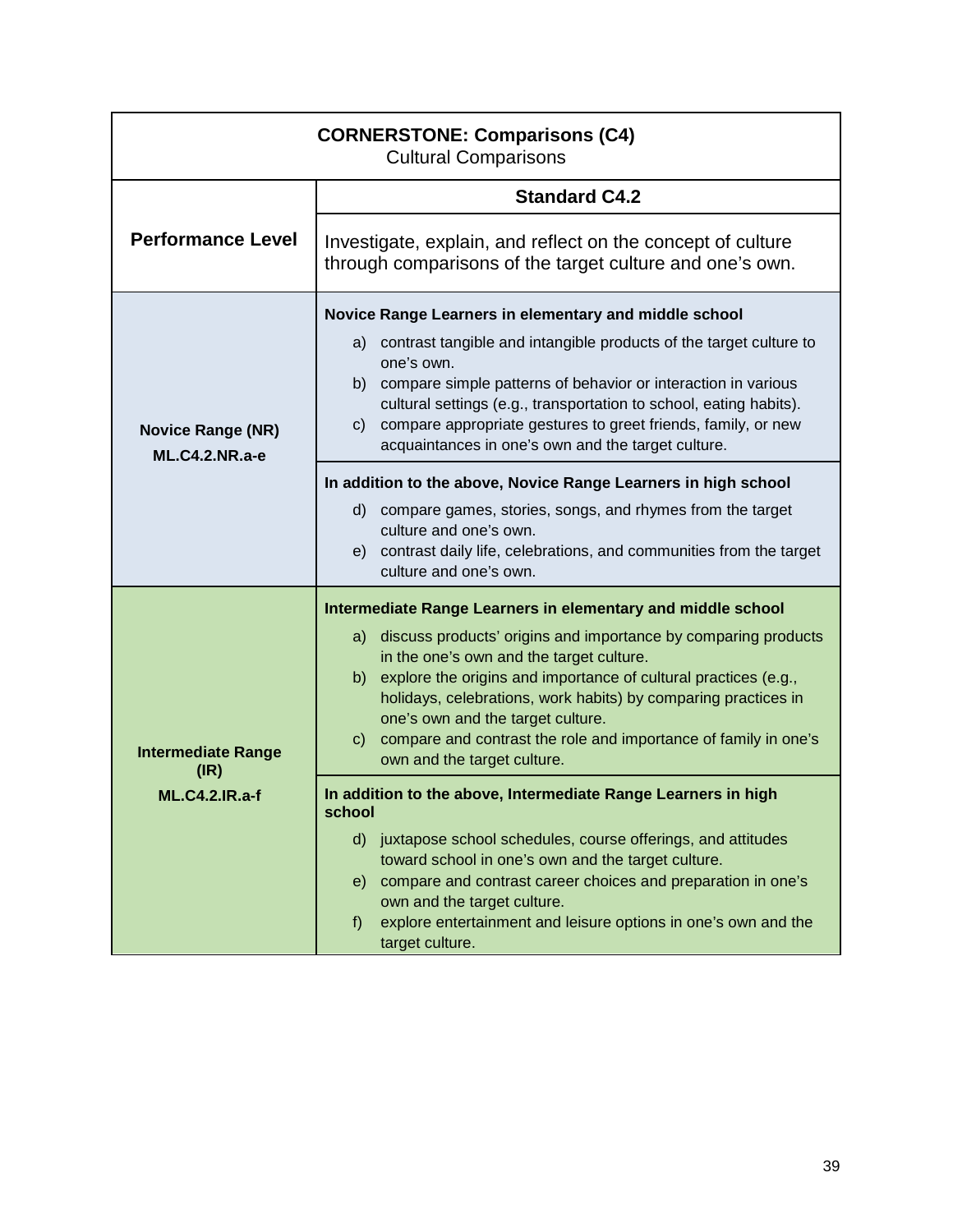|                                                     | <b>Advanced Learners in high school</b>                                                                                                    |
|-----------------------------------------------------|--------------------------------------------------------------------------------------------------------------------------------------------|
| <b>Advanced Range (AR)</b><br><b>ML.C4.2.AR.a-e</b> | a) discuss the value placed on resources in one's own and the<br>target culture.                                                           |
|                                                     | b) explain attitudes toward health and wellness in one's own and<br>the target culture.                                                    |
|                                                     | c) compare and contrast the importance placed on individual needs<br>versus community/global needs in one's own and the target<br>culture. |
|                                                     | d) draw conclusions about the impact of technology use in one's<br>own and the target culture.                                             |
|                                                     | compare and contrast political systems in one's own and the<br>e)<br>target culture.                                                       |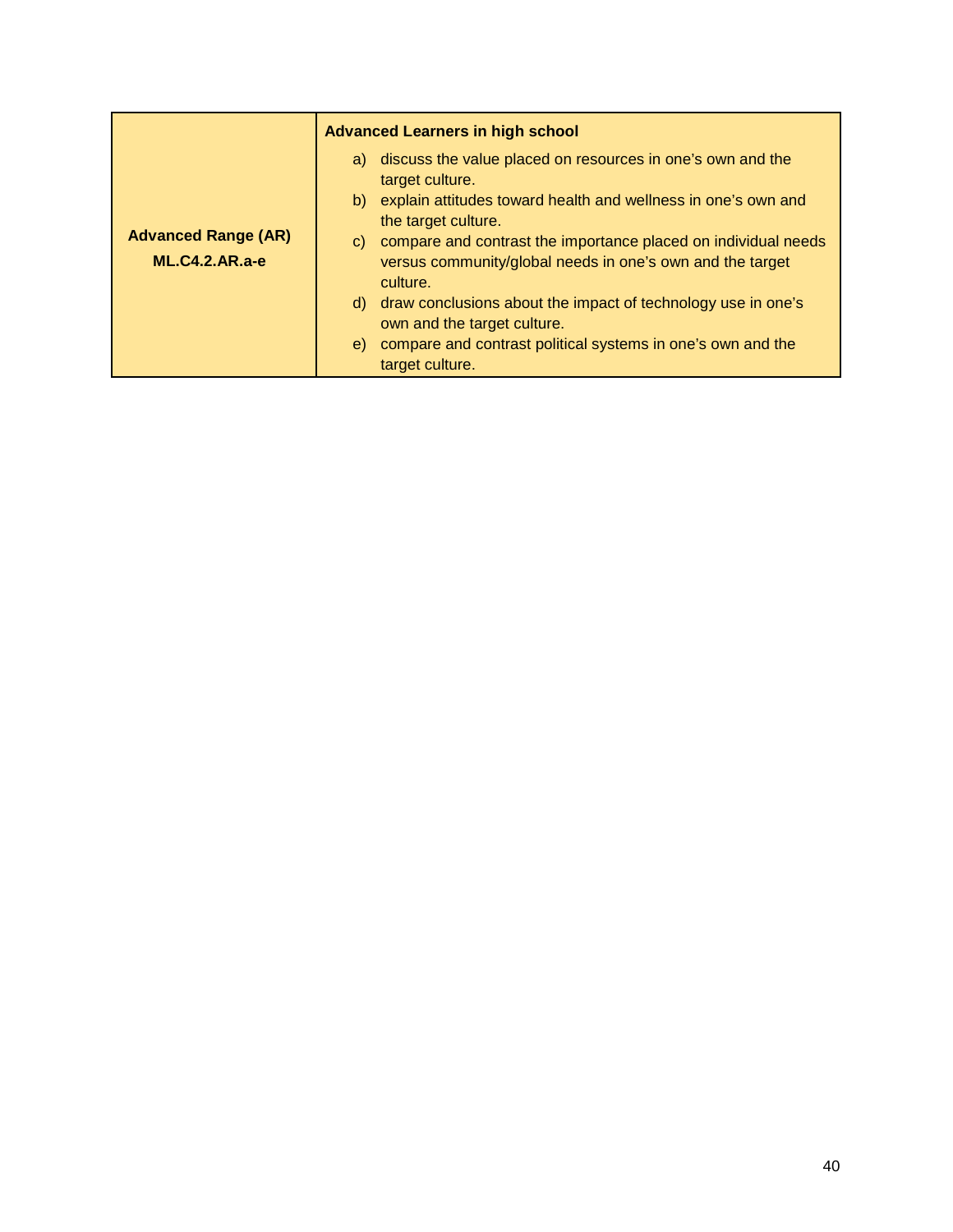| <b>CORNERSTONE: Communities (C5)</b><br><b>School and Global Communities</b> |                                                                                                                                                                                                                                                                                                                                                                                                                       |
|------------------------------------------------------------------------------|-----------------------------------------------------------------------------------------------------------------------------------------------------------------------------------------------------------------------------------------------------------------------------------------------------------------------------------------------------------------------------------------------------------------------|
|                                                                              | <b>Standard C5.1</b>                                                                                                                                                                                                                                                                                                                                                                                                  |
| <b>Performance Level</b>                                                     | Use language to interact both within and beyond the<br>classroom.                                                                                                                                                                                                                                                                                                                                                     |
| <b>Novice Range (NR)</b><br><b>ML.C5.1.NR.a-d</b>                            | Novice Range Learners in elementary school and middle school<br>identify places in the community where the target language is<br>a)<br>spoken.<br>b) research opportunities for participation in school, community, or<br>language competitions.<br>access speakers of the language either in person or using<br>C)<br>technology.                                                                                    |
|                                                                              | In addition to the above, Novice Range Learners in high school<br>d) explore professions that require proficiency in another language.                                                                                                                                                                                                                                                                                |
| <b>Intermediate Range</b><br>(IR)<br><b>ML.C5.1.IR.a-c</b>                   | Intermediate Range Learners in elementary and middle school<br>interact with members of the local community or with contacts<br>a)<br>made electronically to hear how they use the language (e.g., law<br>enforcement, interpreters, heritage speakers).                                                                                                                                                              |
|                                                                              | In addition to the above, Intermediate Range Learners in high<br>school                                                                                                                                                                                                                                                                                                                                               |
|                                                                              | b) research the use of the target language in various fields of work<br>in today's world.<br>explore real-world opportunities to connect with the target<br>$\mathsf{C}$ )<br>language community.                                                                                                                                                                                                                     |
|                                                                              | <b>Advanced Range Learners in high school</b>                                                                                                                                                                                                                                                                                                                                                                         |
| <b>Advanced Range (AR)</b><br><b>ML.C5.1.AR.a-b</b>                          | discuss how to create a product (e.g., local maps, brochures,<br>a)<br>health bulletins, school announcements) in the target language<br>for native consumers.<br>research opportunities to provide a service to the community<br>b)<br>utilizing the target language (e.g., interpreting the target language<br>at a community event or clinic, create local maps, brochures, or<br>school/community announcements). |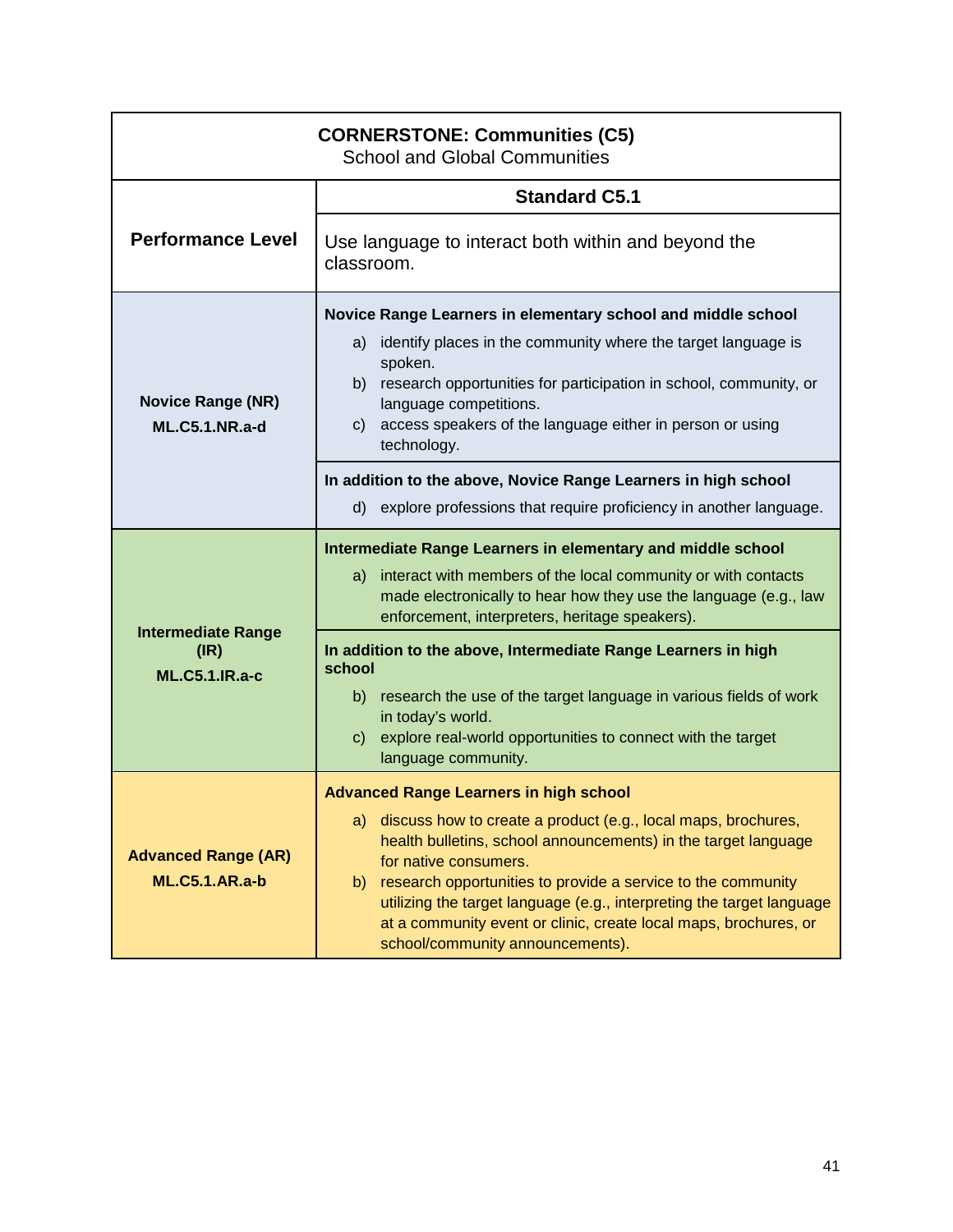| <b>CORNERSTONE: Communities (C5)</b><br>Lifelong Learning  |                                                                                                                                                                                                                 |
|------------------------------------------------------------|-----------------------------------------------------------------------------------------------------------------------------------------------------------------------------------------------------------------|
|                                                            | <b>Standard C5.2</b>                                                                                                                                                                                            |
| <b>Performance Level</b>                                   | Use the target language for enrichment and advancement.                                                                                                                                                         |
|                                                            | Novice Range Learners in elementary and middle school                                                                                                                                                           |
| <b>Novice Range (NR)</b><br><b>ML.C5.2.NR.a-d</b>          | interpret materials and/or media from the target language and<br>a)<br>culture.<br>b) exchange information about topics of personal interest<br>identify music or songs in the target language.<br>$\mathbf{C}$ |
|                                                            | In addition to the above, Novice Range Learners in high school                                                                                                                                                  |
|                                                            | d) set learning goals for language acquisition.                                                                                                                                                                 |
|                                                            | Intermediate Range Learners in elementary and middle school                                                                                                                                                     |
| <b>Intermediate Range</b><br>(IR)<br><b>ML.C5.2.IR.a-b</b> | consult various sources in the target language to obtain<br>a)<br>information on topics of personal interest.                                                                                                   |
|                                                            | In addition to the above, Intermediate Range Learners in high<br>school                                                                                                                                         |
|                                                            | b) reflect and collect evidence on language acquisition goals to plan<br>one's next steps in the language learning process.                                                                                     |
| <b>Advanced Range (AR)</b><br><b>ML.C5.2.AR.a</b>          | <b>Advanced Range Learners in high school</b><br>regularly consult authentic materials above one's ability in order<br>a)<br>to increase language proficiency.                                                  |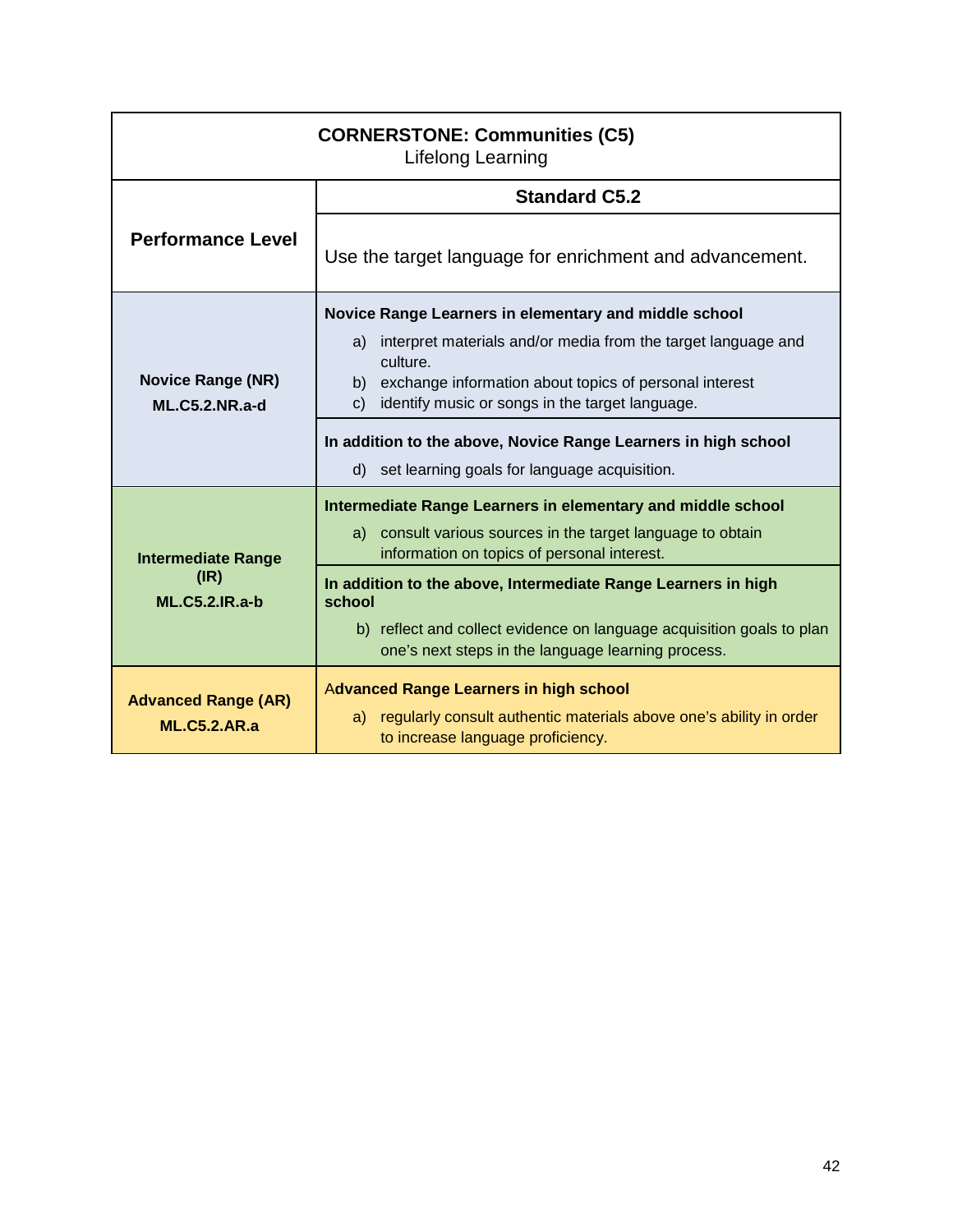Tennessee Standards for Classical Languages (CL)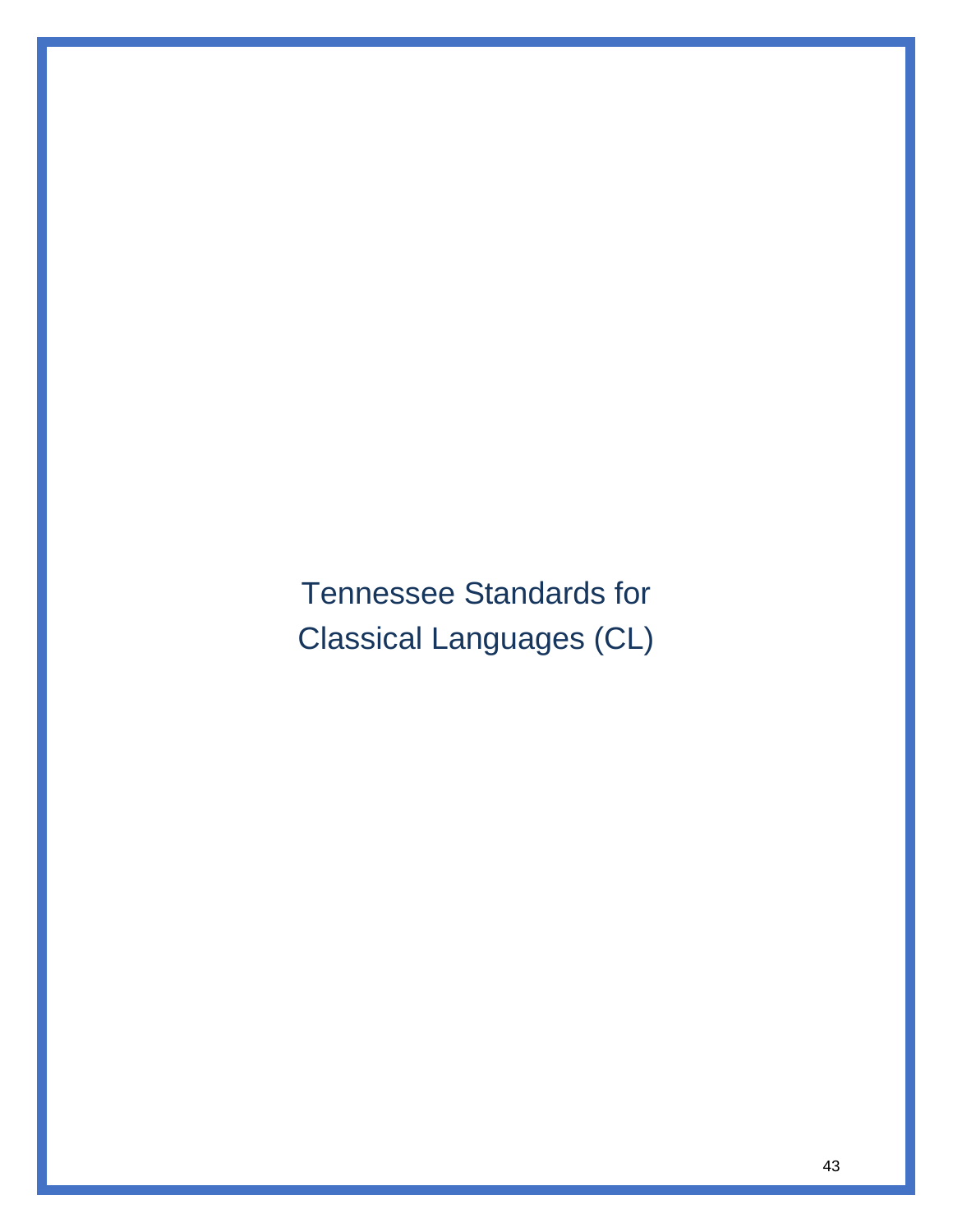| <b>CORNERSTONE: Communication (C1)</b><br>Interpretive Communication - Listening |                                                                                                                                                                                                                                                                                                                                                                                                                |
|----------------------------------------------------------------------------------|----------------------------------------------------------------------------------------------------------------------------------------------------------------------------------------------------------------------------------------------------------------------------------------------------------------------------------------------------------------------------------------------------------------|
| <b>Performance Level</b>                                                         | <b>Standard C1.1</b>                                                                                                                                                                                                                                                                                                                                                                                           |
|                                                                                  | Demonstrate understanding, interpret, and analyze what is<br>heard on a variety of topics.                                                                                                                                                                                                                                                                                                                     |
| <b>Novice Low (NL)</b><br><b>CL.C1.1.NL.a-b</b>                                  | Novice Low Learners recognize memorized words and some<br>phrases to<br>a) identify the sound of a letter.<br>determine isolated words, particularly when accompanied by<br>b)<br>gestures or pictures.                                                                                                                                                                                                        |
| <b>Novice Mid (NM)</b><br><b>CL.C1.1.NM.a-b</b>                                  | Novice Mid Learners recognize memorized words and phrases to<br>identify simple greetings and a few courtesy phrases. (e.g.,<br>a)<br>greetings and basic commands/directions).<br>b) isolate words and phrases learned for specific purposes.                                                                                                                                                                 |
| <b>Novice High (NH)</b><br><b>CL.C1.1.NH.a-d</b>                                 | Novice High Learners begin to recognize simple sentences to<br>comprehend simple questions or statements in the target<br>a)<br>language on familiar topics in context.<br>understand simple information when presented with visual<br>b)<br>support.<br>indicate the main idea of a simple conversation on familiar topics.<br>$\mathsf{C}$<br>follow the narrative of a simple story being read aloud.<br>d) |
| <b>Intermediate Low</b><br>(IL)<br><b>CL.C1.1.IL.a-c</b>                         | Intermediate Low Learners recognize basic sentences to<br>determine the basic purpose of a text.<br>a)<br>follow questions and simple statements on familiar topics when<br>b)<br>participating in a conversation.<br>distinguish texts related to familiar topics in context.<br>$\mathsf{C}$ )                                                                                                               |
| intermediate Mid (IM)<br><b>CL.C1.1.IM.a-b</b>                                   | Intermediate Mid Learners begin to recognize connected sentences<br>to<br>a) identify basic information in stories, dialogues, and other spoken<br>or recorded messages in one's everyday life.<br>b) determine the main idea of self-selected resources (e.g., music,<br>spoken poetry, etc.) in the target language.                                                                                         |
| <b>Intermediate High</b><br>(H)<br><b>CL.C1.1.IH.a-d</b>                         | Intermediate High Learners recognize connected sentences to<br>comprehend straightforward information or interactions.<br>a)<br>determine details in stories, dialogues, and other spoken or<br>b)<br>recorded messages.<br>understand situations with complicating factors.<br>$\mathsf{C}$<br>follow directions and instructions.<br>d)                                                                      |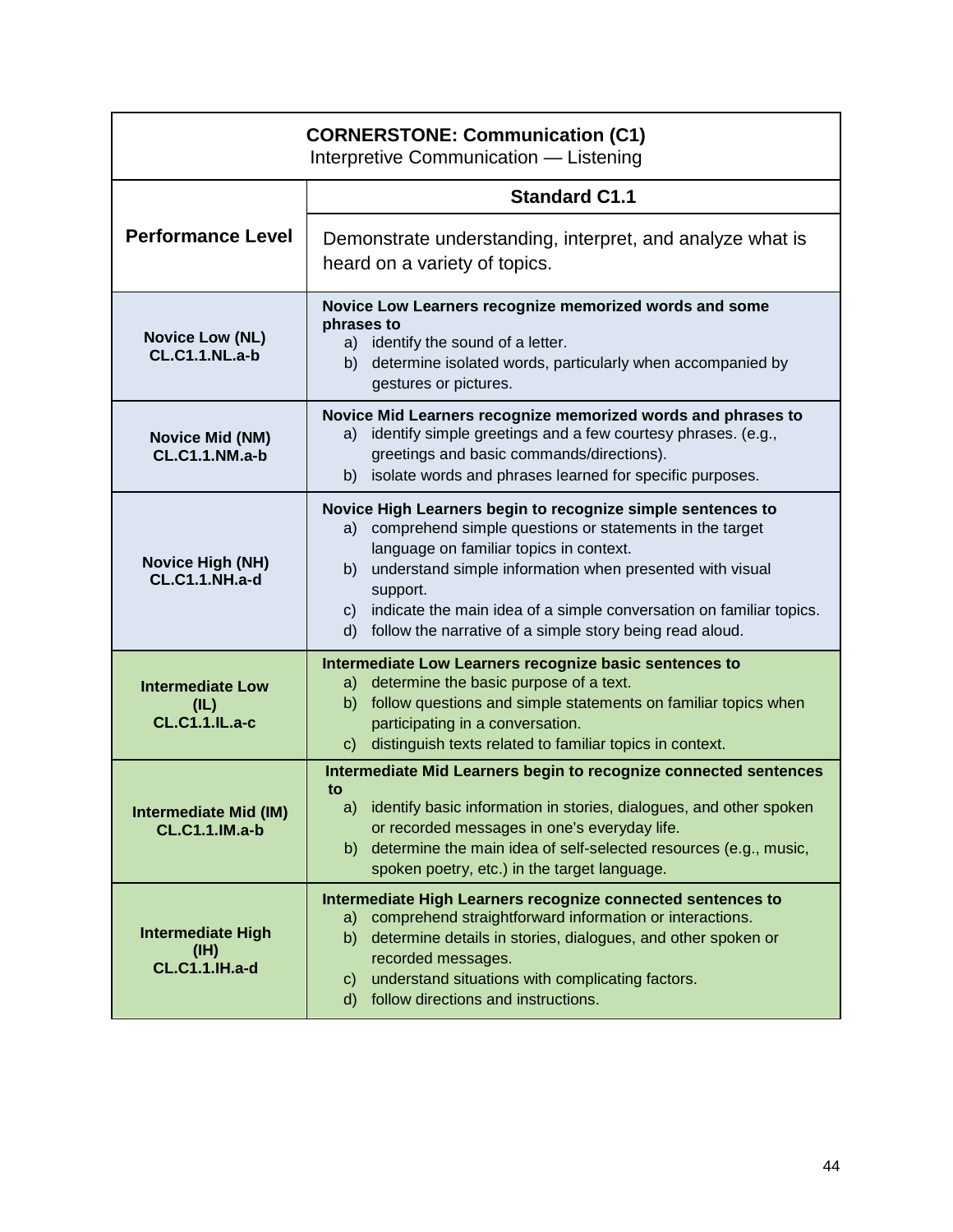|                                                | <b>Advanced Range Learners recognize sequences of sentences</b>                                                                                                                                                                                                                                                                                  |
|------------------------------------------------|--------------------------------------------------------------------------------------------------------------------------------------------------------------------------------------------------------------------------------------------------------------------------------------------------------------------------------------------------|
|                                                | comprehend and distinguish descriptions and stories of events in<br>a)<br>various time frames.                                                                                                                                                                                                                                                   |
| <b>Advanced Range</b><br><b>CL.C1.1.AR.a-e</b> | determine the main idea and many details of a narrative in the<br>b)<br>target language from a variety of genres.<br>understand detailed reports and narratives.<br>$\mathbf{C}$<br>distinguish various viewpoints in extended arguments.<br>d)<br>understand discussions and presentations on many concrete and<br>$\Theta$<br>abstract topics. |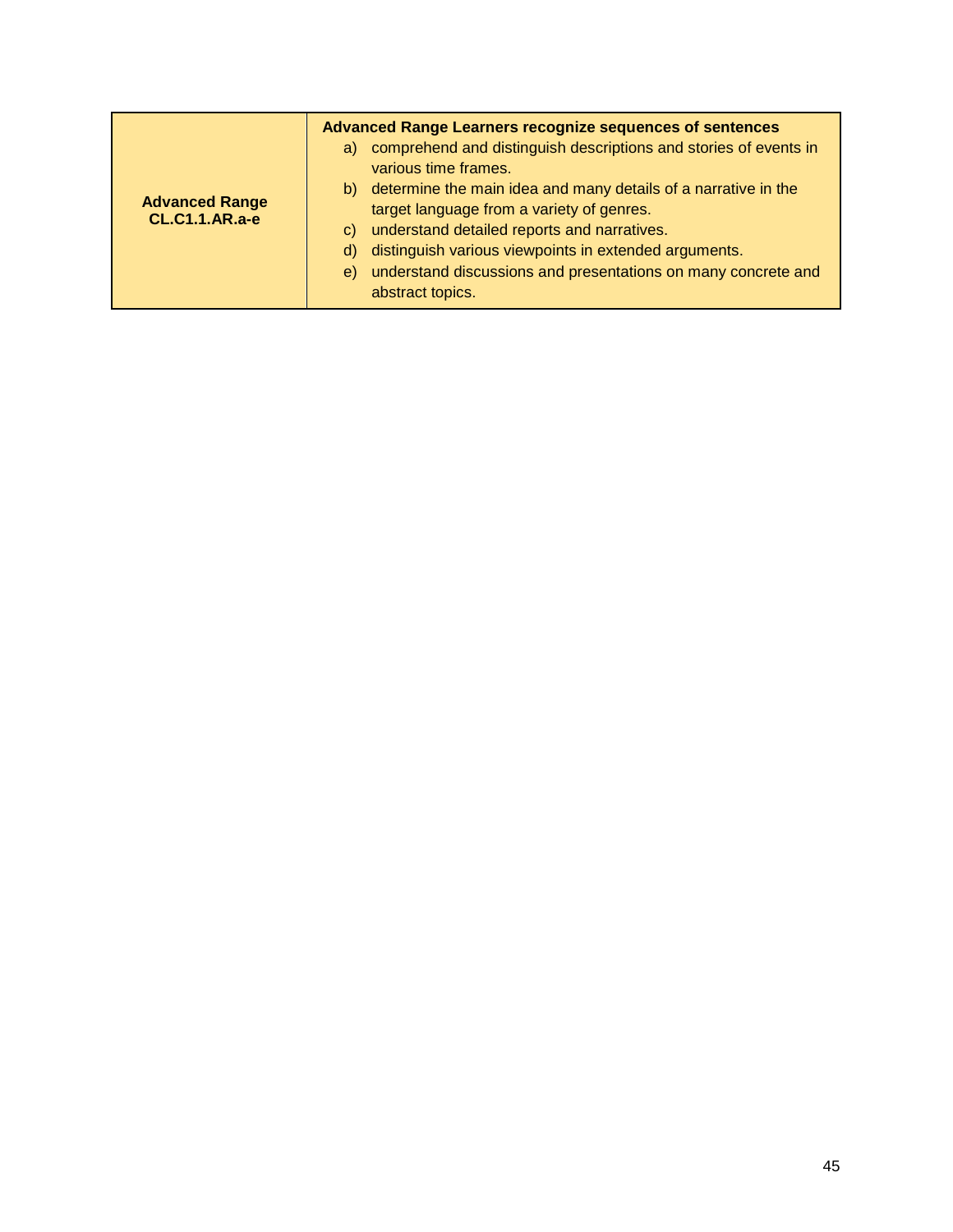| <b>CORNERSTONE: Communication (C1)</b><br>Interpretive Communication - Reading |                                                                                                                                                                                                                                                                                                                                                                                                                                                                                                                                                                                               |
|--------------------------------------------------------------------------------|-----------------------------------------------------------------------------------------------------------------------------------------------------------------------------------------------------------------------------------------------------------------------------------------------------------------------------------------------------------------------------------------------------------------------------------------------------------------------------------------------------------------------------------------------------------------------------------------------|
|                                                                                | <b>Standard C1.2</b>                                                                                                                                                                                                                                                                                                                                                                                                                                                                                                                                                                          |
| <b>Performance Level</b>                                                       | Interpret, analyze, and demonstrate understanding of written<br>materials on a variety of topics.                                                                                                                                                                                                                                                                                                                                                                                                                                                                                             |
| <b>Novice Low (NL)</b><br><b>CL.C1.2.NL.a-b</b>                                | Novice Low Learners recognize memorized words and some<br>phrases to<br>identify Roman or Greek letters, including those that function<br>a)<br>differently from those of the English alphabet.<br>b) connect some words or phrases to their meanings.                                                                                                                                                                                                                                                                                                                                        |
| <b>Novice Mid (NM)</b><br><b>CL.C1.2.NM.a-c</b>                                | Novice Mid Learners recognize memorized words and phrases to<br>identify words and phrases with the help of visuals.<br>a)<br>use prefixes and roots of words to interpret the meaning of new<br>b)<br>words.<br>distinguish the patterns in different parts of speech.<br>c)                                                                                                                                                                                                                                                                                                                 |
|                                                                                | Novice High Learners begin to recognize simple sentences to                                                                                                                                                                                                                                                                                                                                                                                                                                                                                                                                   |
| <b>Novice High (NH)</b><br><b>CL.C1.2.NH.a-e</b>                               | understand familiar words, phrases, and sentences within short<br>a)<br>and simple authentic texts related to everyday life.<br>understand the main idea of written materials.<br>b)<br>distinguish grammatical structures to comprehend the message of<br>$\mathsf{C}$ )<br>simple texts.<br>use word endings and grammatical functions to understand texts.<br>d)<br>comprehend simple written questions related to a familiar text.<br>e)                                                                                                                                                  |
|                                                                                | Intermediate Low Learners recognize basic sentences to                                                                                                                                                                                                                                                                                                                                                                                                                                                                                                                                        |
| <b>Intermediate Low (IL)</b><br><b>CL.C1.2.IL.a-e</b>                          | understand basic grammatical relationships (e.g., noun-adjective<br>a)<br>agreement, subject-verb agreement, prepositional phrases, or<br>pronouns) in sentences with straightforward syntax.<br>comprehend more difficult written passages with a variety of high-<br>b)<br>frequency words and phrases.<br>infer the meaning of unfamiliar vocabulary, based on knowledge<br>$\mathsf{C}$<br>of the target language.<br>d) express an opinion of a passage by citing individual words or<br>short phrases.<br>produce a generally accurate summary of isolated parts of a<br>e)<br>passage. |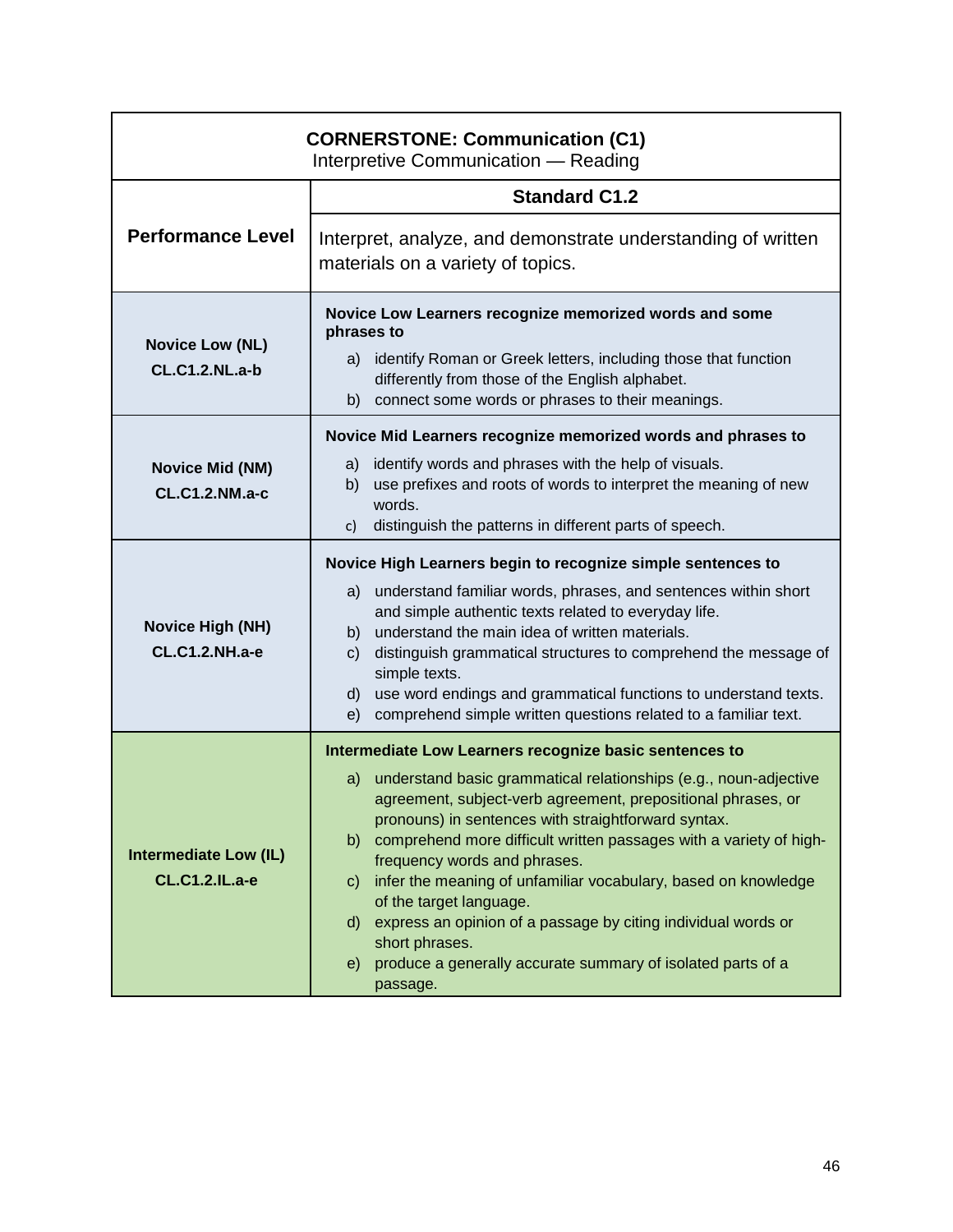|                                                          | Intermediate Mid Learners begin to recognize connected sentences<br>to                                                                                                                                                                                                                                                                                                                                                                                                                                                                                                                                                                                                                                                                                       |
|----------------------------------------------------------|--------------------------------------------------------------------------------------------------------------------------------------------------------------------------------------------------------------------------------------------------------------------------------------------------------------------------------------------------------------------------------------------------------------------------------------------------------------------------------------------------------------------------------------------------------------------------------------------------------------------------------------------------------------------------------------------------------------------------------------------------------------|
| <b>Intermediate Mid (IM)</b><br>CL.C1.2.IM.a-g           | understand grammatical relationships (e.g., verbals, subjunctives,<br>a)<br>indirect statements) in sentences with straightforward syntax or<br>occasionally in sentences with complex syntax.<br>articulate the main idea and many details when reading some un-<br>b)<br>adapted passages.<br>distinguish between easily confused words.<br>C)<br>demonstrate literal comprehension of a wide variety of vocabulary<br>$\mathsf{d}$<br>and recognize figurative meanings in context.<br>identify rhetorical devices as they appear in passages.<br>e)<br>support discussion of a passage by citing and analyzing phrases.<br>f)<br>demonstrate some understanding of an author's implied point of<br>g)<br>view, tone, or opinions about people or events. |
|                                                          | Intermediate High Learners recognize connected sentences to                                                                                                                                                                                                                                                                                                                                                                                                                                                                                                                                                                                                                                                                                                  |
| <b>Intermediate High</b><br>(H)<br><b>CL.C1.2.IH.a-f</b> | understand a wide variety of grammatical relationships in<br>a)<br>sentences with complex syntax.<br>articulate the main idea and many details when reading un-<br>b)<br>adapted passages.<br>support the analysis of a passage, including the identification of<br>C)<br>rhetorical or stylistic features.<br>apply specific and generally relevant citations to support the<br>d)<br>analysis of a passage.<br>support analysis of a passage with reference to the author's<br>e)<br>implied point of view, tone, or opinions about people or events.<br>identify long and short syllables in a metrical foot and accurately<br>f<br>scan some metrical patterns, including lines where elision occurs<br>with adjacent vowels.                            |
|                                                          | Advanced Range Learners recognize sequences of sentence to                                                                                                                                                                                                                                                                                                                                                                                                                                                                                                                                                                                                                                                                                                   |
| <b>Advanced Range</b><br>(AR)<br><b>CL.C1.2.AR.a-f</b>   | demonstrate a balanced, nuanced understanding of an un-<br>a)<br>adapted passage.<br>understand common words and several low frequency words in<br>b)<br>prepared passages as they are used in context.<br>articulate the main idea and many details when reading unfamiliar<br>C)<br>passages.<br>explain how a specific example of target language usage or<br>d)<br>stylistic feature is relevant to the analysis of an un-adapted<br>passage.<br>apply specific and relevant citations to support the analysis of a<br>e)<br>passage.<br>$f$ )<br>identify metrical components and accurately scan some metrical<br>patterns, including lines where there is consonantal <i>i</i> or elision<br>with $m$ or $h$ .                                        |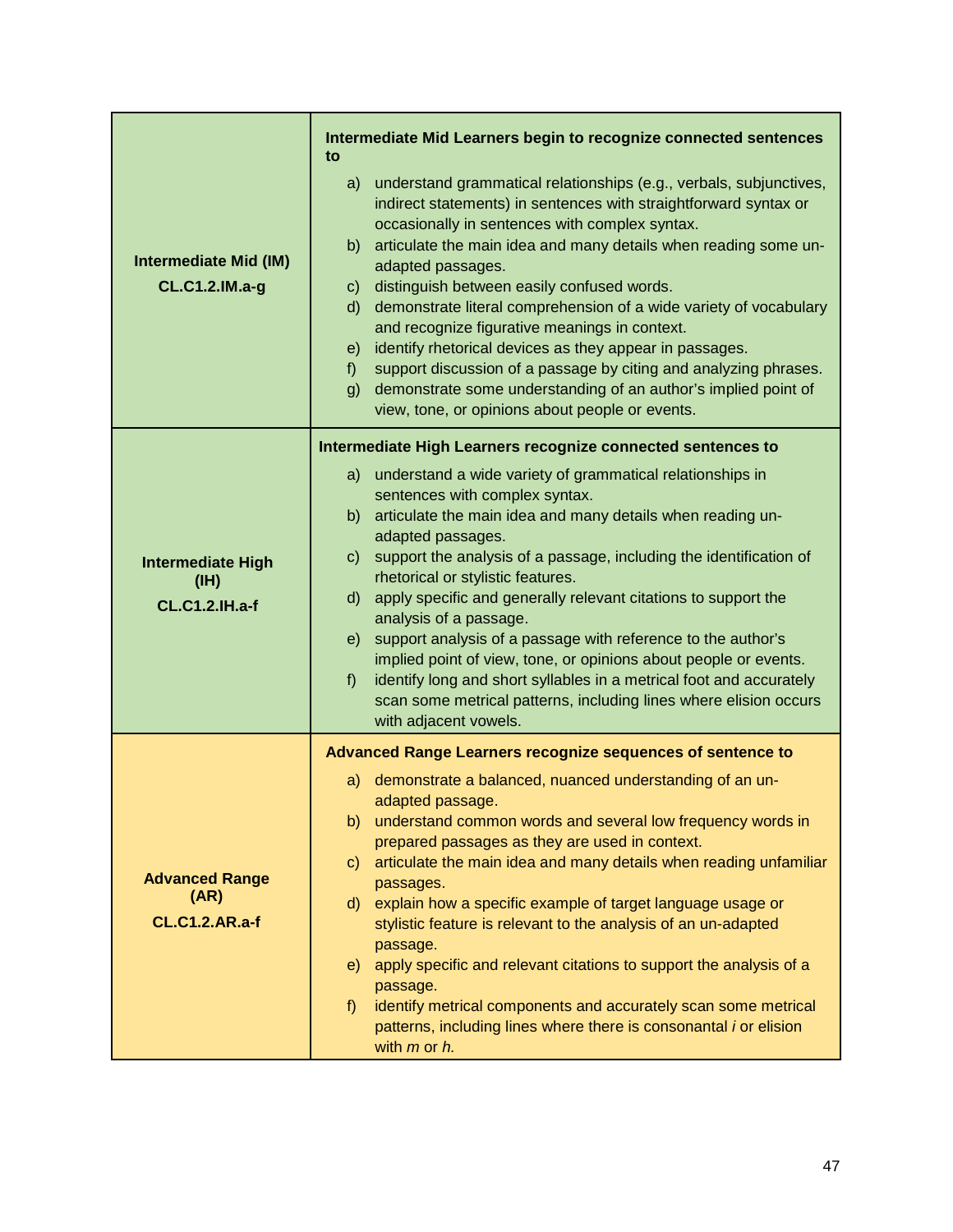| <b>CORNERSTONE: Communication (C1)</b><br>Presentational - Speaking |                                                                                                                                                                                                                                                                                                                                                                                                                                             |
|---------------------------------------------------------------------|---------------------------------------------------------------------------------------------------------------------------------------------------------------------------------------------------------------------------------------------------------------------------------------------------------------------------------------------------------------------------------------------------------------------------------------------|
|                                                                     | <b>Standard C1.3</b>                                                                                                                                                                                                                                                                                                                                                                                                                        |
| <b>Performance Level</b>                                            | Present information on multiple topics for a variety of<br>purposes using appropriate formats, considering the intended<br>audience.                                                                                                                                                                                                                                                                                                        |
| <b>Novice Low (NL)</b><br><b>CL.C1.3.NL.a-c</b>                     | Novice Low Learners use memorized words and some phrases to<br>a) recite what they have learned.<br>state the names of familiar people, places, and objects with visual<br>b)<br>support.<br>c) introduce oneself to a group.                                                                                                                                                                                                               |
| <b>Novice Mid (NM)</b><br><b>CL.C1.3.NM.a-e</b>                     | Novice Mid Learners use memorized words and phrases to<br>describe familiar items in one's immediate environment.<br>a)<br>describe oneself and others.<br>b)<br>state likes and dislikes.<br>C)<br>describe daily activities.<br>d)<br>recite parts of poems or rhymes.<br>e)                                                                                                                                                              |
| <b>Novice High (NH)</b><br><b>CL.C1.3.NH.a-b</b>                    | Novice High Learners begin to use simple sentences to<br>present information about familiar items in one's environment.<br>a)<br>b) discuss modern daily activities and/or the daily activities of the<br>classical culture.                                                                                                                                                                                                                |
| <b>Intermediate Low (IL)</b><br><b>CL.C1.3.IL.a-c</b>               | Intermediate Low Learners create basic sentences to<br>describe modern people, activities, events, or experiences directly<br>a)<br>related to oneself or to the classical culture/history.<br>express one's needs, wants, or preferences on topics of interest.<br>b)<br>interpret and discuss instructions, directions, and maps.<br>c)                                                                                                   |
| <b>Intermediate Mid (IM)</b><br><b>CL.C1.3.IM.a-c</b>               | Intermediate Mid Learners create and begin to connect sentences to<br>discuss one's personal and social experiences.<br>a)<br>b) research and describe a topic (e.g., the home, daily life, religion,<br>and history) on the classical culture/history.<br>present on a classical cultural/historical issue and state one's<br>$\mathsf{c}$<br>viewpoint.                                                                                   |
| <b>Intermediate High</b><br>(H)<br><b>CL.C1.3.IH.a-d</b>            | Intermediate High Learners create and connect sentences to<br>research and describe more sophisticated academic topics within<br>a)<br>the content areas.<br>explain events and activities from the classical culture/history.<br>b).<br>defend a point of view using supporting evidence.<br>C)<br>present information on general topics of the classical culture using<br>$\mathsf{d}$<br>technical terminology with a variety of tenses. |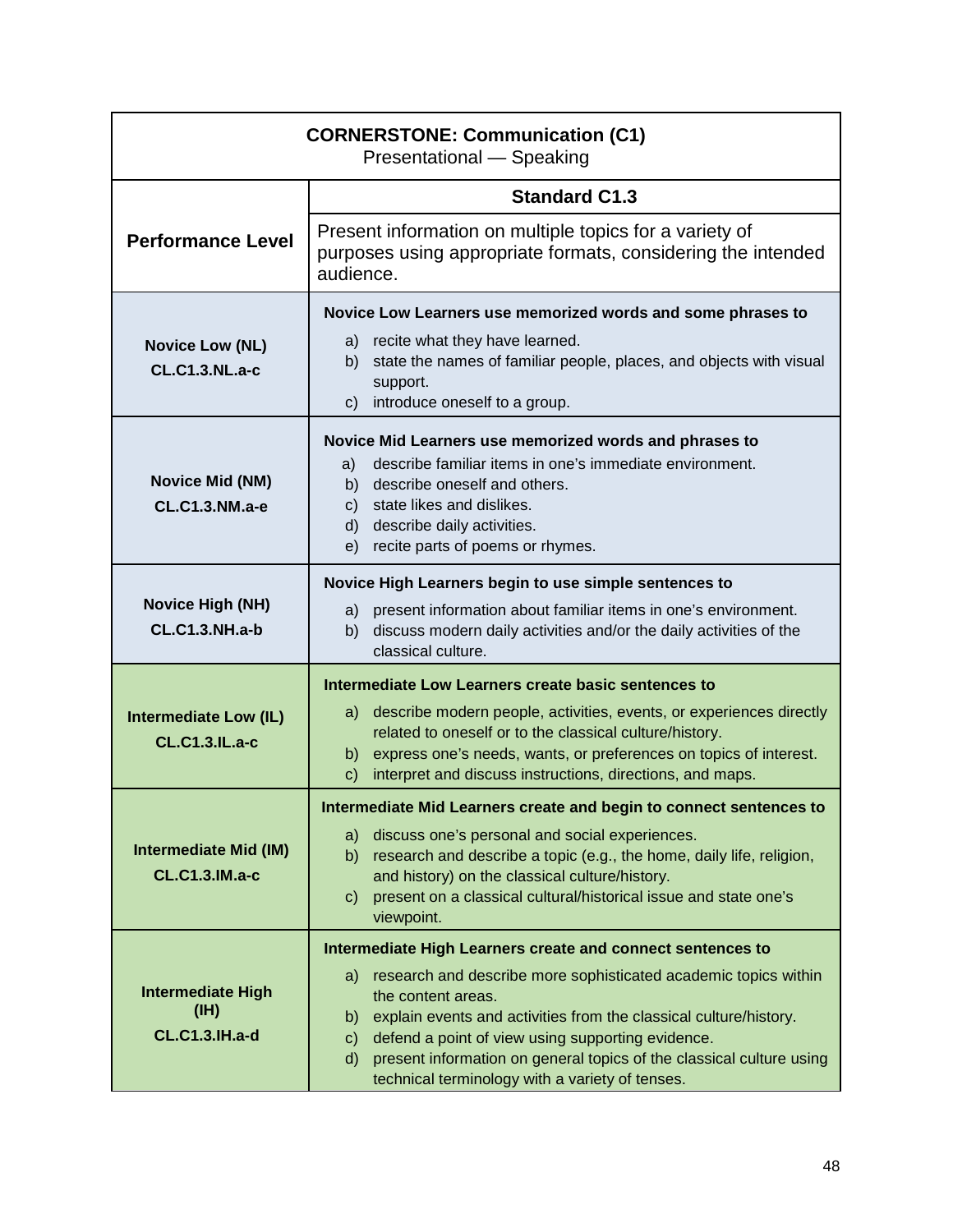|                                                        | Advanced Range Learners create sequences of sentences to                                                                                                                                                                                                                                                                             |
|--------------------------------------------------------|--------------------------------------------------------------------------------------------------------------------------------------------------------------------------------------------------------------------------------------------------------------------------------------------------------------------------------------|
| <b>Advanced Range</b><br>(AR)<br><b>CL.C1.3.AR.a-c</b> | explain multiple viewpoints using supporting arguments in various<br>a)<br>time frames and moods.<br>describe topics of social concern in various time frames and<br>b)<br>moods.<br>present information on general topics of the classical culture using<br>$\mathbf{C}$<br>technical terminology in a variety of tenses and moods. |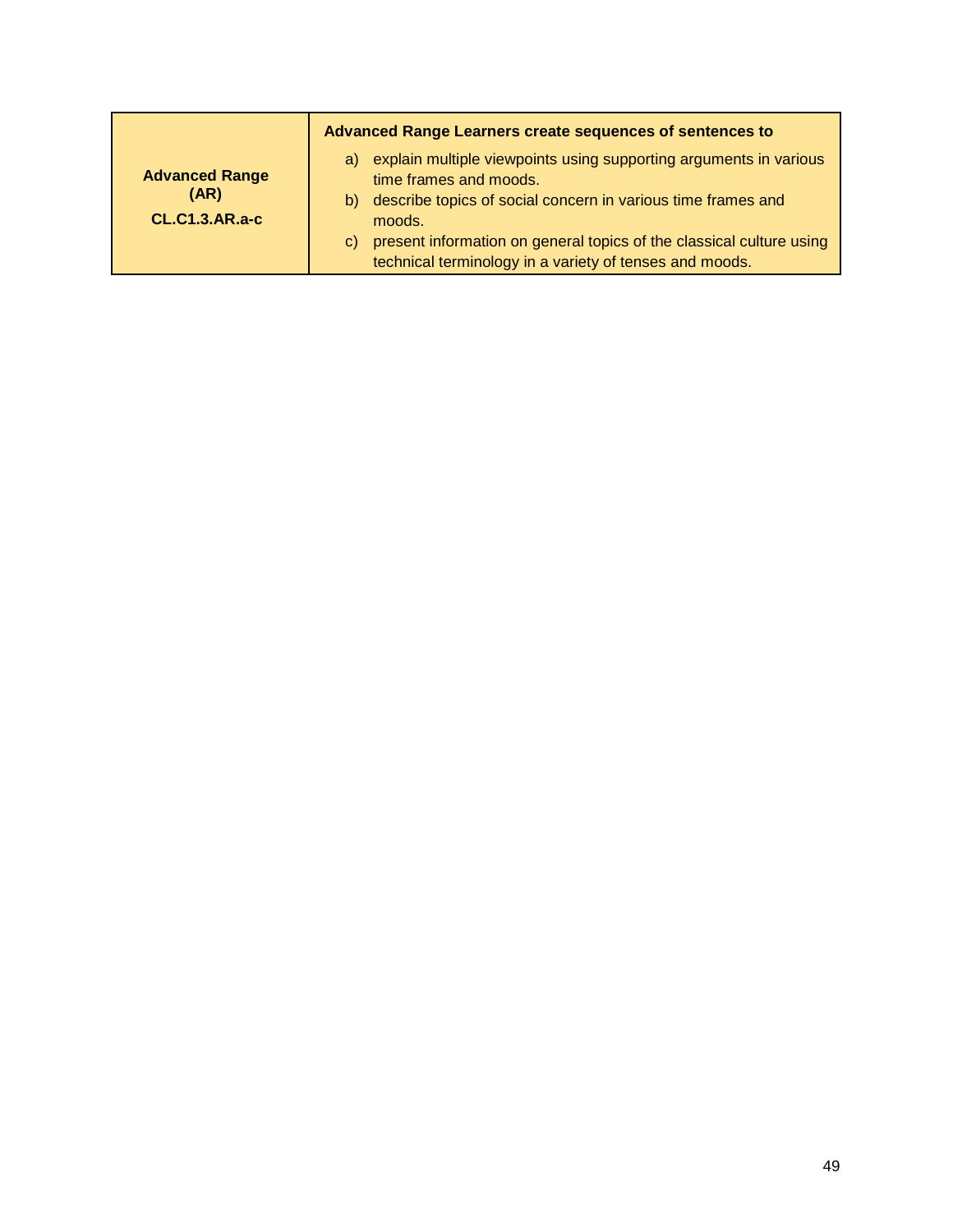| <b>CORNERSTONE: Communication (C1)</b><br><b>Presentational - Writing</b> |                                                                                                                                                        |
|---------------------------------------------------------------------------|--------------------------------------------------------------------------------------------------------------------------------------------------------|
|                                                                           | <b>Standard C1.4</b>                                                                                                                                   |
| <b>Performance Level</b>                                                  | Present information on multiple topics for a variety of<br>purposes using appropriate formats, considering the intended<br>audience.                   |
|                                                                           | Novice Low Learners use memorized and some phrases to                                                                                                  |
| <b>Novice Low (NL)</b><br><b>CL.C1.4.NL.a-b</b>                           | a) copy some letters, words, and phrases presented from a variety of<br>texts.<br>b) label familiar people, places, and objects in a variety of texts. |
| <b>Novice Mid (NM)</b>                                                    | Novice Mid Learners use memorized words and phrases to                                                                                                 |
| <b>CL.C1.4.NM.a</b>                                                       | a) write about oneself.                                                                                                                                |
|                                                                           | Novice High Learners begin to use simple sentences to                                                                                                  |
| <b>Novice High (NH)</b>                                                   | a) describe familiar items in the immediate environment.<br>b) discuss general topics of the classical culture and history.                            |
| <b>CL.C1.4.NH.a-c</b>                                                     | write about modern daily activities and/or the daily activities of the<br>$\mathsf{C}$<br>classical culture.                                           |
|                                                                           | Intermediate Low Learners create basic sentences to                                                                                                    |
| <b>Intermediate Low (IL)</b><br><b>CL.C1.4.IL.a-c</b>                     | discuss people, activities, events, and experiences.<br>a)<br>prepare materials for a presentation.<br>b)                                              |
|                                                                           | give basic instructions on how to do something.<br>$\mathsf{C}$                                                                                        |
|                                                                           | Intermediate Mid Learners create and begin to connect sentences to                                                                                     |
| <b>Intermediate Mid (IM)</b>                                              | a) write messages, announcements, and invitations.<br>b) compose a simple paragraph about a learned or researched topic.                               |
| <b>CL.C1.4.IM.a-c</b>                                                     | create simple communications for public distribution (e.g. flyers,<br>$\mathsf{C}$<br>brochures, and posters).                                         |
|                                                                           | Intermediate High Learners create and connect sentences to                                                                                             |
| <b>Intermediate High</b><br>(IH)                                          | write about school and social experiences.<br>a)                                                                                                       |
| <b>CL.C1.4.IH.a-c</b>                                                     | explain historical topics of significance.<br>b)<br>summarize basic narrative texts.<br>$\mathbf{C}$                                                   |
|                                                                           | <b>Advanced Range Learners create sequences of sentences to</b>                                                                                        |
|                                                                           | compose a well-organized message for a variety of purposes.<br>a)<br>employ a variety of verb tenses, moods, and other advanced<br>b)                  |
| <b>Advanced Range</b><br>(AR)                                             | grammatical structures in one's writing.                                                                                                               |
| <b>CL.C1.4.AR.a-e</b>                                                     | present and elaborate on a particular point of view.<br>$\mathsf{C}$<br>use a variety of idioms in one's writing.<br>$\mathsf{d}$                      |
|                                                                           | select precise language based on various audiences in one's<br>e)<br>writing.                                                                          |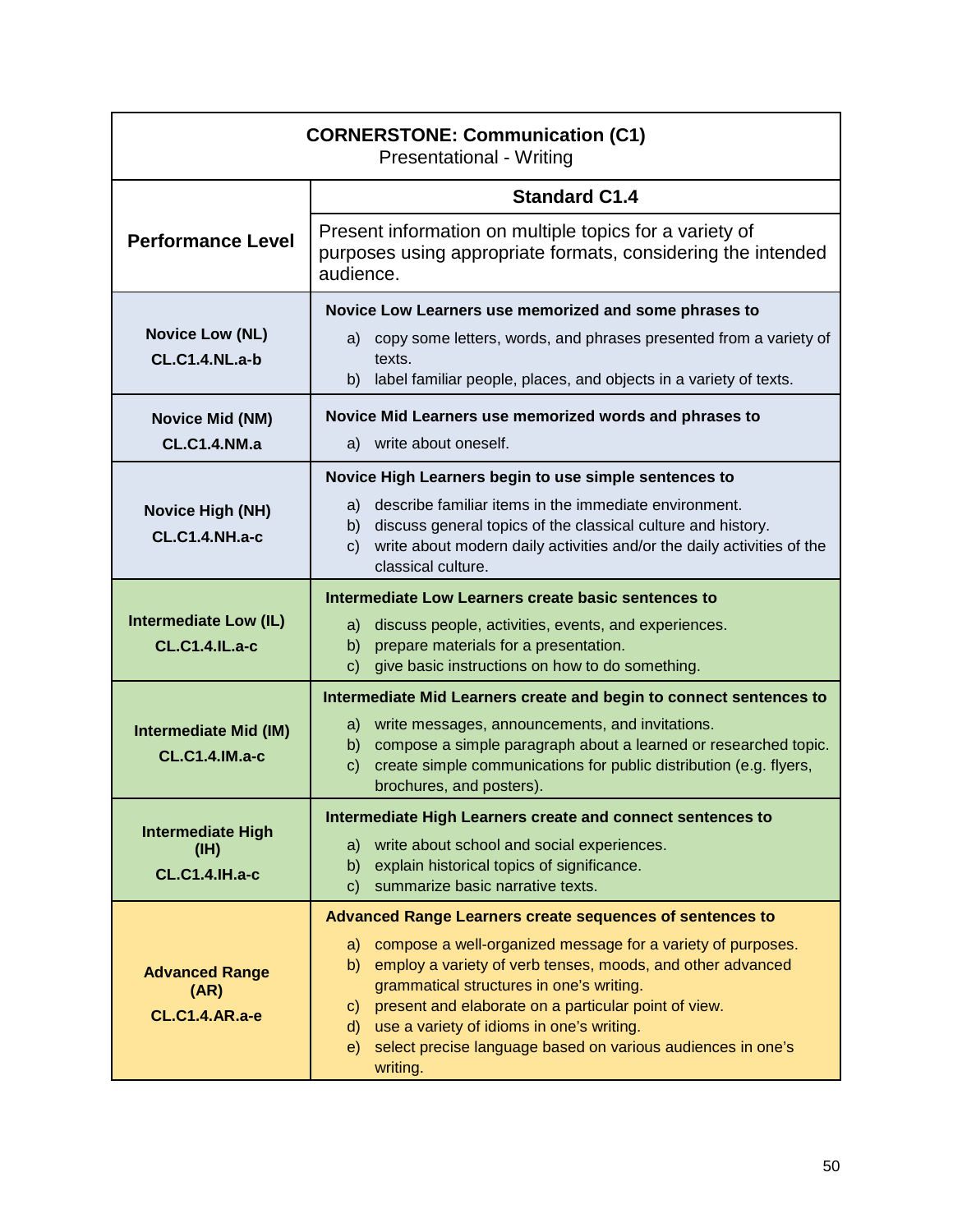| <b>CORNERSTONE: Culture (C2)</b><br><b>Relating Cultural Practices to Perspectives</b> |                                                                                                                                                                                                                                                                                                                                                                                                                                                                                                                                                                                                                                                                                                                                                                                                                                |
|----------------------------------------------------------------------------------------|--------------------------------------------------------------------------------------------------------------------------------------------------------------------------------------------------------------------------------------------------------------------------------------------------------------------------------------------------------------------------------------------------------------------------------------------------------------------------------------------------------------------------------------------------------------------------------------------------------------------------------------------------------------------------------------------------------------------------------------------------------------------------------------------------------------------------------|
|                                                                                        | <b>Standard C2.1</b>                                                                                                                                                                                                                                                                                                                                                                                                                                                                                                                                                                                                                                                                                                                                                                                                           |
| <b>Performance Level</b>                                                               | Investigate, draw comparisons between, and explain the<br>interaction of practices and perspectives of the cultures<br>studied.                                                                                                                                                                                                                                                                                                                                                                                                                                                                                                                                                                                                                                                                                                |
|                                                                                        | Novice Range Learners in elementary and middle school                                                                                                                                                                                                                                                                                                                                                                                                                                                                                                                                                                                                                                                                                                                                                                          |
| <b>Novice Range (NR)</b><br><b>CL.C2.1.NR.a-g</b>                                      | use appropriate gestures and oral expressions in social<br>a)<br>interactions.<br>b) identify age-appropriate cultural activities (e.g., games, coming-<br>of-age rituals, storytelling, and dramatizations).<br>use words and phrases to describe what people from classical<br>C)<br>cultures are doing in texts or visual media (e.g., images, film,<br>vase paintings, statues).<br>d) draw conclusions about characteristics of daily life in the classical<br>culture after looking at texts or visual media.<br>e) list practices observed in a visual representation or text<br>concerning a festival or holiday celebrated in classical culture.<br>In addition to the above, Novice Range Learners in high school<br>f)<br>describe practices observed in a visual representation or text in a<br>classical culture. |
|                                                                                        | describe simple interactions from daily life in the classical culture.<br>g)                                                                                                                                                                                                                                                                                                                                                                                                                                                                                                                                                                                                                                                                                                                                                   |
| <b>Intermediate Range</b><br>(IR)<br><b>CL.C2.1.IR.a-f</b>                             | Intermediate Range Learners in elementary and middle school<br>examine, analyze, and exchange information on patterns of<br>a)<br>typical behavior in classical culture.<br>b) distinguish informal and formal ways to address peers and<br>adults.<br>simulate age-appropriate classical cultural practices from daily<br>$\mathsf{C}$<br>life.<br>investigate, draw comparisons between, and explain the<br>$\mathsf{d}$<br>interaction of practices and perspectives of the cultures<br>studied.<br>In addition to the above, Intermediate Range Learners in high<br>school<br>identify and analyze classical cultural practices using authentic<br>e)<br>materials.<br>analyze the relationship between practices, products, and<br>f<br>perspectives.                                                                     |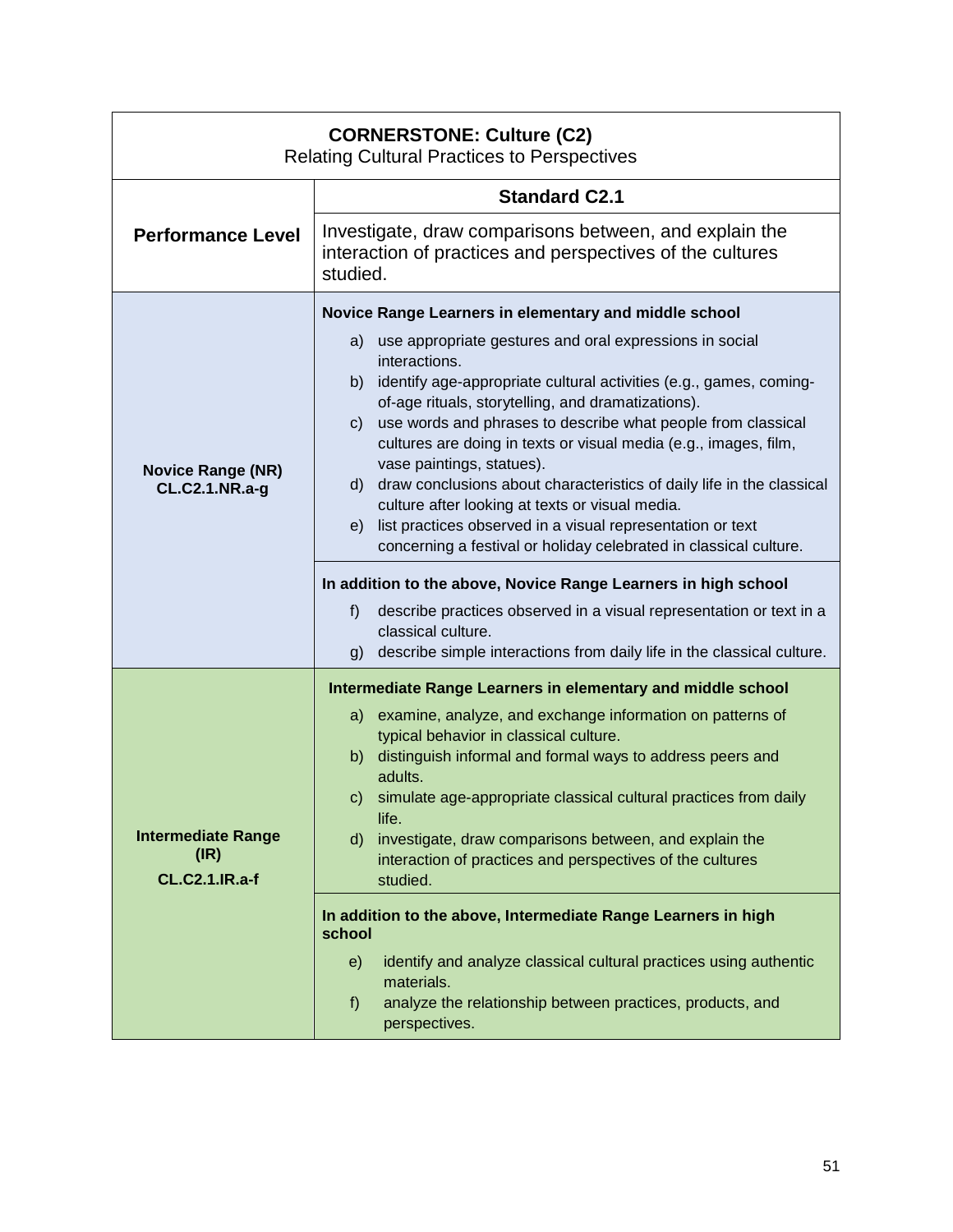|                                                        | <b>Advanced Range Learners</b>                                                                                                                                                                                                  |
|--------------------------------------------------------|---------------------------------------------------------------------------------------------------------------------------------------------------------------------------------------------------------------------------------|
| <b>Advanced Range</b><br>(AR)<br><b>CL.C2.1.AR.a-c</b> | simulate culturally-appropriate behaviors in a variety of situations<br>a)<br>from classical culture.<br>b) connect classical practices to associated products, giving<br>evidence-based reasons for the perspectives proposed. |
|                                                        | c) identify and analyze various patterns of behavior or interactions<br>typical of classical culture as represented in authentic materials.                                                                                     |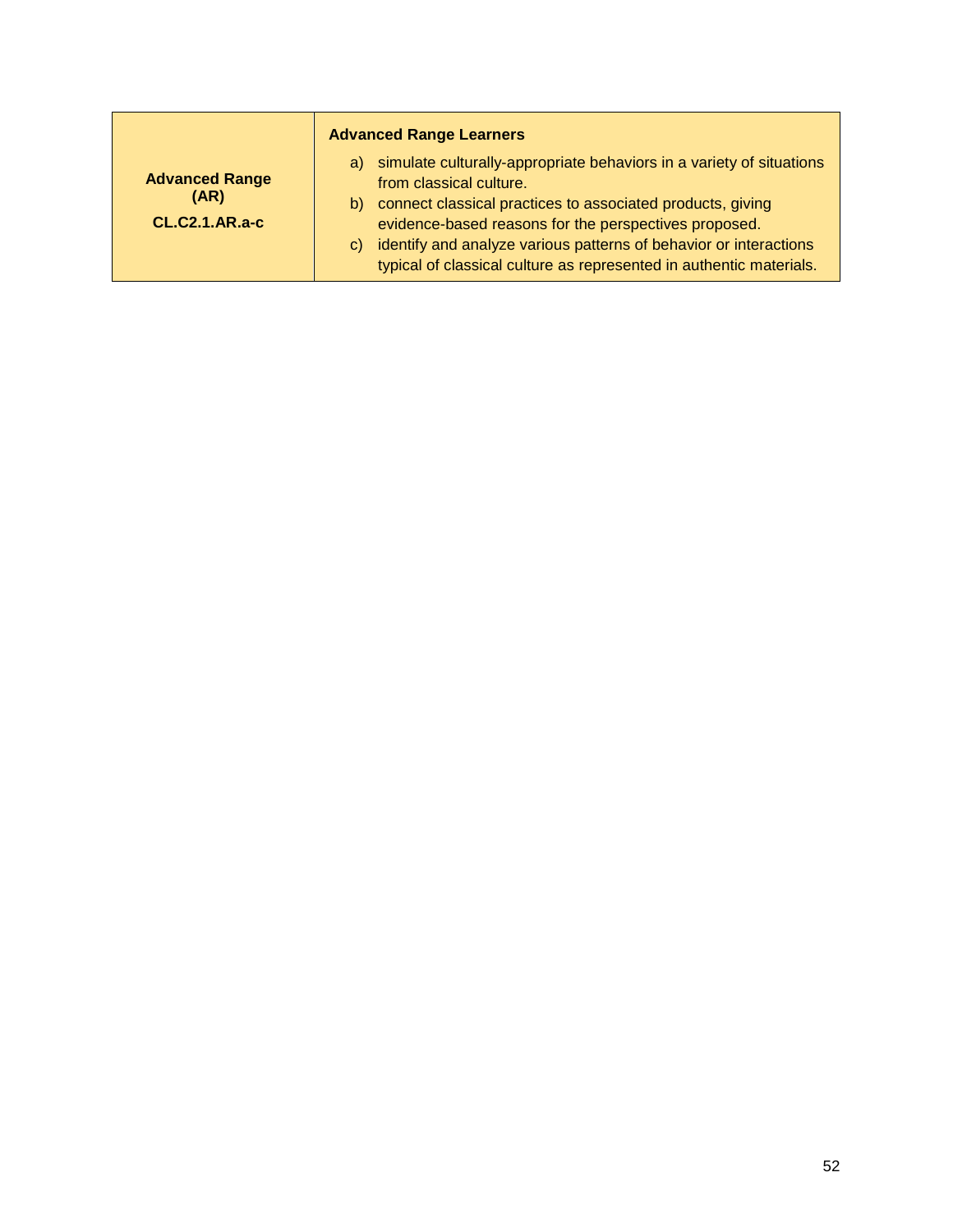| <b>CORNERSTONE: Culture (C2)</b><br><b>Relating Cultural Products to Perspectives</b> |                                                                                                                              |
|---------------------------------------------------------------------------------------|------------------------------------------------------------------------------------------------------------------------------|
|                                                                                       | <b>Standard C2.2</b>                                                                                                         |
| <b>Performance Level</b>                                                              | Investigate, explain, and reflect on the relationship between<br>the products and perspectives of the culture(s) studied.    |
|                                                                                       | Novice Range Learners in elementary and middle school                                                                        |
|                                                                                       | a) observe, discuss, and produce types of artwork, crafts, or graphic                                                        |
|                                                                                       | representations made within the classical culture.<br>b) identify cultural products and their purposes in classical culture. |
| <b>Novice Range (NR)</b>                                                              | demonstrate the relationship between products, practices, and<br>$\mathsf{C}$<br>perspectives.                               |
| <b>CL.C2.2.NR.a-e</b>                                                                 | In addition to the above, Novice Range Learners in high school                                                               |
|                                                                                       | d) identify the author and place of origin of short poems, stories, and                                                      |
|                                                                                       | plays from the classical culture.                                                                                            |
|                                                                                       | e) provide simple reasons for the role and importance of products<br>from the classical culture.                             |
|                                                                                       | Intermediate Range Learners in elementary and middle school                                                                  |
|                                                                                       | identify and investigate the functions of tangible products of<br>a)<br>classical culture.                                   |
|                                                                                       | b) engage with tangible and intangible products of classical culture.                                                        |
| <b>Intermediate Range (IR)</b><br><b>CL.C2.2.IR.a-d</b>                               | In addition to the above, Intermediate Range Learners in high school                                                         |
|                                                                                       | utilize authentic resources (e.g., images or facsimiles of papyri,<br>$\mathbf{C}$                                           |
|                                                                                       | manuscripts, and material culture) to identify and analyze<br>products and their use in classical culture.                   |
|                                                                                       | analyze the relationship between products, practices, and<br>$\mathsf{d}$                                                    |
|                                                                                       | perspectives.                                                                                                                |
|                                                                                       | <b>Advanced Range Learners</b>                                                                                               |
|                                                                                       | describe how cultural products have changed or disappeared over<br>a)<br>time.                                               |
|                                                                                       | identify, research, and analyze the role and importance of<br>b)                                                             |
| <b>Advanced Range</b>                                                                 | products from classical culture (e.g., products found in literature,                                                         |
| (AR)<br><b>CL.C2.2.AR.a-d</b>                                                         | art, and architecture).<br>discuss and explore the relationships among social, economic,<br>C)                               |
|                                                                                       | and political institutions (e.g. patron-client system) and the<br>perspectives of classical culture.                         |
|                                                                                       | connect products to associated practices and give evidence-<br>d)<br>based cultural insights about the classical culture.    |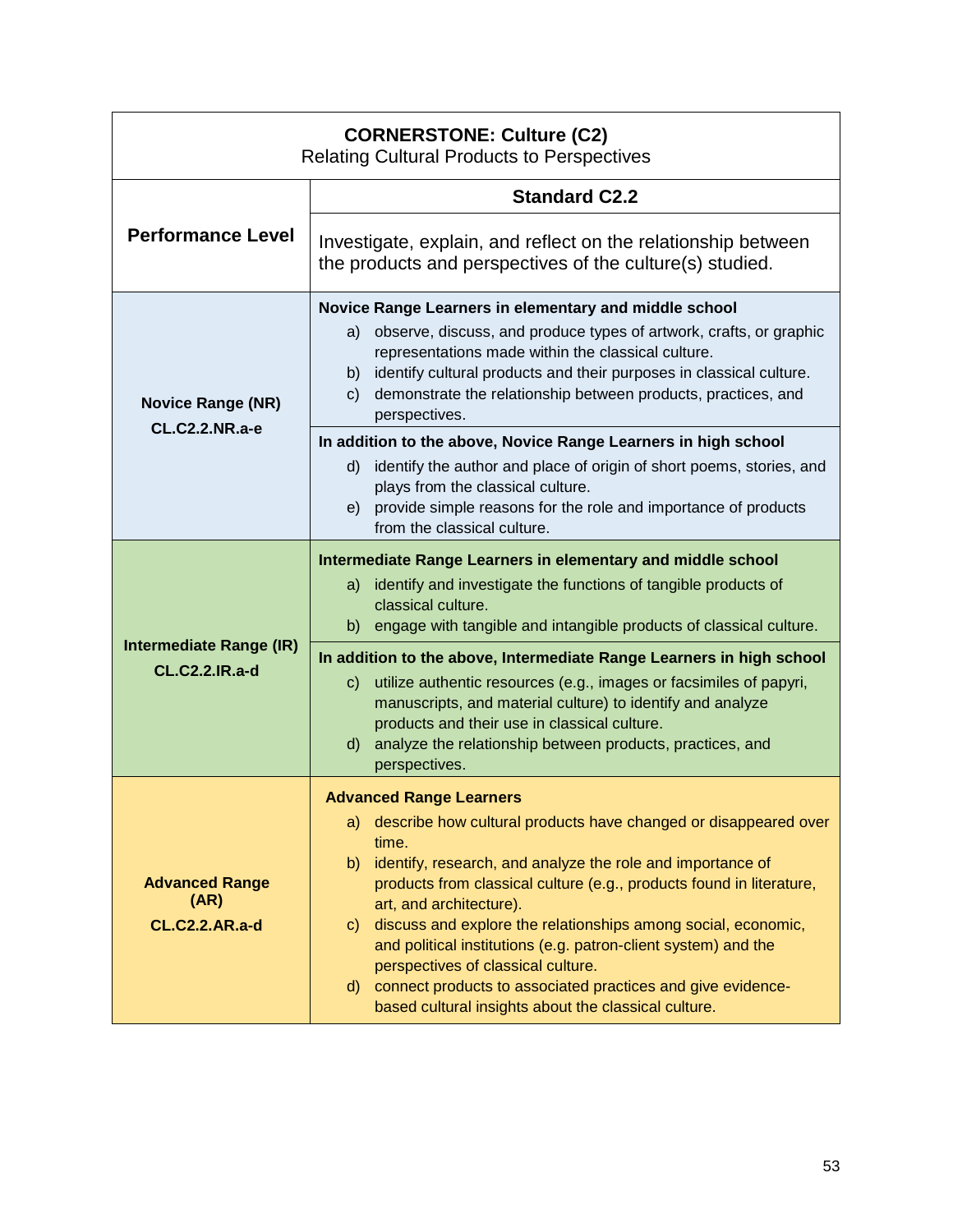| <b>CORNERSTONE: Connections (C3)</b><br><b>Making Connections</b> |                                                                                                                                                                                                                                                                                                                                                                                                                                                                                                                                                                                                                                                                                                                                                                |
|-------------------------------------------------------------------|----------------------------------------------------------------------------------------------------------------------------------------------------------------------------------------------------------------------------------------------------------------------------------------------------------------------------------------------------------------------------------------------------------------------------------------------------------------------------------------------------------------------------------------------------------------------------------------------------------------------------------------------------------------------------------------------------------------------------------------------------------------|
|                                                                   | <b>Standard C3.1</b>                                                                                                                                                                                                                                                                                                                                                                                                                                                                                                                                                                                                                                                                                                                                           |
| <b>Performance Level</b>                                          | Build, reinforce, and expand knowledge of other content areas<br>while using the target language to develop critical thinking and<br>to solve problems creatively.                                                                                                                                                                                                                                                                                                                                                                                                                                                                                                                                                                                             |
|                                                                   | Novice Range Learners in elementary and middle school                                                                                                                                                                                                                                                                                                                                                                                                                                                                                                                                                                                                                                                                                                          |
| <b>Novice Range (NR)</b><br><b>CL.C3.1.NR.a-j</b>                 | identify and label maps of the classical world.<br>a)<br>identify items on charts or visuals used as instructional materials<br>b)<br>in other content areas, such as math (e.g., measurements),<br>science (e.g., animals), the arts (e.g., musical instruments), and<br>social studies (e.g., geographical formations).<br>recognize and use Roman numerals and the vocabulary<br>$\mathsf{C}$<br>associated with counting.<br>read or listen to stories from classical culture and compare them<br>$\mathsf{d}$<br>to familiar stories from the same genre (e.g., folklore, myths,<br>legends, fables).<br>compare songs or chants with simple lyrics.<br>e)<br>identify the planets and some constellations and the inspirations<br>f)<br>for their names. |
|                                                                   | In addition to the above, Novice Range Learners in high school                                                                                                                                                                                                                                                                                                                                                                                                                                                                                                                                                                                                                                                                                                 |
|                                                                   | investigate schools in the classical world and compare them to<br>g)<br>their own school.<br>examine house plans, sanctuaries, and mixed use spaces (e.g.,<br>h)<br>the agora or forum) and compare them with modern structures.<br>distinguish how the diets of classical culture relate to our eating<br>i)<br>habits today.<br>identify how classical languages are used to name scientific terms<br>j)<br>(e.g. parts of the human body, animals, and plants).                                                                                                                                                                                                                                                                                             |
| <b>Intermediate Range</b><br>(IR)<br><b>CL.C3.1.IR.a-h</b>        | Intermediate Range Learners in elementary and middle school<br>compare maps of the classical world to the modern world.<br>a)<br>explain the significance of aspects of classical life (e.g., the home,<br>b)<br>a military camp, the baths) and compare to the [modern] United<br>States.<br>discuss classical influences on modern writings.<br>$\mathsf{C}$                                                                                                                                                                                                                                                                                                                                                                                                 |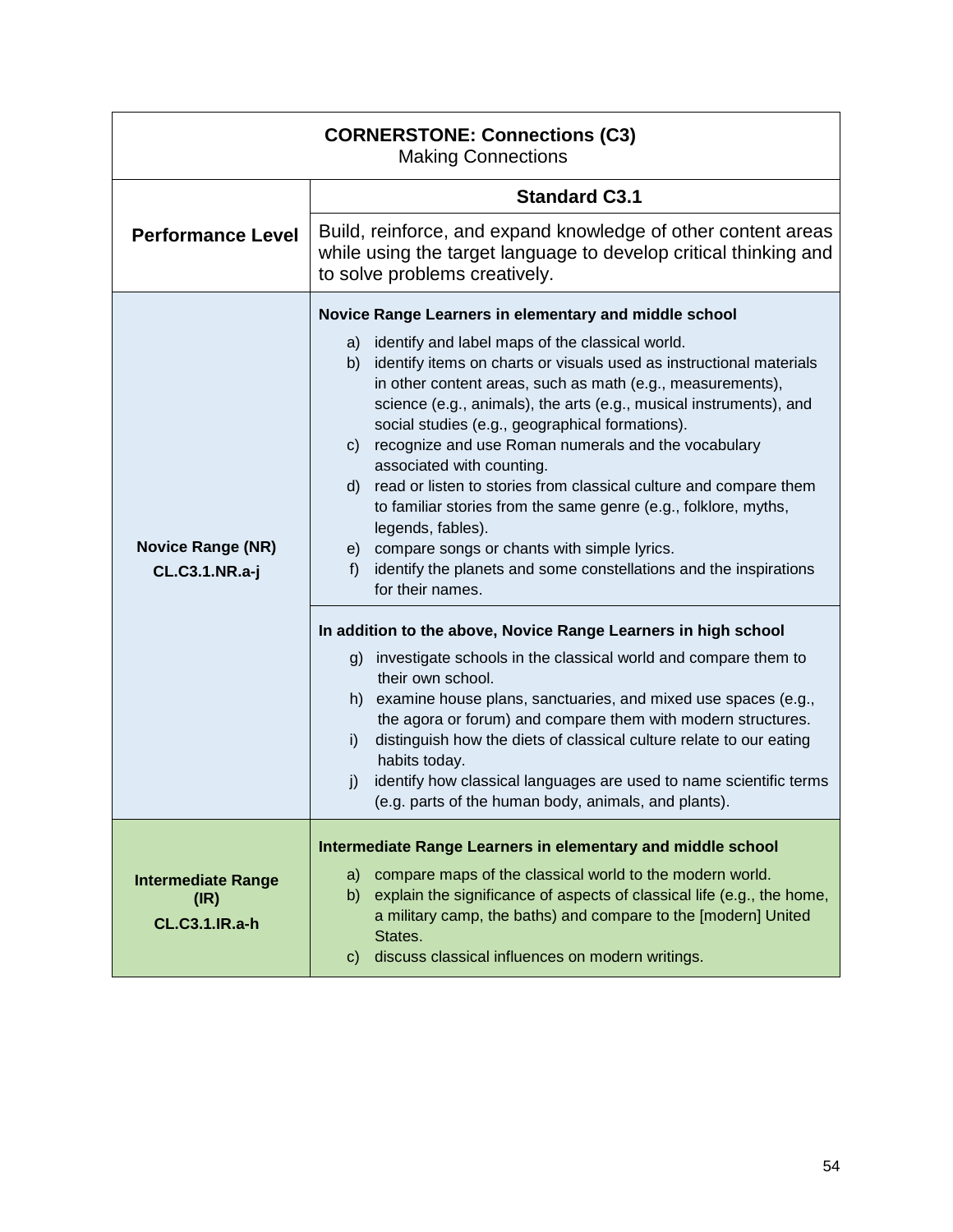|                               | In addition to the above, Intermediate Range Learners in high school                                                                                                                                                                                                     |
|-------------------------------|--------------------------------------------------------------------------------------------------------------------------------------------------------------------------------------------------------------------------------------------------------------------------|
|                               | d) describe a major figure from the classical world that influenced<br>history, science, or the arts.                                                                                                                                                                    |
|                               | e) compare political campaign material from the classical world to<br>similar material from the [modern] United States.                                                                                                                                                  |
|                               | explore political sentiments and discourse from the classical world<br>f<br>and compare them to recent and current political discourse in the<br>United States and around the world.                                                                                     |
|                               | g) research historical or cultural events from the classical world and<br>compare them to similar events in United States history.                                                                                                                                       |
|                               | relate lines and themes in modern music to similar expressions of<br>h) -<br>emotion conveyed by authors from the classical world.                                                                                                                                       |
|                               | <b>Advanced Range Learners in high school</b>                                                                                                                                                                                                                            |
|                               | a) determine the influence of historic events from the classical<br>culture on current issues or events.                                                                                                                                                                 |
|                               | b) compare and contrast themes from classical literature to modern<br>day literature.                                                                                                                                                                                    |
|                               | c) compose a fable, narrative, drama, or speech in response to a<br>text.                                                                                                                                                                                                |
|                               | d) explain the importance and historical context of a classical piece<br>of art.                                                                                                                                                                                         |
| <b>Advanced Range</b><br>(AR) | analyze how classical literature had influenced modern English<br>e) -<br>literature.                                                                                                                                                                                    |
| <b>CL.C3.1.AR.a-j</b>         | explore the concepts of hospitality and xenophobia in classical<br>$f$ )<br>cultures.                                                                                                                                                                                    |
|                               | assess the musical and mathematical aspects of meter found in<br>g)<br>classical poetry.                                                                                                                                                                                 |
|                               | identify and analyze characteristics of different text types and<br>h)<br>genres.                                                                                                                                                                                        |
|                               | describe how a modern film or story retells a classical story.<br>$\mathbf{i}$<br>analyze inscriptions to discover common attitudes in the classical<br>i)<br>world (e.g. military service, relationships with the gods, public<br>service, or death and commemoration). |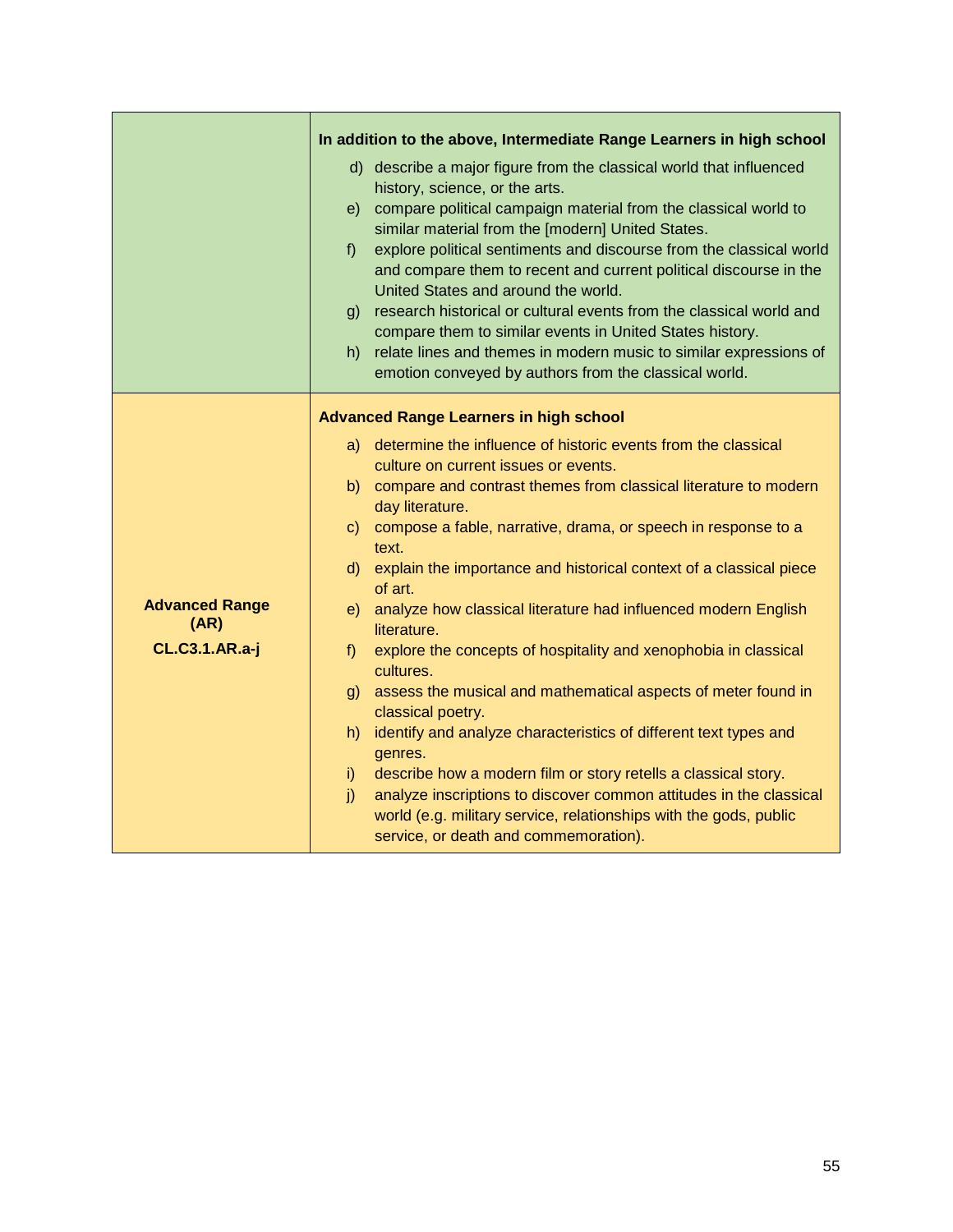| <b>CORNERSTONE: Connections (C3)</b><br>Acquiring Information and Diverse Perspectives |                                                                                                                                                                                                                                                                                                                                                                                                     |
|----------------------------------------------------------------------------------------|-----------------------------------------------------------------------------------------------------------------------------------------------------------------------------------------------------------------------------------------------------------------------------------------------------------------------------------------------------------------------------------------------------|
|                                                                                        | <b>Standard C3.2</b>                                                                                                                                                                                                                                                                                                                                                                                |
| <b>Performance Level</b>                                                               | Access and evaluate information and diverse perspectives<br>that are available through the target language and its cultures.                                                                                                                                                                                                                                                                        |
| <b>Novice Range (NR)</b><br><b>CL.C3.2.NR.a-f</b>                                      | Novice Range Learners in elementary and middle school<br>identify classical elements of a work of art.<br>a)<br>determine words that originate from the target language.<br>b)<br>predict the nature of planets based on the characteristics of the<br>C)<br>Roman gods after which they are named.<br>identify the properties of plants based the classical roots of their<br>d)<br>names.         |
|                                                                                        | In addition to the above, Novice Range Learners in high school<br>identify the roots of words that originate from the target language<br>e)<br>and begin to explain the connections implied by those roots.<br>examine specific family-related vocabulary that may not have<br>f)<br>equivalents in one's native language.                                                                          |
|                                                                                        | Intermediate Range Learners in elementary and middle school                                                                                                                                                                                                                                                                                                                                         |
|                                                                                        | identify the influence of Greek and Roman elements on a work of<br>a)<br>modern art.<br>identify appropriations of ancient mythology in modern culture,<br>b)<br>and note the differences between ancient and modern versions.                                                                                                                                                                      |
| <b>Intermediate Range</b><br>(IR)                                                      | In addition to the above, Intermediate Range Learners in high school                                                                                                                                                                                                                                                                                                                                |
| <b>CL.C3.2.IR.a-e</b>                                                                  | c) identify the roots of words that originate from the target language<br>and explain the connections and/or biases implied by those roots.<br>d) compare an original classical text with other interpretations or<br>versions.<br>e) explore short passages from classical mathematical,<br>geographical, and scientific texts (e.g. Pythagorean theorem,<br>travel, medicine, and public health). |
|                                                                                        | <b>Advanced Range Learners in high school</b>                                                                                                                                                                                                                                                                                                                                                       |
| <b>Advanced Range</b><br>(AR)<br><b>CL.C3.2.AR.a-b</b>                                 | identify appropriations of ancient mythology in modern culture,<br>a)<br>noting the differences between ancient and modern versions, and<br>theorize reasons why modern artists may have made decisions to<br>diverge from the traditional form.<br>compare Stoic and Epicurean philosophies with modern-day<br>b)<br>philosophies and discuss perspectives on how to live life well.               |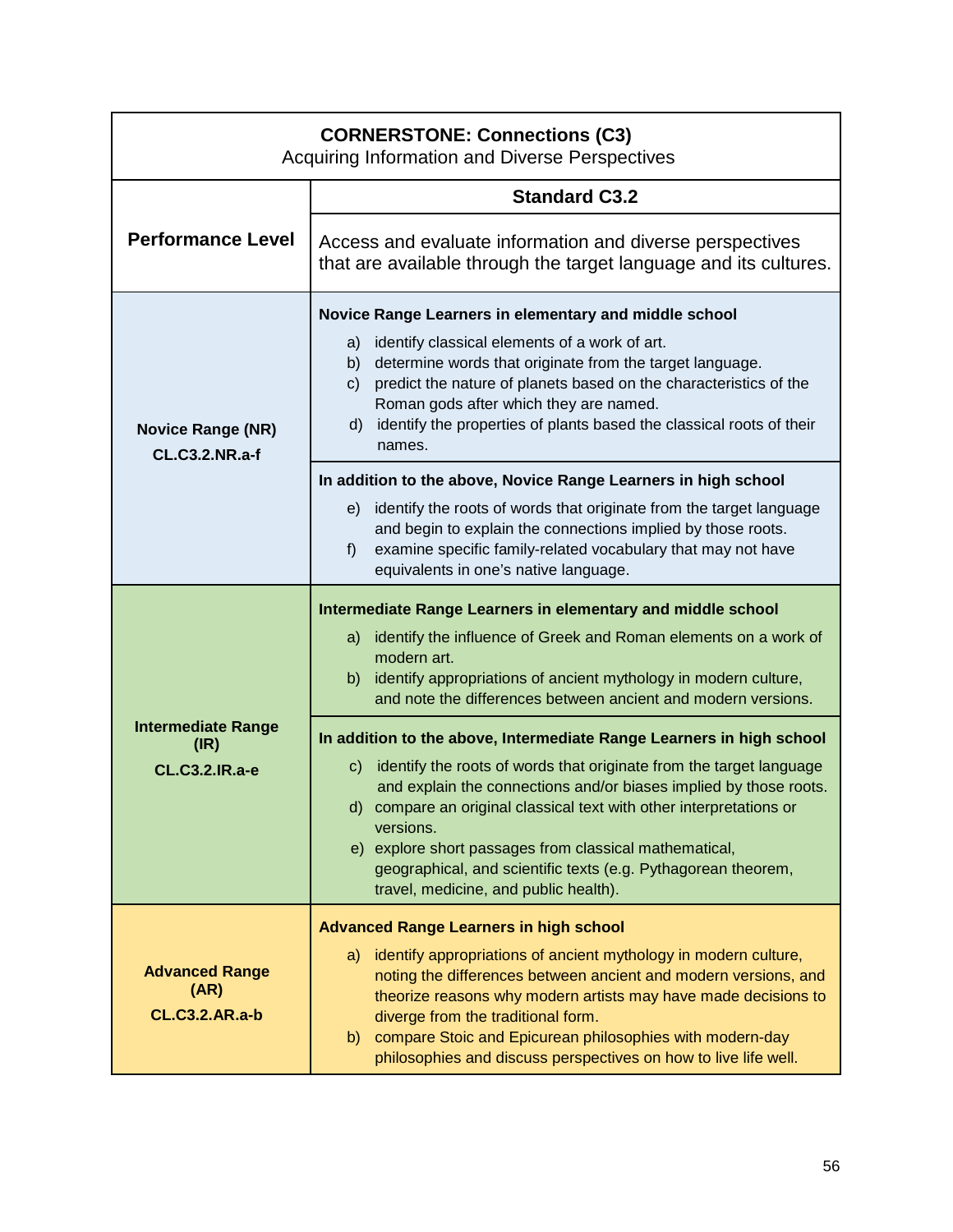| <b>CORNERSTONE: Comparisons (C4)</b><br><b>Language Comparisons</b> |                                                                                                                                                                                                                                         |
|---------------------------------------------------------------------|-----------------------------------------------------------------------------------------------------------------------------------------------------------------------------------------------------------------------------------------|
|                                                                     | <b>Standard C4.1</b>                                                                                                                                                                                                                    |
| <b>Performance Level</b>                                            | Investigate, explain, and reflect on the nature of language<br>through comparisons of the classical language and one's<br>own.                                                                                                          |
|                                                                     | Novice Range Learners in elementary and middle school                                                                                                                                                                                   |
| <b>Novice Range (NR)</b><br><b>CL.C4.1.NR.a-f</b>                   | a) cite and use examples of words from the target language that are<br>similar to one's own language.<br>recognize loaned words, phrases, mottoes, and abbreviations<br>b)<br>from the target language adopted by the English language. |
|                                                                     | compare word order in simple sentences of the target language to<br>C)<br>one's own language.<br>compare and contrast the sounds and writing systems of one's<br>d)<br>own language with the target language.                           |
|                                                                     | In addition to the above, Novice Range Learners in high school                                                                                                                                                                          |
|                                                                     | identify cognates and derivatives between the target language<br>e)<br>and one's own language and explain the patterns that connect<br>them.                                                                                            |
|                                                                     | recognize idiomatic expressions in both the native and target<br>f)<br>languages and talk about how idiomatic expressions work.                                                                                                         |
|                                                                     | Intermediate Range Learners in elementary and middle school                                                                                                                                                                             |
|                                                                     | identify words in the target language that have no direct or simple<br>a)                                                                                                                                                               |
|                                                                     | translation in one's native language.<br>compare word order in increasingly complex sentences in the<br>b)                                                                                                                              |
|                                                                     | target language to those in one's native language.<br>notice how different time frames are expressed in the target<br>$\mathsf{C}$<br>language and one's own.                                                                           |
| <b>Intermediate Range</b>                                           | In addition to the above, Intermediate Range Learners in high school                                                                                                                                                                    |
| (IR)<br><b>CL.C4.1.IR.a-g</b>                                       | analyze the similarities of cognates, derivatives, and affixes of the<br>$\mathsf{d}$<br>target language and one's own language.                                                                                                        |
|                                                                     | compare word order and syntactic systems in increasingly<br>e)<br>complex sentences in the target language to those in one's native<br>language.                                                                                        |
|                                                                     | compare how different time frames and aspects are expressed in<br>f<br>the target and native languages and describe how those<br>differences affect the meaning of the text.                                                            |
|                                                                     | compare and analyze idiomatic expressions in the target language<br>g)<br>and one's native language and hypothesize about their origins.                                                                                                |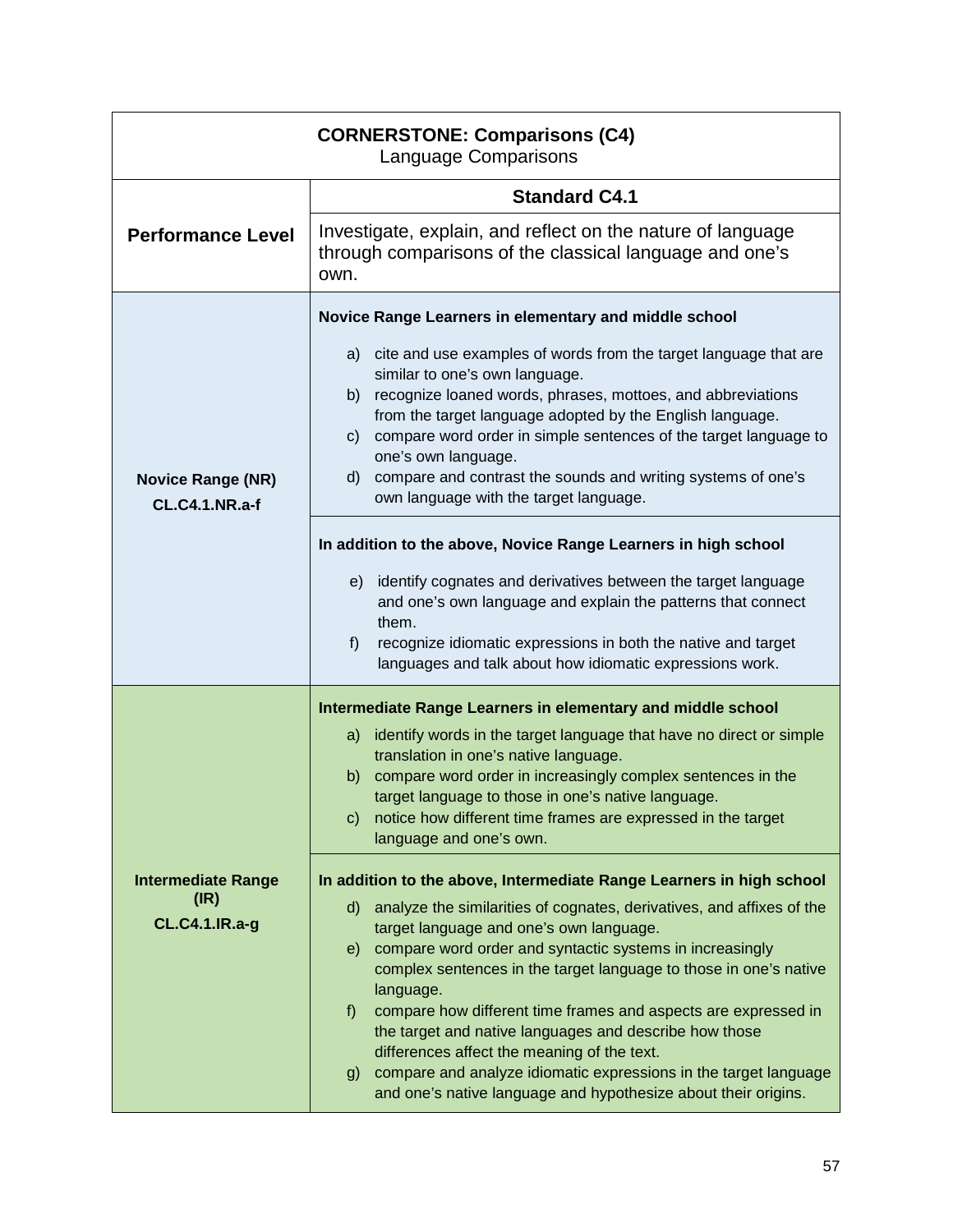|                                                        | <b>Advanced Range Learners in high school</b>                                                                                                                                                                                                                                                                                                              |
|--------------------------------------------------------|------------------------------------------------------------------------------------------------------------------------------------------------------------------------------------------------------------------------------------------------------------------------------------------------------------------------------------------------------------|
| <b>Advanced Range</b><br>(AR)<br><b>CL.C4.1.AR.a-f</b> | a) compare the choices and uses of prepositions and inflected forms<br>among languages.                                                                                                                                                                                                                                                                    |
|                                                        | b) draw conclusions about the evolution of language based on the<br>variance in meaning among cognates and derivatives of multiple<br>languages.                                                                                                                                                                                                           |
|                                                        | c) analyze elements of the target language (e.g., tense, voice,<br>aspect, mood or linguistic elements) in one's native language and<br>describe how languages use forms to express time and tense<br>relationships.<br>d) compare complex syntactic functions (e.g., subordination of<br>clauses and participial constructions) to express meaning in the |
|                                                        | target and native languages.<br>observe elements of genre and style in the target language and<br>e)<br>examine the authors purpose for using the specific language.<br>discuss the relationship between word order and meaning and<br>f<br>how this may or may not reflect the ways in which cultures<br>organize information and view the world.         |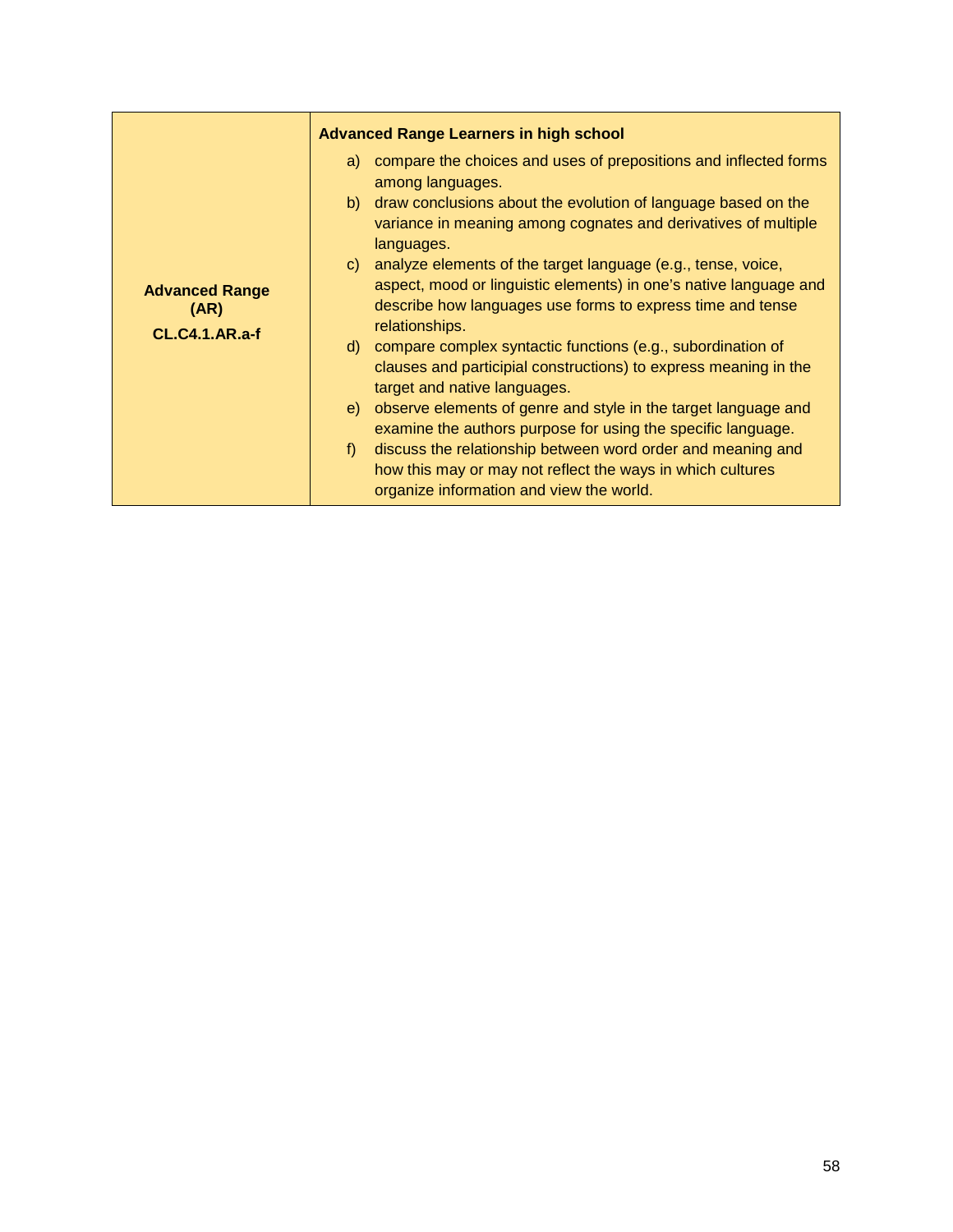| <b>CORNERSTONE: Comparisons (C4)</b><br><b>Cultural Comparisons</b> |                                                                                                                                                                                                                    |  |  |
|---------------------------------------------------------------------|--------------------------------------------------------------------------------------------------------------------------------------------------------------------------------------------------------------------|--|--|
| <b>Performance Level</b>                                            | <b>Standard C4.2</b>                                                                                                                                                                                               |  |  |
|                                                                     | Investigate, explain, and reflect on the concept of culture<br>through comparisons of the target culture and one's own.                                                                                            |  |  |
|                                                                     | Novice Range Learners in elementary and middle school                                                                                                                                                              |  |  |
| <b>Novice Range (NR)</b><br><b>CL.C4.2.NR.a-d</b>                   | contrast tangible and intangible products of classical cultures to<br>a)                                                                                                                                           |  |  |
|                                                                     | one's own.<br>compare simple patterns of behavior of classical cultures to one's<br>b).                                                                                                                            |  |  |
|                                                                     | own.<br>c) explore celebrations and holidays from one's own culture and those                                                                                                                                      |  |  |
|                                                                     | in the classical cultures.                                                                                                                                                                                         |  |  |
|                                                                     | In addition to the above, Novice Range Learners in high school                                                                                                                                                     |  |  |
|                                                                     | identify and contrast creative works (e.g., literature, artwork, and<br>d)                                                                                                                                         |  |  |
|                                                                     | architecture) from the classical cultures to one's own.                                                                                                                                                            |  |  |
|                                                                     | Intermediate Range Learners in elementary and middle school                                                                                                                                                        |  |  |
|                                                                     | examine daily routines of one's own culture in contrast with those in<br>a)<br>the classical culture.                                                                                                              |  |  |
|                                                                     | b) compare characteristics and attributes of Greek and Roman gods,                                                                                                                                                 |  |  |
|                                                                     | and contrast them with religious figures and values in one's own<br>culture.                                                                                                                                       |  |  |
|                                                                     | In addition to the above, Intermediate Range Learners in middle school<br>and high school                                                                                                                          |  |  |
| <b>Intermediate Range</b><br>(IR)                                   | draw conclusions as to why certain tangible and intangible products<br>$\mathsf{C}$<br>originate in and/or are important to particular cultures by analyzing<br>products from the classical culture and one's own. |  |  |
| <b>CL.C4.2.IR.a-h</b>                                               | analyze the effect of physical spaces (e.g. the Coliseum) upon the<br>$\mathsf{d}$                                                                                                                                 |  |  |
|                                                                     | classical culture and explain their influence on today's spaces.<br>compare the role and importance of family and friends in the<br>e)                                                                             |  |  |
|                                                                     | classical culture with one's own.                                                                                                                                                                                  |  |  |
|                                                                     | juxtapose educational practices, subject matter, and attitudes toward<br>f)<br>school in the classical culture with one's own.                                                                                     |  |  |
|                                                                     | compare the role of social networking and patronage in the classical<br>g)<br>culture with one's own.                                                                                                              |  |  |
|                                                                     | explore entertainment and leisure options from the classical culture,<br>h)                                                                                                                                        |  |  |
|                                                                     | and describe the similarities and differences to today's world.                                                                                                                                                    |  |  |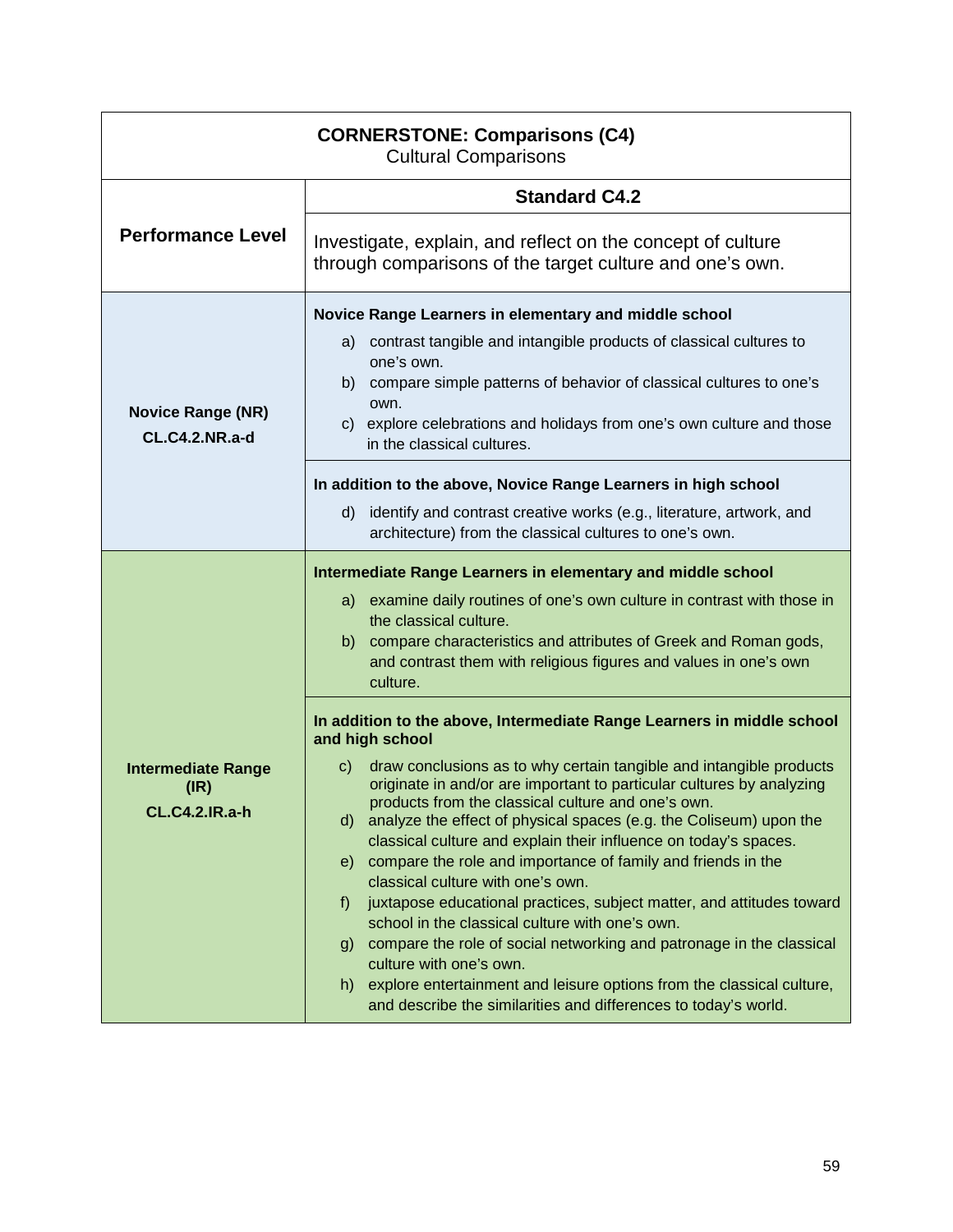|                                                     | <b>Advanced Range Learners in high school</b>                                                                                     |
|-----------------------------------------------------|-----------------------------------------------------------------------------------------------------------------------------------|
| <b>Advanced Range (AR)</b><br><b>CL.C4.2.AR.a-e</b> | differentiate sources of political power (e.g., oligarchic structures,<br>a)<br>populism) in the classical cultures to one's own. |
|                                                     | b) explain similarities in the value placed on work and leisure time in<br>the classical culture with one's own.                  |
|                                                     | c) compare the value of common practices (e.g., ancestral worship,                                                                |
|                                                     | funerary practices) throughout time in the classical culture and one's<br>own.                                                    |
|                                                     | explain the importance placed on individual needs versus<br>d)<br>community needs in the classical culture with one's own.        |
|                                                     | compare the construction of gender roles in the classical culture with<br>e)<br>one's own.                                        |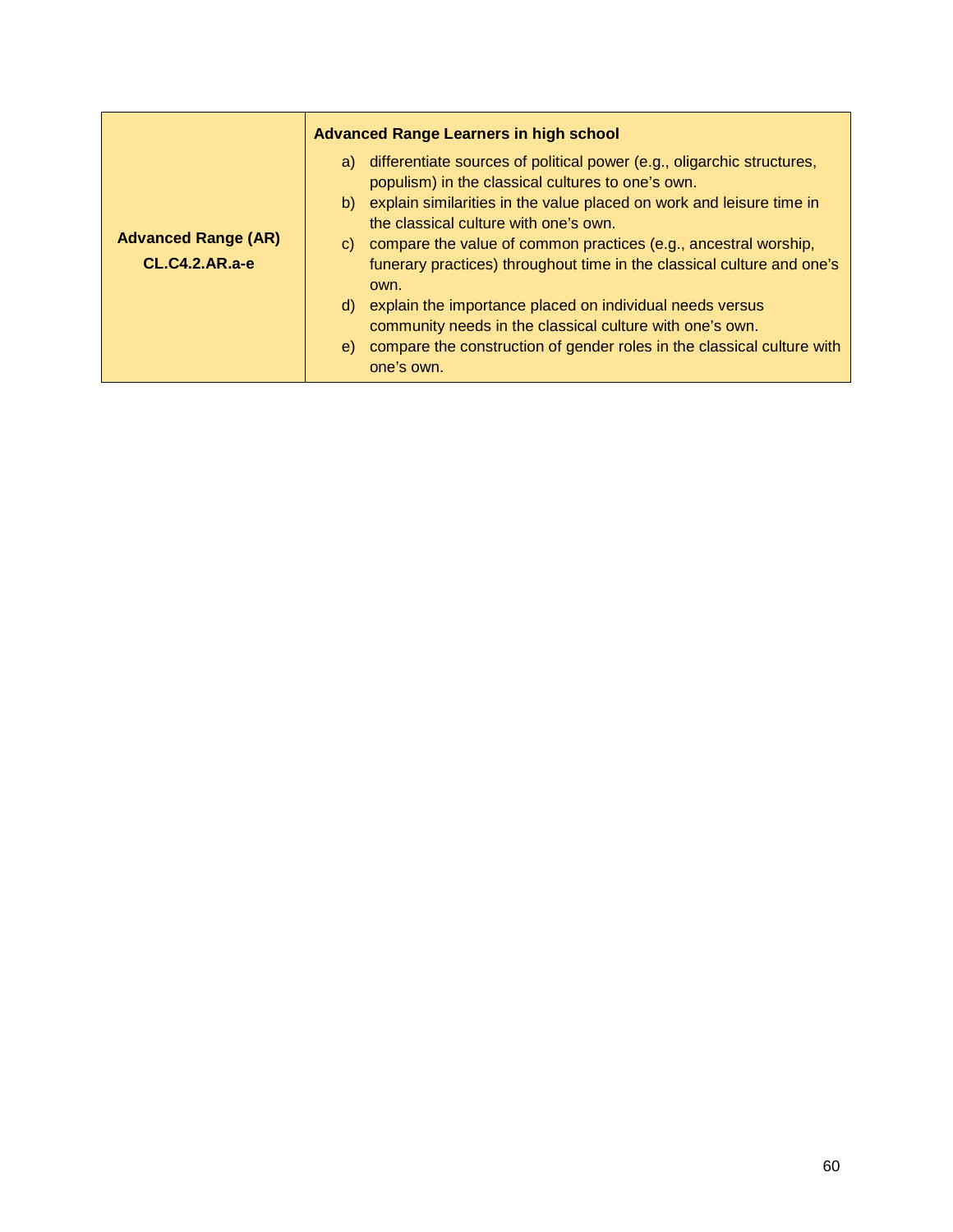| <b>CORNERSTONE: Communities (C5)</b><br><b>School and Global Communities</b> |                                                                                                                                                                                                                                                                                                                                                                                                                                    |  |
|------------------------------------------------------------------------------|------------------------------------------------------------------------------------------------------------------------------------------------------------------------------------------------------------------------------------------------------------------------------------------------------------------------------------------------------------------------------------------------------------------------------------|--|
|                                                                              | <b>Standard C5.1</b>                                                                                                                                                                                                                                                                                                                                                                                                               |  |
| <b>Performance Level</b>                                                     | Use the language to interact both within and beyond the<br>classroom.                                                                                                                                                                                                                                                                                                                                                              |  |
|                                                                              | Novice Range Learners in elementary and middle school                                                                                                                                                                                                                                                                                                                                                                              |  |
| <b>Novice Range (NR)</b><br><b>CL.C5.1.NR.a-g</b>                            | identify places where the target language is used (e.g., finding Latin<br>a)<br>words found on inscriptions, modern signs, or advertisements).<br>b) research opportunities for participation in school, community, or<br>language competitions.<br>explore words from the Classical world that are present in the<br>C)<br>English and Romance languages.<br>identify professions in which knowledge the Classical world is<br>d) |  |
|                                                                              | beneficial.<br>e) explore the classical world's presence in the community (e.g.,<br>museum exhibitions, documentaries).                                                                                                                                                                                                                                                                                                            |  |
|                                                                              | In addition to the above, Novice Range Learners in high school                                                                                                                                                                                                                                                                                                                                                                     |  |
|                                                                              | communicate with other target language learners in person or<br>f)<br>through use of technology.<br>simulate interactions that might have taken place in the Classical<br>g)<br>world.                                                                                                                                                                                                                                             |  |
|                                                                              | Intermediate Range Learners in elementary and middle school                                                                                                                                                                                                                                                                                                                                                                        |  |
| <b>Intermediate Range</b><br>(IR)<br><b>CL.C5.1.IR.a-c</b>                   | a) research the use of the target language or knowledge of the<br>Classical world in various fields of work in today's world.<br>explore the classical world's presence in the community and explain<br>b)<br>its impact on its community members.                                                                                                                                                                                 |  |
|                                                                              | In addition to the above, Intermediate Range Learners in high school                                                                                                                                                                                                                                                                                                                                                               |  |
|                                                                              | c) discuss career opportunities available to people with knowledge of<br>the Classical world.                                                                                                                                                                                                                                                                                                                                      |  |
| <b>Advanced Range (AR)</b><br><b>CL.C5.1.AR.a</b>                            | <b>Advanced Range Learners in high school</b><br>discuss career opportunities available to people with knowledge of<br>a)<br>the Classical world, and explore the steps one might take to become<br>a professional in that field.                                                                                                                                                                                                  |  |